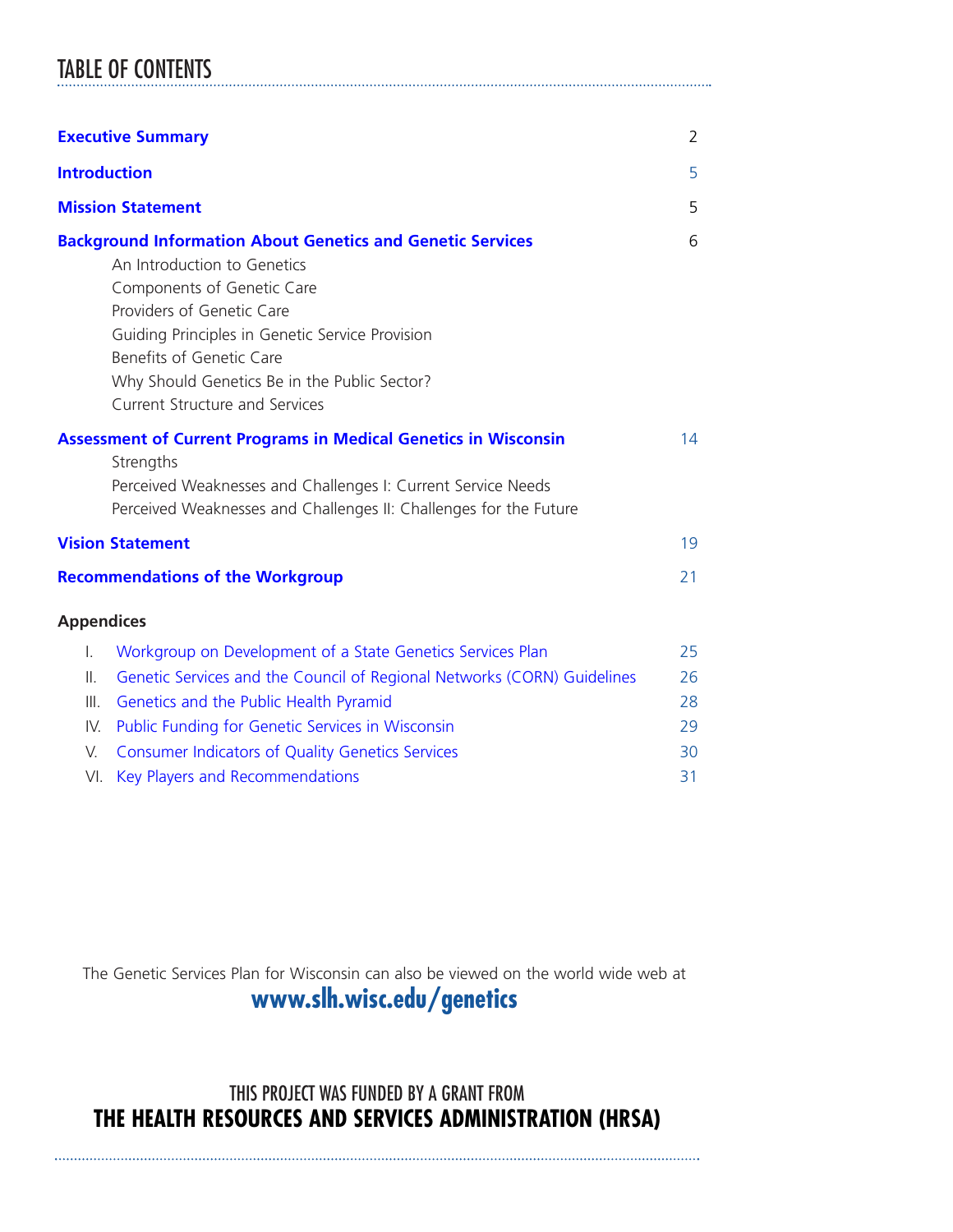# EXECUTIVE SUMMARY

<span id="page-1-0"></span>*"Genetics is everywhere"* and it concerns ALL of us. Research such as the Human Genome Project is quickly bringing genetics into the forefront of medicine, promising cures for disease through gene therapy and more effective drugs that are tailored to <sup>a</sup> person's genetic make-up. Genetics is expanding beyond issues related to birth defects and rare genetic disorders that primarily affect children. We are learning that most disease is caused by an underlying genetic susceptibility that is then modified by <sup>a</sup> host of environmental factors. Genetics is becoming integrated into healthcare across the entire life cycle as more and more is learned about the role of genetics in disorders such as asthma, diabetes, heart disease, and cancer. As this integration is occurring, both medical, ethical, legal, and social challenges are arising and the needs for genetic services are increasing. How will we, as <sup>a</sup> community, be able to respond to the ever-increasing impact of genetic knowledge?

<sup>A</sup> multidisciplinary workgroup funded by <sup>a</sup> grant from the Health Services and Resources Administration (HRSA) created this Plan. The Plan is directed to all individuals who have <sup>a</sup> stake in the future of medical genetic services in Wisconsin. These include, but are not limited to, genetic professionals, primary care providers, other health care providers, governmental representatives, policy makers, legislators, educators, third party payers, and current and potential consumers.



The current system of genetic services in Wisconsin includes direct clinical/medical care services as well as activities ranging from screening programs and laboratory services, to educational activities and birth defects surveillance. Until now, planning related to how best to provide these and other genetic services has been limited. However, this type of planning is especially needed given the current explosion in genetics information and technology. The "Genetic Services Plan for Wisconsin" is one step in the process of planning for the future provision of genetic services for the people of Wisconsin.

# WHAT IS THE "GENETIC SERVICES PLAN FOR WISCONSIN"?

The Plan is a problem-oriented, needs-identification guide for addressing current and future challenges that will likely affect the provision of genetic services in Wisconsin. Recommendations are presented and are intended to be starting points for the development of future solutions. The Plan should be viewed as a "work in progress" that will be modified periodically over the coming years.

### **Mission of Genetics in Wisconsin**

**•••**

**The goals of genetic care are to optimize health, decrease negative effects and improve quality of life for individuals with or at risk for genetic conditions, through appropriate medical care, information and support.**

**•••**

 $\boldsymbol{\eta}$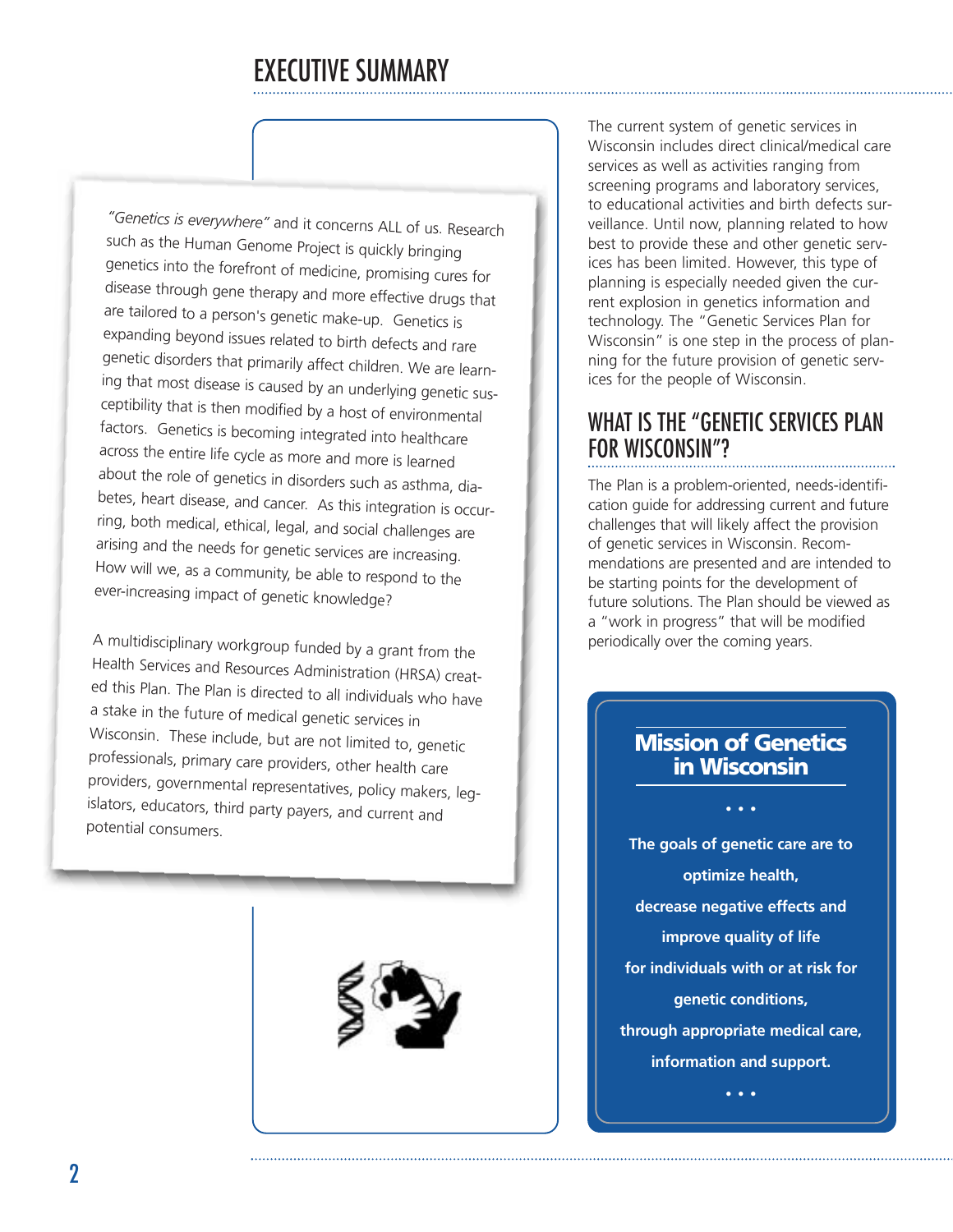# BACKGROUND INFORMATION ABOUT GENETICS AND GENETIC SERVICES.

- *Is genetics really "everywhere"?* Genetics can have an impact at any point in the life cycle—before and during pregnancy, in newborns, in children, in adults.
- *What does "genetic care" involve?* Two primary approaches have been involved in the provision of comprehensive genetic care: the medical model and the counseling model.
- *Who provides genetic care?* Currently, individuals with special training and expertise in genetics provide a large portion of genetic care. However, as more is learned about the role that genetic factors play in various disorders, many different specialists will likely assume new roles as interpreters of genetic information for their patients. In addition, genetic support groups and peer group organizations currently are and will continue to be integral parts of the genetic care provider network.
- *Guiding principles of genetic care pro***vision.** Any plan for genetic services must be consistent with fundamental principles of all public health activities—family centered care, community-based access, leadership and collaboration, utilization of family resiliency, culturally competent care.
- *What are the benefits of genetic care?* Expected benefits of comprehensive genetic services include educating patients and families, assuring informed, autonomous decision-making, and providing anticipatory guidance for health care.
- *Why should genetics be in the public sector?* Sustaining involvement of the public sector in medical genetics is important for many reasons—emphasis on prevention, need for expertise unavailable in the private sector, need for public financial support, need for assurance of access to care, screening, education, policy development and surveillance.
- *Structure and services. Currently,* Wisconsin has both public sector (e.g.

University-based) and private service providers who make available several different components of care including: comprehensive clinical care, screening programs, laboratory services, educational activities, and birth defects monitoring.

# ASSESSMENT OF CURRENT PROGRAMS IN MEDICAL GENETICS IN WISCONSIN.

The current status of genetic activity in Wisconsin was compared with guidelines developed by the Council of Regional Networks of Genetic Services. Based upon this comparison, strengths and weaknesses of current genetic service programs were identified.

- *Strengths.* Some of the identified strengths are in the areas of: outreach programs for care; educational efforts; newborn screening; comprehensive care of "traditional" genetic disorders.
- *Perceived weaknesses and challenges.* Problems and challenges that need to be addressed in greater detail were divided into two primary areas—those that relate to current service needs and those that arise because of anticipated future challenges.

*Current service needs.* Problems related to current service needs were categorized into seven main issues:

- 1. Need for ongoing oversight of clinical genetics activities.
- 2. Inadequate documentation of needs for services.
- 3. Insufficient genetic workforce.
- 4. Lack of adequate funding.
- 5. Challenges of providing equitable care and access to care.
- 6. Need for stronger collaborations among geneticists and with other health care providers.
- 7. Need for additional educational activities.

*Challenges for the future.* Problems and challenges related to anticipated challenges for the future were categorized into four main issues: 1. The new genetics.

- 2. Challenges of the healthcare marketplace.
- 3. Transitions to adulthood.
- 4. Adult-onset disorders.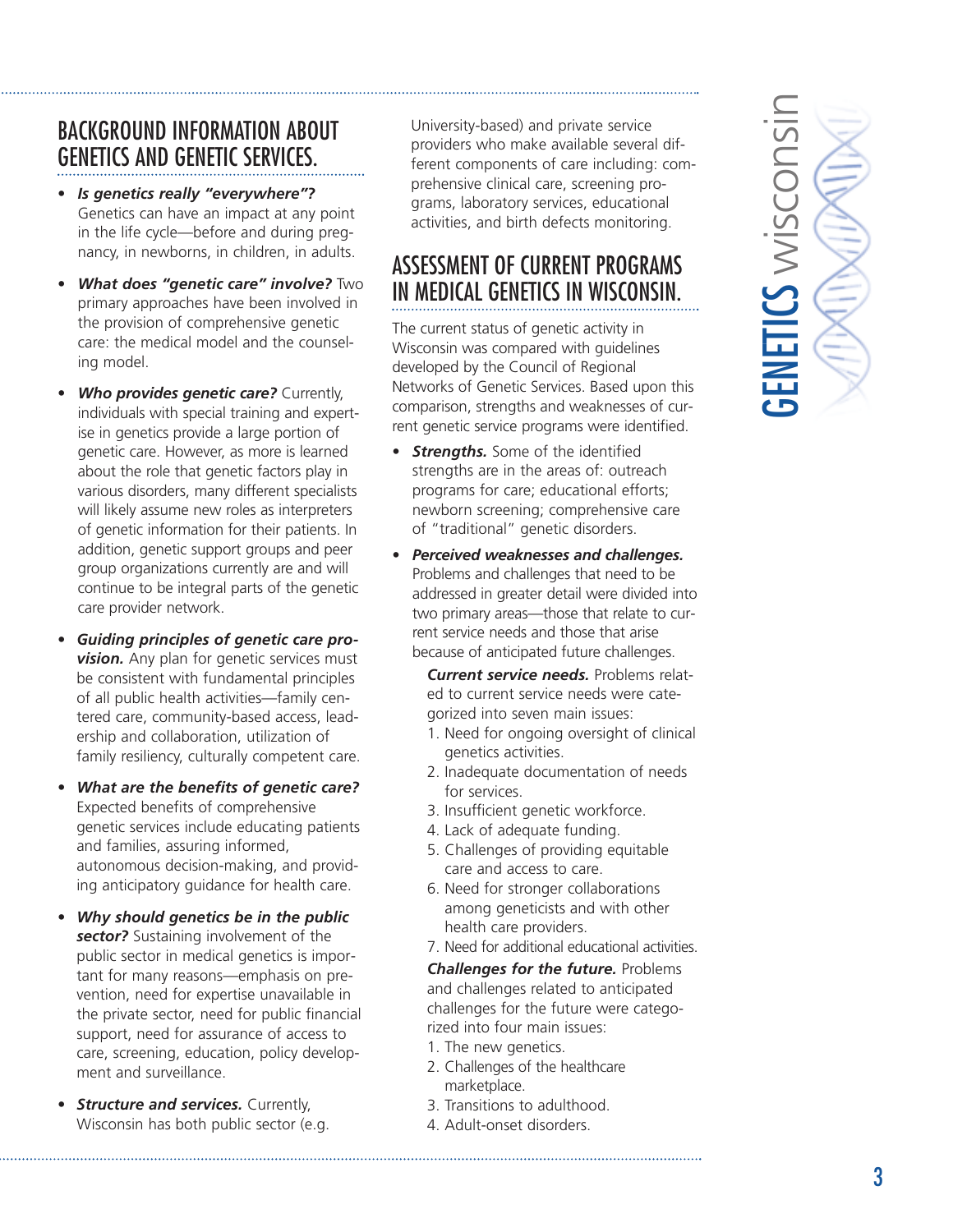# EXECUTIVE SUMMARY



### **Vision for the Future**

**Services.**<br> **Services**<br> **Services.**<br> **CENETICS Wision five Future plementati**<br>
the princip dentified in<br>
lan will rest<br>
integration netic know<br>
d care acro<br>
continuum medical ca<br>
delivery i<br>
isconsin. The accomplis<br>
g new Implementation of the principles identified in this plan will result in the seamless integration of genetic knowledge and care across the continuum of medical care delivery in Wisconsin. This will be accomplished through establishing new collaborations and alliances, providing ongoing education of all care providers, and crafting new approaches to the organization and funding of genetic services.

### RECOMMENDATIONS

Recommendations presented in the Plan are not intended to be specific solutions. Instead, they are to be viewed as guidelines for directions and approaches to finding solutions to the numerous issues that face genetic services in the future. Recommendations are organized into nine primary clusters:

- 1. **Advisory Council.** An Advisory Council for Genetic Services should be established. This Advisory Council should be charged with continuing the assessment of the status of genetics and providing guidance regarding Plan recommendations.
- 2. **State Presence.** There is a need to consider where genetics should be placed in the state public health organization. Consideration should also be given to establishing positions for a State consumer/patient liaison and a State genetic epidemiologist.
- 3. **Service Issues—Assessment and Quality Assurance.** The Advisory council should devise means of assessing current genetic services.
- 4. **Service Issues**—**Insufficient Genetics Workforce.** A survey of current genetic care provision and how it is meeting the existing needs is a necessary first step in order to address the anticipated future genetic needs of our state.
- 5. **Service Issues—Financing Genetic Services.** Options for additional funding must be explored. Without additional funding, access to genetic services will be limited and the ability of genetic providers to respond to the explosion of new information and new options will be severely hampered.
- 6. **Service Issues—Access.** Access to appropriate, comprehensive, and longitudinal care regardless of health insurance needs to be assured.
- 7. **Collaborations.** Steps should be taken to improve collaborations among genetic professionals as well as between genetic professionals and others (e.g. non-genetic

health care providers, managed care organizations, families, support groups, advocacy organizations).

### 8. **Issues Related to the New Genetics.**

New genetic information and discoveries will likely change the face of genetic services, as well as fundamentally change the practice of medicine in general. For genetics, most pressing issues will be related to adequate education of primary care providers and to manpower limitations. Both of these issues will need to be addressed to adequately care for all Wisconsin families.

9. **Education Related Issues.** Educational initiatives are fundamentally important to the future viability of genetic services. Educational efforts should be directed towards physicians, other health care providers, administrators, governmental representatives, legislators, the public and those in need of direct genetic services.

We fully recognize that these recommendations are too numerous and too challenging to be addressed simultaneously. The Advisory Council will have as its first task further prioritizing these needs.



GREEN BAY PRESS-GAZETTE

**Genetic counselors often use diagrams like this one to help explain genetic concepts.**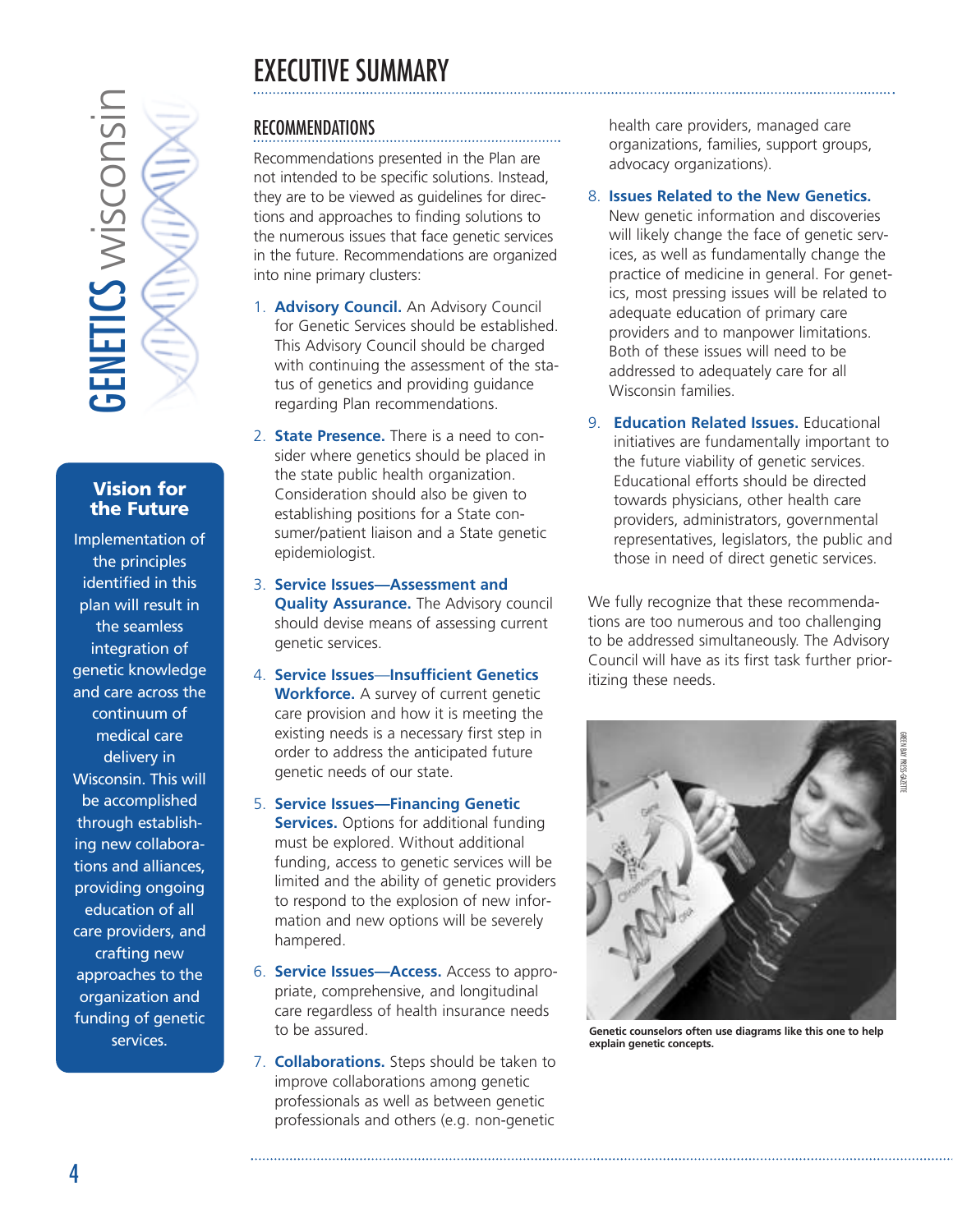# <span id="page-4-0"></span>**Genetic Services Plan for Wisconsin**

# INTRODUCTION

Medical genetics is a young specialty. Although its roots reach back over millennia, genetic services have been a part of clinical medicine for only the past few decades. In the past, clinical genetics professionals primarily addressed issues related to birth defects and "traditional" genetic disorders<sup>1</sup>, conditions that while individually rare, collectively affect around 3–4% of the population. Although problems related to access, service delivery, and funding existed, most problems seemed manageable given the limited scope of services provided.

Today a new face of genetics is emerging. The rapid advances in genetics due to the Human Genome Project and other scientific endeavors create challenges far greater than those faced in the past. Genetics has effects across the lifespan; genetic principles cut through every medical subspecialty; advances in molecular diagnosis and treatment will challenge health care providers and the public, ethically and morally. *"Genetics is everywhere."* How can we respond to the challenge of providing high quality genetic services to the citizens of this State? This document is a first step in creating a plan of action for the continued development of genetic care in Wisconsin.

### WHY A STATEWIDE GENETIC PLAN?

Genetic services have always had a public health focus. Prevention (both through education and long term anticipatory medical care) and health promotion (primarily for populations with special health care needs) have been central to clinical genetics activity. Furthermore, Wisconsin has been a leader in assuring access to quality genetic services. However, planning related to such services has been limited. Therefore, a Statewide Genetic Plan is visualized as a way to assess how current needs can better be addressed and how the new challenges of the future can best be faced.

### PROCESS AND INTENDED USE

Supported by grant funds from the Maternal and Child Health Bureau, Health Resources and Services Administration, a workgroup of 34 individuals was formed (see Appendix I) in 2000 to develop a Genetic Services Plan for Wisconsin. Prior to convening the workgroup, the existing status of genetic activity in Wisconsin was compared with guidelines developed by the Council of Regional Networks for Genetic Services (see Appendix II). Through the workgroup and its subcommittees (Finance; The New Genetics;

Documentation and Data; Care Delivery; Client-Centered Care; Education and Information; State Structure), central issues were identified and solutions sought. This document is the result of these deliberations. The workgroup determined that this Plan should be "needs identification" focused rather than "solution" oriented. Recommendations are presented, which are intended to be starting points for the development of future solutions, rather than being a fixed set of quidelines for action. The workgroup views this Plan as being a work in progress that will serve as a template for future actions and that periodically will be modified over the coming years.

### INTENDED AUDIENCES

This document is directed toward everyone who has a stake in the future of medical genetic services in Wisconsin. Included in this group are genetic professionals; primary care providers and other health care professionals; state agency staff; legislators; educators; third party payers; family and health care advocates; and current and potential "consumers."<sup>2</sup> In addition, a primary intent of this document is to serve as a guide for the Advisory Council on Genetic Services, which the workgroup visualizes as carrying on its mission in the future.



The recommendations generated in this report are based on this mission statement:

........

The goals of genetic care are to optimize health, decrease negative effects and improve quality of life for individuals with or at risk for genetic conditions, through appropriate medical care, information and support. ........

It is important to emphasize that **the care of the individual and family comes first.** This is an underlying principle in all recommendations.

<sup>1. &</sup>quot;Traditional" genetic disorders refers to conditions that are rare and primarily 2. Genetic service consumers include those who need or may need genetic service-<br>affect children. es and those who benefit or may benefit affect children.

es and those who benefit or may benefit from genetic education activities.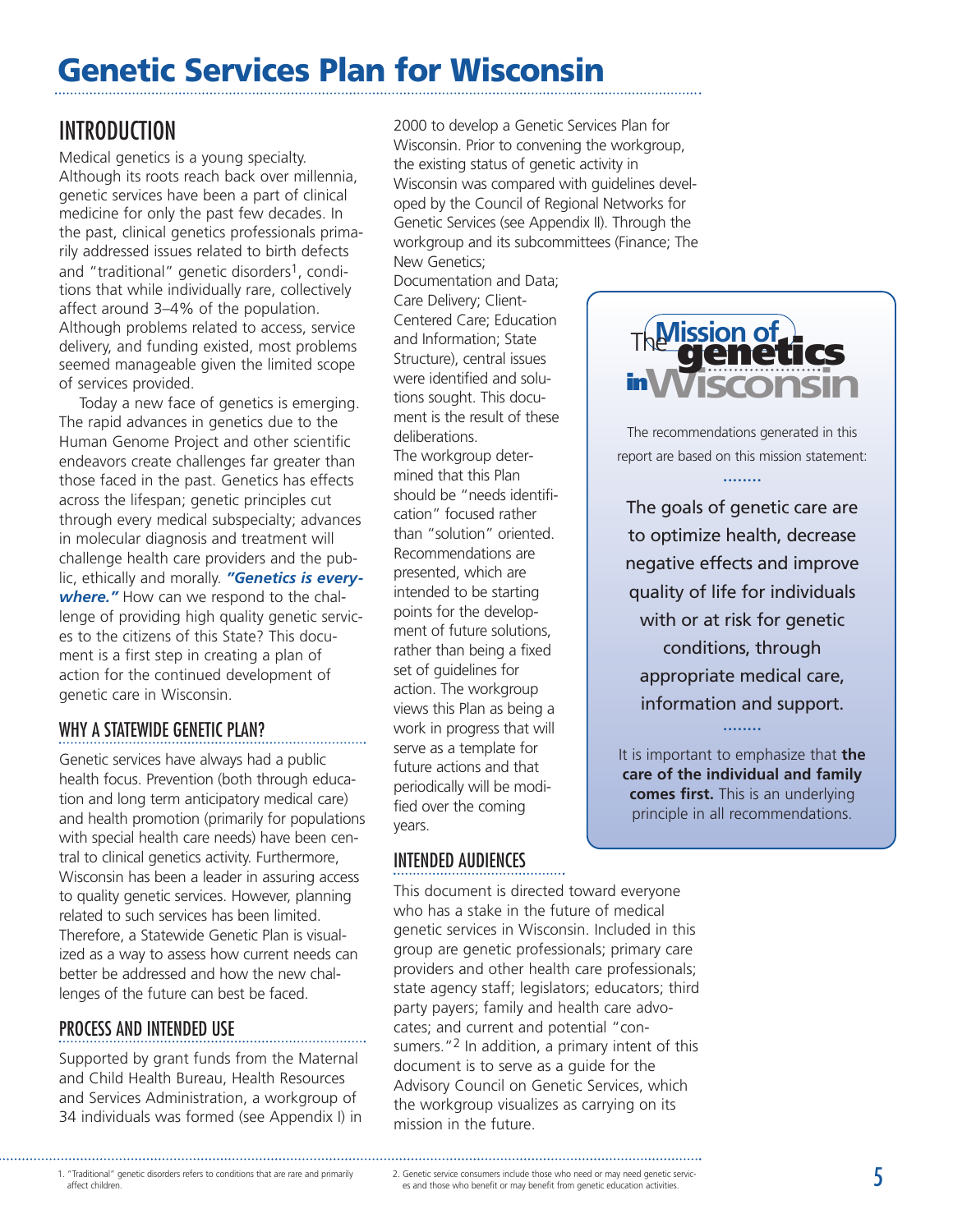# <span id="page-5-0"></span>**GENETICS wisconsin**  $5$ ENETICS wisconsi



**Justin and his parents meet with Dr. Pauli (see Lifeline at right).**

# BACKGROUND INFORMATION ABOUT GENETICS AND GENETIC SERVICES

# AN INTRODUCTION TO GENETICS

*"Genetics is everywhere."* Genetics can mean many things. In medicine, genetics can refer to changes in genes; it can refer to disorders that are passed on in families; it can refer to birth defects and their causes; and it can refer to complex conditions where genetic and non-genetic factors play a role in the development of a disorder, such as diabetes, heart disease and cancer. Medical genetics deals with all of these issues and their impact on individuals and families.

Genetics can have an influence at any point in the life cycle:

### **Before pregnancy and during pregnancy:**

- Neural tube defects, such as spina bifida and anencephaly, are birth defects that are caused by a combination of genetic and environmental factors. Adequate intake of the B vitamin folic acid has been shown to prevent up to 60–70% of all neural tube defects. Genetics professionals are involved in educating the public about the importance of taking folic acid before and during pregnancy.
- At least 20% of all recognized pregnancies end in miscarriage. Genetic factors (mainly chromosome abnormalities) cause at least half of all of miscarriages. Understanding the genetic cause of miscarriage can often help couples cope with their loss and provide important information on implications for future pregnancies.
- Exposures during pregnancy, such as to high levels of alcohol, can affect a baby's development and result in birth defects that could have been prevented. Teratogen Information Services, which are often affiliated with clinical genetic centers, provide the general public as well as health care professionals with information on pregnancy exposures and birth defects prevention.
- Prenatal screening, such as use of maternal serum triple screening, can identify pregnancies at risk for disorders such as neural tube defects and Down syndrome. Genetic counseling can educate patients about potential risks to their pregnancies and allow them to make informed decisions about prenatal diagnostic testing.

• Prenatal diagnostic tests, such as amniocentesis and ultrasound assessment, can provide families with information about the risk (or lack of risk) that their baby may be born with certain birth defects.

### **In newborns:**

- At least 3% of all babies are born with physical birth defects, most of which are genetically determined. Physician geneticists are involved in determining if a birth defect is isolated or associated with other medical problems. This knowledge can be important for the care of the infant and may have medical implications for other family members.
- Newborn screening tests are a powerful tool for early identification and treatment of certain disorders. However, such screening and treatment methods are currently available for only a few of the causes of birth defects and genetic disorders.

### **In children:**

- Learning disabilities and mental retardation affect at least 5–10% of the population. Most individuals who are mentally retarded have genetic causes for their disability. Identifying a cause is essential for accurate genetic counseling of other family members regarding potential risks for having a child with similar problems.
- Genetics also plays a role in the development of many common medical disorders of childhood, such as asthma and juvenile diabetes. Understanding the genetic causes of such common childhood disorders is helping to develop better prevention and treatment strategies.

### **In adults:**

• **In the past, medical genetics focused on disorders of infants and children. More recently there has been an explosion of information about genetic involvement in common adult-onset conditions.** Breast and ovarian cancer, colon cancer, heart disease, adult-onset diabetes, mental illness, hemochromatosis and a host of other disorders are now recognized as being caused, at least in part, by genetic factors.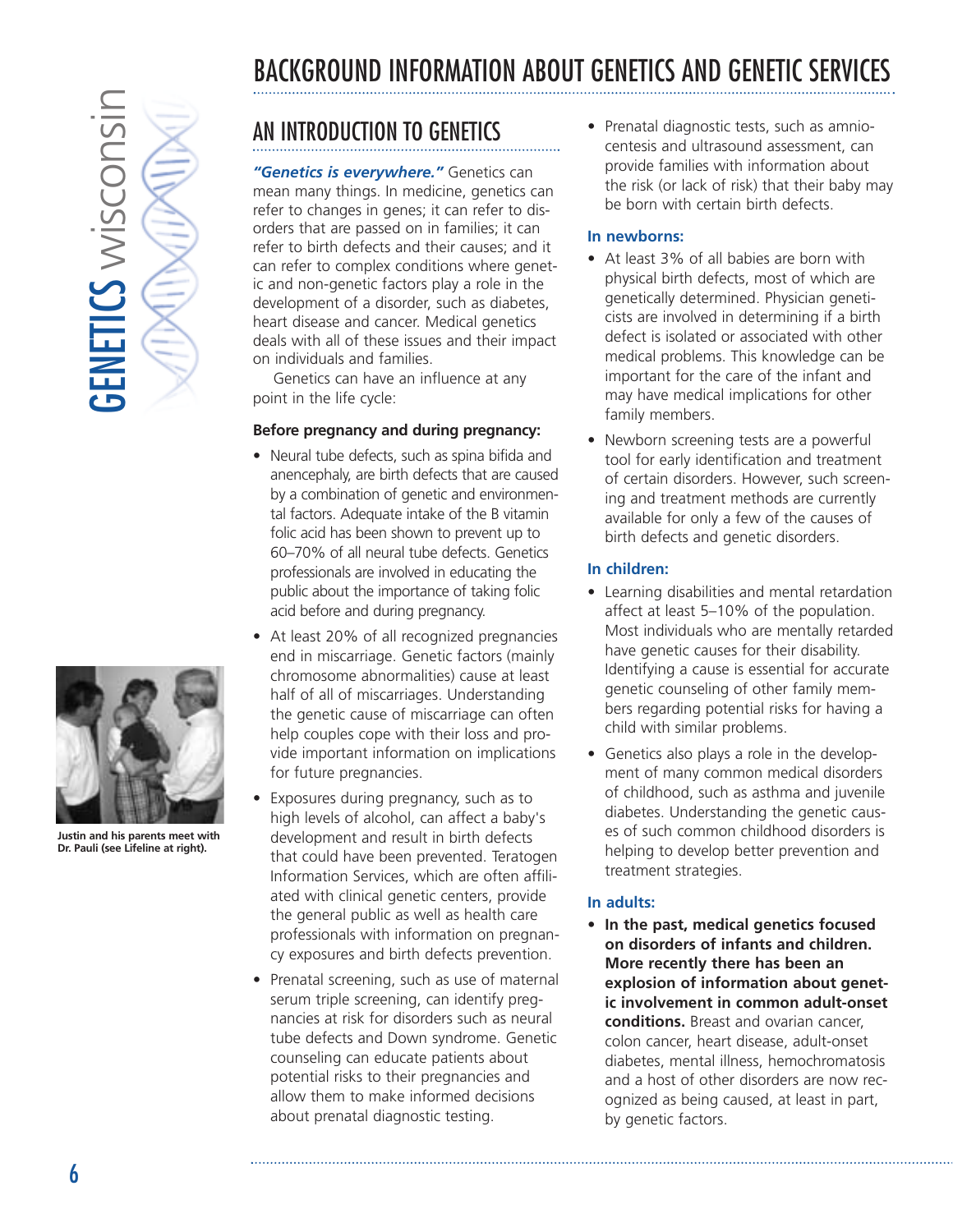# LIFE<sup>l</sup> <sup>i</sup> <sup>n</sup> <sup>e</sup>

# **The Importance of a Diagnosis**

Our family's story—Justin's story—began when Justin was just four months old. He became upset and hard to comfort, sleeping only if I held him in my arms. When our pediatrician saw him the next morning, examination and testing didn't show any reason for his fussiness. Although the pediatrician suspected an infection, two more exams over the next two days failed to really uncover what might be going on.

On the fifth day of his apparent illness, I noticed that Justin's leg seemed hard and swollen and that he wouldn't move it. Our pediatrician scheduled a CT scan, thinking that an infection might have moved into Justin's leg bone. However, when we went to have this done, the radiologist looked at Justin's leg, ordered an x ray and then informed us that Justin had a broken leg. Our nightmare had begun.

They took Justin to the ER. My husband, Bill, and I were upset and crying. An orthopedist asked us a lot of questions and asked that a skeletal survey be done. It showed that Justin had broken ribs, too. We knew then that there was something medically wrong with our baby, but we didn't know what it was. And, everyone else seemed to think that he had been injured on purpose. Justin was taken to the operating room and we went to the waiting room...to wait. A police deputy arrived and asked us a series of questions. A social worker questioned Bill and me separately. The deputy questioned us again! The same questions, the same answers, but it was as if our answers weren't satisfactory.

The next day, Bill and I were total wrecks. We were both crying. We were very anxious to see our own pediatrician. After all, he knew us, had taken care of our older son; he would make them understand that we really didn't know how Justin got those broken bones. He didn't say much at first. Then he told us that he would have to agree with the surgeon that the injuries were not accidental! I asked him if Justin could have a disease that caused this, and he said no. Bill and I were hysterical now. Bill asked our pediatrician what was going to happen now, "are they going to take my kids away?". The pediatrician just said he didn't know what was going to happen. It dawned on us that we were going to need legal help.

Later that day another social worker came by. She tried to act like she was our friend. She said that she had no kids but knew having two children can be stressful. She kept repeating that she was there to help us. Then she told us that she knew what we were going through. She had no idea! She had us sign some papers that said that a grandparent had to be present when Bill was home with our older son, Jason, or they were going to take him away and put him in a foster home. When she left we realized that we might lose our boys. What was to happen to our family? I was so upset and scared. All I could do was cry and hold Justin.

We arranged for protective custody in our home with grandparent supervision at all times. We had to agree. It was nearly time for Justin to be discharged and he had to be able to come home with us.

The detective came to visit again. He told us that things did not look good for us. He said we have a baby with multiple fractures and no explanation and that the doctors say that this is not a bone disease. He looked right into my eyes and stated that he knew one of us did this and that he thought he knew which one it was. He said he was willing to go to the DA and state that this person did this but now had remorse

if one of us would admit that we had injured Justin. He told us that he had warrants for our arrest. I couldn't believe what I was hearing. I was so scared. Arrested for something we didn't do? Worse, all of these people thought we would purposely harm our



baby. It was like a bad nightmare. When were we going to wake up?

When Justin was finally discharged, we all got to go home, but everything wasn't just fine. In fact, nothing was fine. Our attorney had told Bill that someone might be doing jail time. Jason seemed frightened of us. I felt like I was falling apart. I remember that Bill got me into the shower and when he came to check on me, I was just sitting in the tub with the shower running over me. He helped me out. He took me to see our Pastor. I don't remember much of the meeting with Pastor, but at some point that night I knew we had to fight to keep our family together. Somehow we had to find the help that our baby needed.

Bill's sister had found information on the Internet about osteogenesis imperfecta. I could not believe what I was reading. Justin seemed to have all the symptoms and signs. Even though the doctors had told us Justin didn't have a bone disease, we needed to get him to a specialist. I contacted a support group and through them got the name of such a specialist—Dr. Pauli, a geneticist in Madison. I called and talked with him, but it would be almost two weeks before he could see Justin. We lived in chaos for that time. Supervision at all times—what does that mean? Bill couldn't even take Jason to Sunday School without a chaperone. When I nursed Justin, someone had to be there with us. Jason changed from his usual happy-go-lucky 3 year old and had his own times of crying.

When we went to the Clinical Genetics Center at the University of Wisconsin, Dr. Pauli wanted to hear our story. Then he examined Justin as best he could—mostly from the waist up since Justin was still in a spica cast. After that he told us that he was almost certain that Justin had osteogenesis imperfecta, probably type I. Both Bill and I began to cry again—partly from relief that we finally knew what was the matter with our baby and partly in fear of what that meant for our beautiful son. Dr. Pauli talked with us about safe handling of a baby like Justin. He wrote a letter for us to take home with us and told us that he hoped that it would help in our dealings with the social workers and the police. I honestly thought that everything would be dropped the next day. Little did I know! In fact, it was six more weeks before the abuse charges were fully dismissed.

A skin biopsy confirmed that Justin has type I osteogenesis imperfecta. Now we have to face the future of caring for a son with a disorder that places him at risk. It isn't a happy thing to be told that your son has a problem that will affect him for the rest of his life, but we know that we'll have the medical help we will need to care for him. Without the services of a geneticist like Dr. Pauli and the others at the Clinical Genetics Center who knows how this part of Justin's story might have ended.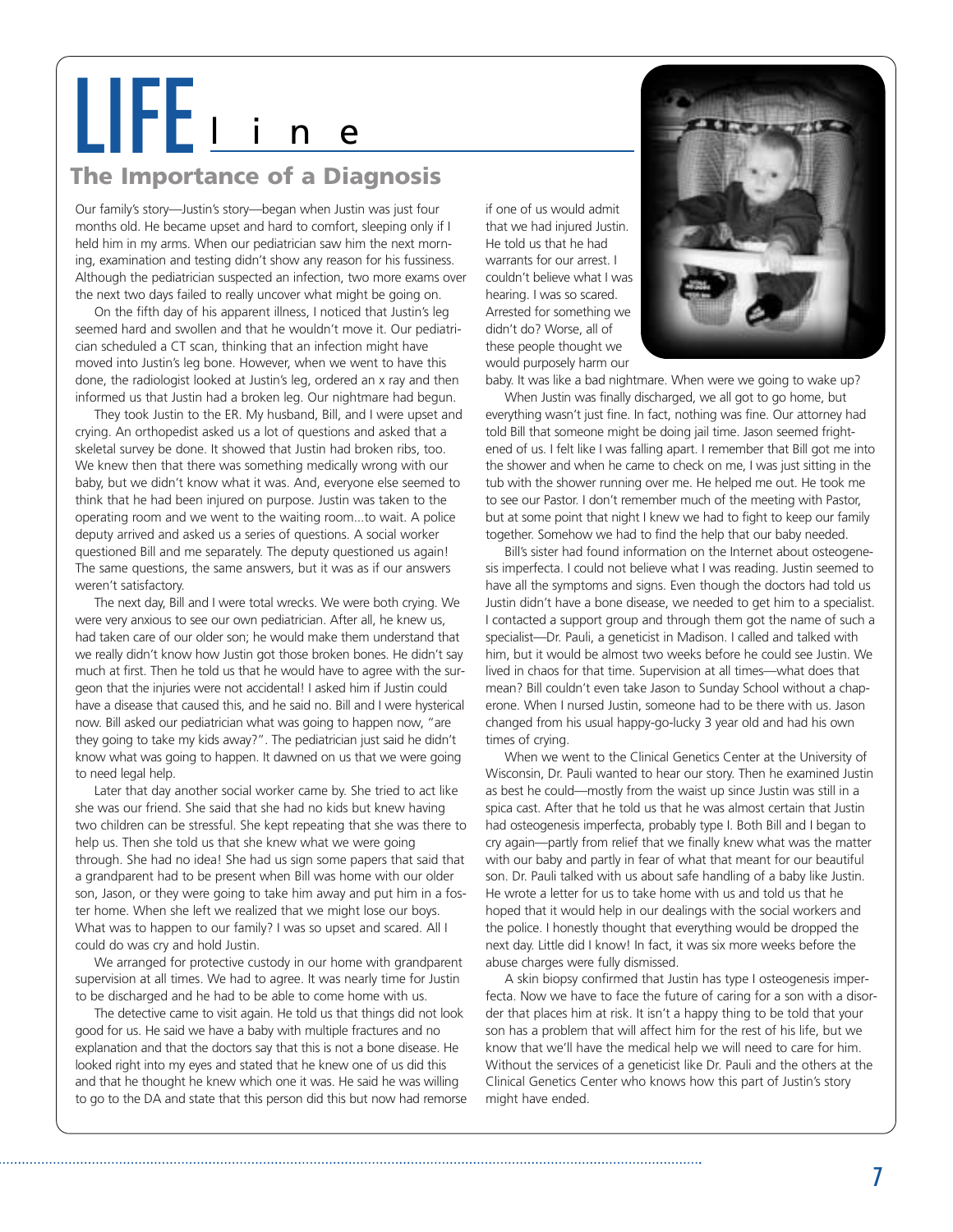

• **Notably, a major effect of the "new genetics" is recognition of the complex genetic factors that can predispose each of us to a specific set of adult-onset disorders.** Individuals who are aware of their increased genetic risk for certain conditions can work with health care professionals to schedule appropriate intervention and surveillance strategies, which allows for early identification and possibly prevention of the disorder.

Indeed, *"genetics is everywhere."* The needs for genetic services will increase as the Human Genome Project matures and we are able to incorporate this new molecular information into medical care. As a community, how will we be able to respond to the everincreasing impact of genetic knowledge?

# COMPONENTS OF GENETIC CARE

Traditionally, the provision of genetic care has involved two primary approaches: the "*medical model*" and the "*counseling model*". The medical model focuses primarily on clinical diagnosis, medical prognosis, and ongoing health care needs. The counseling model focuses on providing information, choices and support in a "non-directive" context. Both approaches rely upon appropriate identification and assessment of the genetic issues involved.

The second approach, called genetic counseling, is less common in routine clinical practice and often misunderstood. Genetic counseling is a specialized communication process that deals with the human problems associated with the occurrence or risk of occurrence of a genetic disorder in a family. As members of a health care team, genetic counselors provide information and support to families who have members with birth defects or genetic disorders and to families who may be at risk for a variety of inherited conditions. Genetic counselors identify families at risk, investigate the problem present in the family,

interpret information about the disorder, analyze inheritance patterns and risks of recurrence, and review available options with the family. Genetic counselors also provide supportive counseling to families, serve as patient advocates and refer individuals and families to community or state support services. Genetic counselors serve as educators and resource people for other health care professionals and for the general public.<sup>3</sup>

Though the medical model and counseling model each have independent value, the needs of individuals and families affected by genetic conditions are best served when these two models are combined in the provision of comprehensive care (see diagram below).

Other components of genetic service reach beyond patient- and family-based clinical care, including:

- Laboratory support
- Screening of populations at risk
- Teaching and training
- Public education.

Public education is particularly crucial in providing the public with the resources to address genetic issues relevant to their lives.

# PROVIDERS OF GENETIC CARE

Genetic professionals provide health care services to families and offer other services, such as laboratory support.

- **Clinical Geneticists** are physicians with training in a primary specialty (e.g. pediatrics, obstetrics, internal medicine) and additional subspecialty training in the clinical aspects of genetic care. Medical geneticists receive board certification through the American Board of Medical Genetics.
- That board also certifies the training and expertise of **Clinical Biochemical Geneticists** (specialists in the diagnosis and treatment of inborn errors of metabolism), **Clinical Molecular Geneticists** (experts in the use of molecular tools in

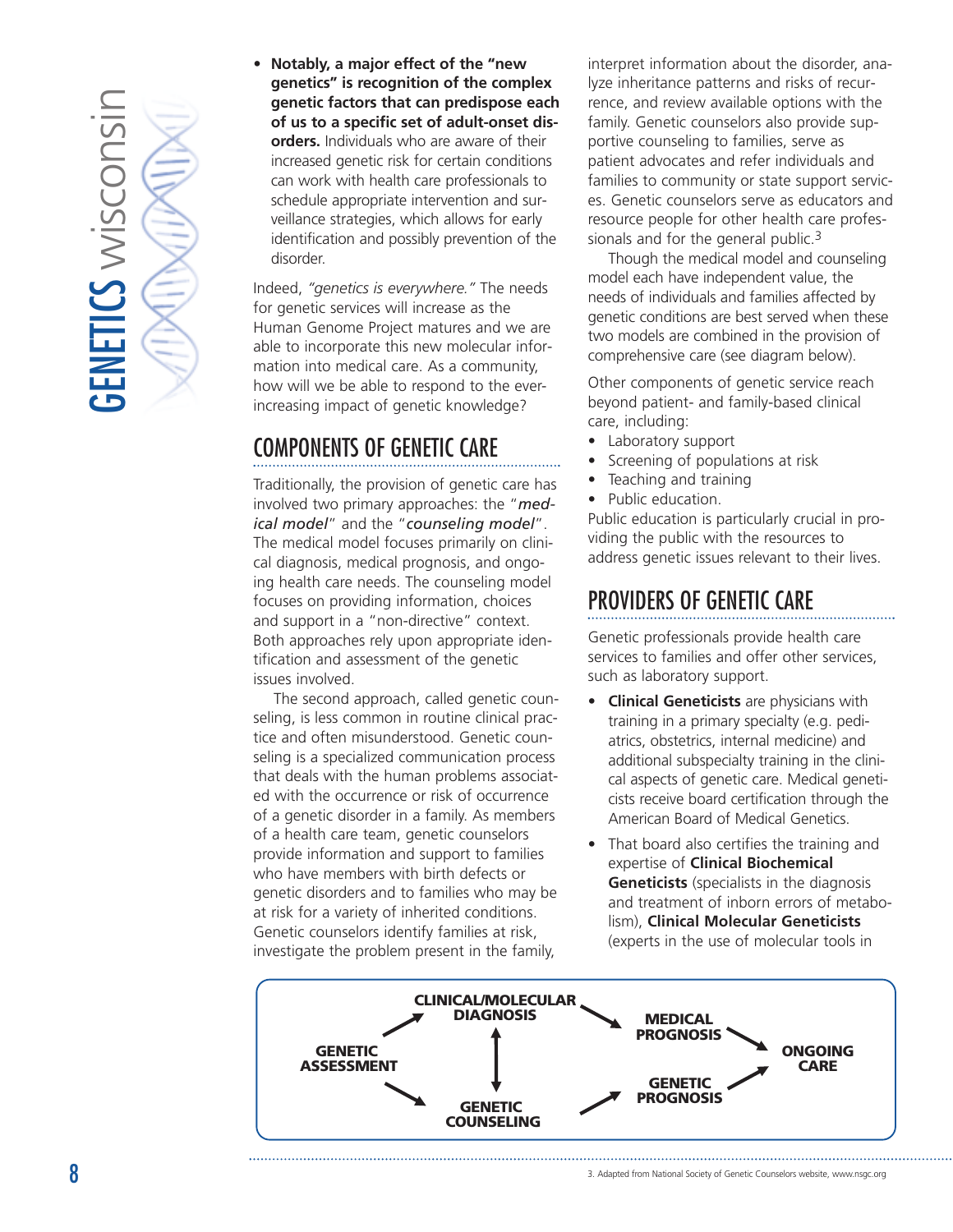# LIFE<sub>L</sub>

# **The Role of the Genetic Councelor**

I am the proud wife and mother of two—Kymberley, 6 years and Mikey, 22 months old. Kym has been a healthy child, overall; Mikey has not. When Mikey was 10 months old, I started to notice that his development wasn't where it should be. I can't count the different doctors, pediatricians and specialists that we had been to. I did finally find a doctor who was willing to listen to my concerns with Mikey. He, too, had noticed that there were delays. I then got involved with the Birth to Three Program, which has been wonderful. That is how we got Mikey started with therapy (he couldn't sit up or hold his bottle by himself.)

Because of his eating habits, the doctor had referred us to a speech pathologist who evaluated Mikey. After the evaluation she talked with our doctor and confirmed his suspicion. I knew my son was delayed, but never in a million years was I ready for what the doctor was about to tell me. The doctor said "I think Mikey may have Cerebral Palsy." I cried. We then got referred to a neurologist.

On our first visit to neurology another bomb was dropped. He said that Mikey didn't have Cerebral Palsy. We were back to square one again, not knowing what was wrong. The neurologist suspected Autism. He had given us some information, but didn't want to give us too much information until we knew for sure. I cried again out of frustration for Mikey. Our second visit consisted of all the testing (I can't remember them all). This was hard because we still knew nothing and I was scared, not only for me, but more for Mikey.

It had been a few weeks and we were waiting for the test results. The phone rang—it was a genetic counselor. She had results of the tests. We learned that Mikey has Fragile X syndrome. I can remember feeling lost and relieved all at once. I was in shock. I cried. The counselor explained what Fragile X was and its cause. She sent me some information and gave me some websites to check out. She made me

and my son feel important. We then had

a consultation with the genetic

counselor, Theresa, and she explained Fragile X in "English." She gave us so much information and answered all of our questions. She was great! She included my daughter in the conversations and suggested that eventually we might want to get her tested, too. We have to remember that Kym is affected by Mikey's diagnosis, and Theresa did.

We set up an appointment with a geneticist, Dr. Wargowski and his staff. I was impressed and overwhelmed by how helpful and observant everyone was. I don't think there was anything that they didn't check. They had also included Kym and examined her, too. We had made the decision that we would get her tested. This is when I finally got to meet Sumedha, the second genetic counselor. I had talked to Sumedha many times on the phone and she made me feel like I was the best mom in the world. She encouraged me, listened to me and guided me in several situations. The first thing she did was give me a big hug. She knew that I was overwhelmed by everything going on in the last month.

I was nervous about Kym and her results. I was scared that I was going to get that call again. We got the call from Sumedha and to my surprise it was negative! Sumedha was almost as excited as I was. We actually got to share a moment of joy.

I can't put into words what the whole "genetic department" has done for my family. My family went through a lot of emotions, and they were the ones that supported us. I appreciate them and their hard work. Thanks to Sumedha and Theresa I am learning all I need to know about Fragile X and my son.

the diagnosis of genetic processes), **Clinical Cytogeneticists** (experts in the utilization and interpretation of chromosome analyses) and **Ph.D. Geneticists.**

• **Genetic Counselors** have masters-level degrees and are trained in all aspects of medical and clinical genetics as well as in counseling. Counselors are certified through the American Board of Genetic Counseling.

As yet there is no mechanism for certification of clinics and sites that provide genetic care. However, training sites for medical genetics specialties and genetic laboratories must be certified.

In addition to these care providers, various aspects of genetic services may be made available by other health care providers such as perinatal specialists involved with prenatal diagnostic services and nurses with advanced

training in genetics. As the understanding of genetic predispositions to various disorders is better worked out, many different specialists will need to assume new roles as interpreters of genetic information for their patients.

Genetic support groups and peer group organizations can provide another kind of care—care extending beyond the clinical setting. **Only if families and support groups are recognized as an integral part of the care provider network can genetic care be truly comprehensive and therapeutic gains maximized.**



**Mikey and his Mom meet with genetic counselor Sumedha Ghate.**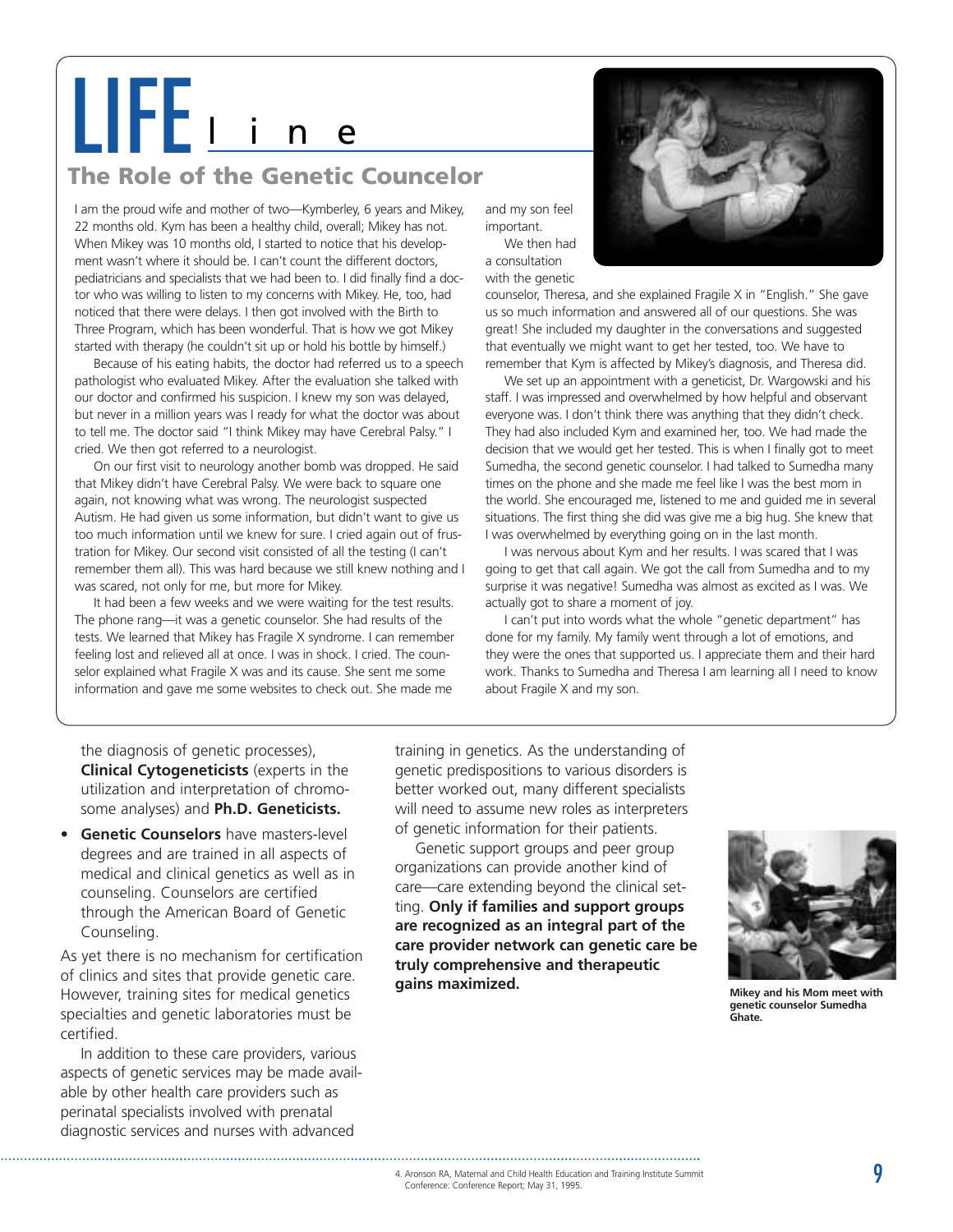

# GUIDING PRINCIPLES IN GENETIC SERVICE PROVISION

Any plan for genetic services should be consistent with fundamental principles of all public health activities.4 These include:

- **Family Centered Care***.* Caring for the entire family has been central to genetic services since their inception. Genetics, after all, fundamentally deals with issues that may impact many current and future members of families. Furthermore, the founding principle of providing information in a non-directive context emphasizes empowerment, respect and autonomy.
- **Community-Based Access.** Outreach activities have been and remain a central part of genetic care in Wisconsin. Such outreach not only provides services near the communities in which families live, but also strives to assure equality of access to services and to function as a "safety net" for families who otherwise would be without this help. Additionally, geneticists often must assume a major role in the coordination of care of complex conditions. As the role of genetics in medical care expands, the challenges of providing equitable access to this care will also increase.
- **Leadership and Collaboration.** As reflected in the development of this document, the genetics "community" must include not only care providers but all others who have a stake in assuring that quality services are available to all people of Wisconsin—including families, community leaders, and governmental representatives.
- **Utilization of Family Resiliency***.* Here, too, the tradition of fostering autonomy and empowerment places genetic care provision at the forefront of such a guiding principle.
- **Culturally Competent Care.** Genetic services in Wisconsin have customarily been provided in a setting that values diversity and respects individual beliefs and family traditions.

# BENEFITS OF GENETIC CARE

Why should genetic care be considered a crucial partner in medical care? What benefits result from such care? The following is an

outline of the expected benefits of comprehensive genetic services:

- **Family and Patient Education.** Often family members do not fully understand a diagnosis and its implications until they meet with a genetics professional.
- **Informed Decision-Making.** Autonomous decision-making—about health care as well as reproductive decisions—can only be made when the implications of those decisions are fully understood. The non-directive manner of genetic care seeks to assure that the decisions families make will be fully informed and, ultimately, their own.
- **Anticipatory Guidance.** Specific diagnosis is the cornerstone of preventive care in genetic disorders. Once a diagnosis is established, whether by testing or clinical assessment, the affected individual or family can be educated regarding the prevention of future medical problems and the identification of risk in other family members. Presymptomatic genetic diagnosis and predictive testing for predisposition to disorders such as cancer and heart disease can provide an opportunity for anticipatory guidance and risk reduction; this not only will help the affected individual and family, but also can reduce overall health care costs.

# WHY SHOULD GENETICS BE IN THE PUBLIC SECTOR?

In contrast to most other medical subspecialties, medical genetics has traditionally straddled the public and private domains of medicine. In part this was simply of necessity, since reimbursement for many genetic services is inadequate to assure their continuing existence without public funding. In addition, genetic programs are in many ways similar to other public health programs.

Following are some justifications for sustaining involvement of the public sector in medical genetics:

*•* **Emphasis on prevention.** Medical genetics emphasizes preventive aspects of care that are also central to public health initiatives. Preventive services in genetics can be divided into primary, secondary and tertiary levels.

**˚** Initiatives to ensure adequate *folic acid supplementation* as a means of prevent-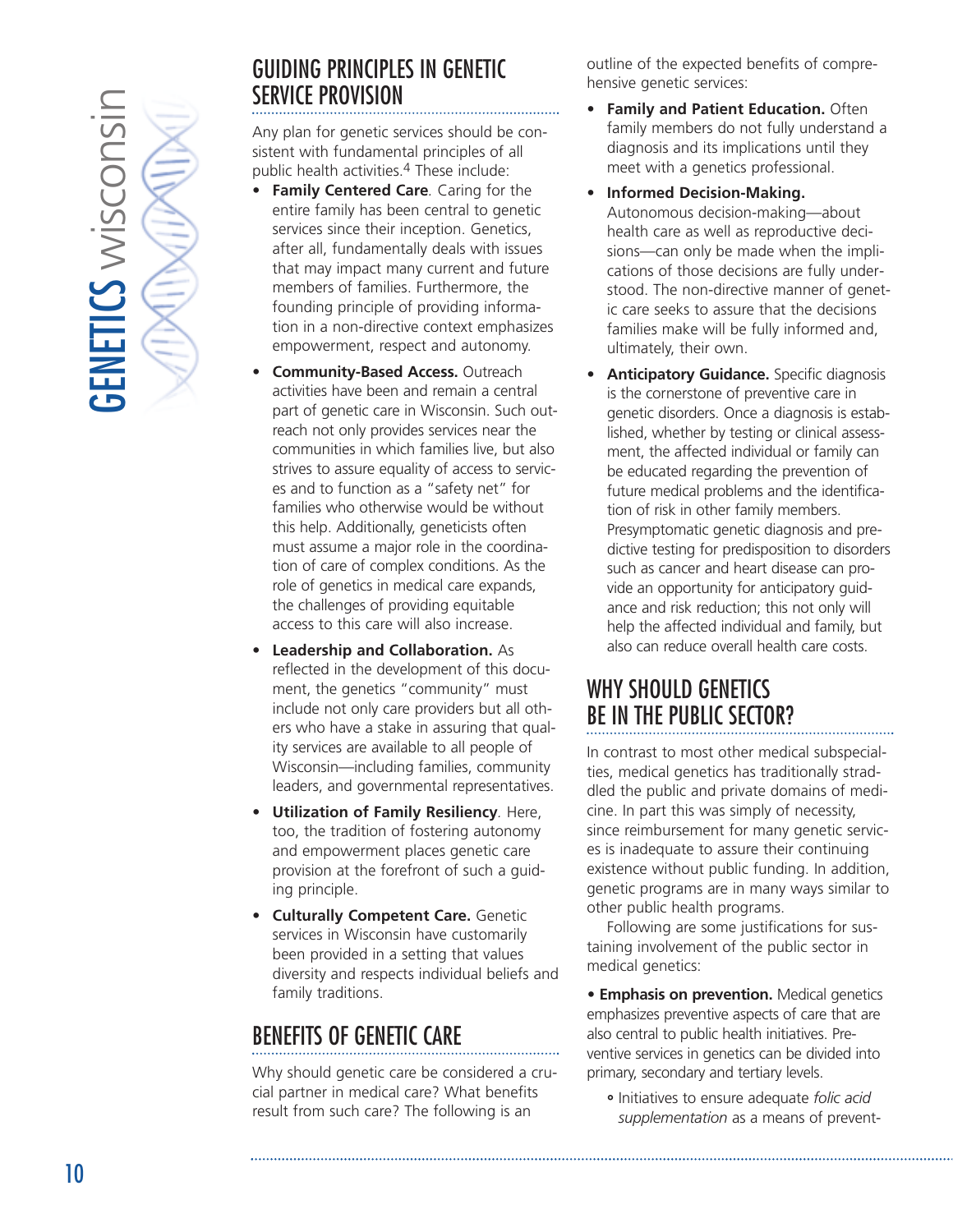# LIFE<sup>l</sup> <sup>i</sup> <sup>n</sup> <sup>e</sup>

# **Ongoing Genetic Care**

Our son Esteban was born in 1980. At first, he seemed like any other "normal" baby. He crawled in an army type fashion, lying down and using his arms to drag himself. He walked by 11&1/2 months. He was speaking clearly at an early age. It wasn't until he was about 1&1/2 years old that we started to notice some "problems". First, the baby fat on his hands was not going away. Then, his hands began to show signs of stiffness. After this, he started to struggle with his fine motor skills - he couldn't pick up Cheerios as easily as before. Holding on to cups and glasses became a problem – the cups and glasses would, many times, slip from his hands and fall to floor. Esteban also began to have frequent ear infections that eventually caused hearing problems - thank God his speech was well developed before this occurred and he was able to communicate clearly in Spanish. Because of these struggles, we sought the advice of our pediatrician who recommended that Esteban be seen at a genetics specialty clinic located in Children's Hospital of Wisconsin.

Here we met Ms. Lu Ann Weik, a genetics counselor. She became and still is our link to many of the services and opportunities that Esteban has been fortunate to receive. At our initial visit, it was suspected that Esteban might have some form of arthritis. Esteban was then seen by Dr. Herrmann, a geneticist, who first expressed to us that Esteban might have a rare genetic condition. After many tests and a visit with another geneticist, we were finally told that Esteban does have a rare genetic condition called Hurler- Scheie Syndrome. As I sat in the doctor's office with Esteban in my arms and was being told of his condition and the expected prognosis, I felt devastated and crushed. My worst fears were confirmed as the doctor explained that Esteban most likely would not be able to do any physical work and possibly could be in a wheelchair by the 8th grade. He continued by saying that there was nothing that could be done to stop the progression of the illness. My child's health, I believed at the time, was about to deteriorate quickly. I also believed that there was nothing I would be able to do to stop or even improve what was expected to happen. I felt absolutely alone and numb with pain. Even after all these years it is difficult to relive.

However, we were and continue to be fortunate to be connected with the Genetics Department at Children's Hospital of Wisconsin. Because of people like Ms. Weik and Dr. Lubinsky (Esteban's pediatric geneticist for several years), Esteban and our family have not been alone and we have been able to fight this condition. Early on, Ms. Weik took it upon herself to serve as an educator, an advocate, and a friend for Esteban and our family. She helped us understand what Hurler-Scheie is, she connected us with helpful resources, she answered our questions, and she has continually provided support and encouragement. We also met annually with Ms. Weik, Dr. Lubinsky, and a team of other health care providers (including other specialists and physical and occupational therapists) to plan out a strategy for Esteban's health; this continued without much persistence from my part from the time Esteban was diagnosed at the age of four till he turned 18. More recently, Ms. Weik and the Genetics Department are assisting us while Esteban is involved with a research study that presently requires us to travel weekly to New York so Esteban can receive special treatments.

If not for the ongoing, consistent efforts and advocacy of people like Ms. Weik, Children's Hospital of Wisconsin's Genetics Department, and Dr. Waters (Esteban's pediatrician), Esteban would not be where he is today. Their assistance, guidance, support and encouragement over the past 20 years have helped improve Esteban's health and quality of life. They have helped Esteban and our family through at least 14 different operations and procedures to help correct different problems such as preventing stiffness and improving flexibility in his hands, reducing pain in his wrists, and reducing occurrences of chronic otitis media. They also have given us hope and encouragement for the future. In spite of his "condition" and the current weekly trips to New York, Esteban is active and continuing his education at the University of Wisconsin-Milwaukee. We feel confident that the assistance, guidance and advocacy already put forth from the Genetics Department at Children's will continue and that Esteban and our family will have access to this wealth of resources for many more years to come.

ing many instances of neural tube defects are an example of *primary prevention*.

- **˚** *Secondary prevention* includes *newborn screening* for selected congenital disorders, which, while not preventing the disorder itself, can eliminate or modify the effects of these disorders.
- **˚** Often *tertiary prevention* is overlooked —comprehensive expert *care coordination* uses evaluation and intervention in order to decrease or prevent the negative effects of a disorder.

*•* **Need for expertise unavailable in the private sector.** While collectively common, many genetic disorders are individually rare. Comprehensive, expert care of such disorders is often unavailable except through public support of specialized programs.

*•* **Need for public financial support.** It has been well documented that certain genetic services are grossly under-reimbursed.<sup>5</sup> Compared to other medical services, genetic services are very time-intensive and reimbursement is most often about  $\frac{1}{4}$  of the actual cost of their provision. Furthermore, no method currently exists in Wisconsin to secure reimbursement for most of the services provided to patients by genetic counselors.

*•* **Need for assurance of access to care***.*

Certain aspects of genetic care (such as prenatal diagnostic testing) may receive adequate reimbursement. Because of this better reim-

genetics services are not self-supporting. Am J Hum Genet 44:288–293, 1989.

<sup>5.</sup> Bernhardt BA, Pyeritz RE: The economics of clinical genetics services. III. Cognitive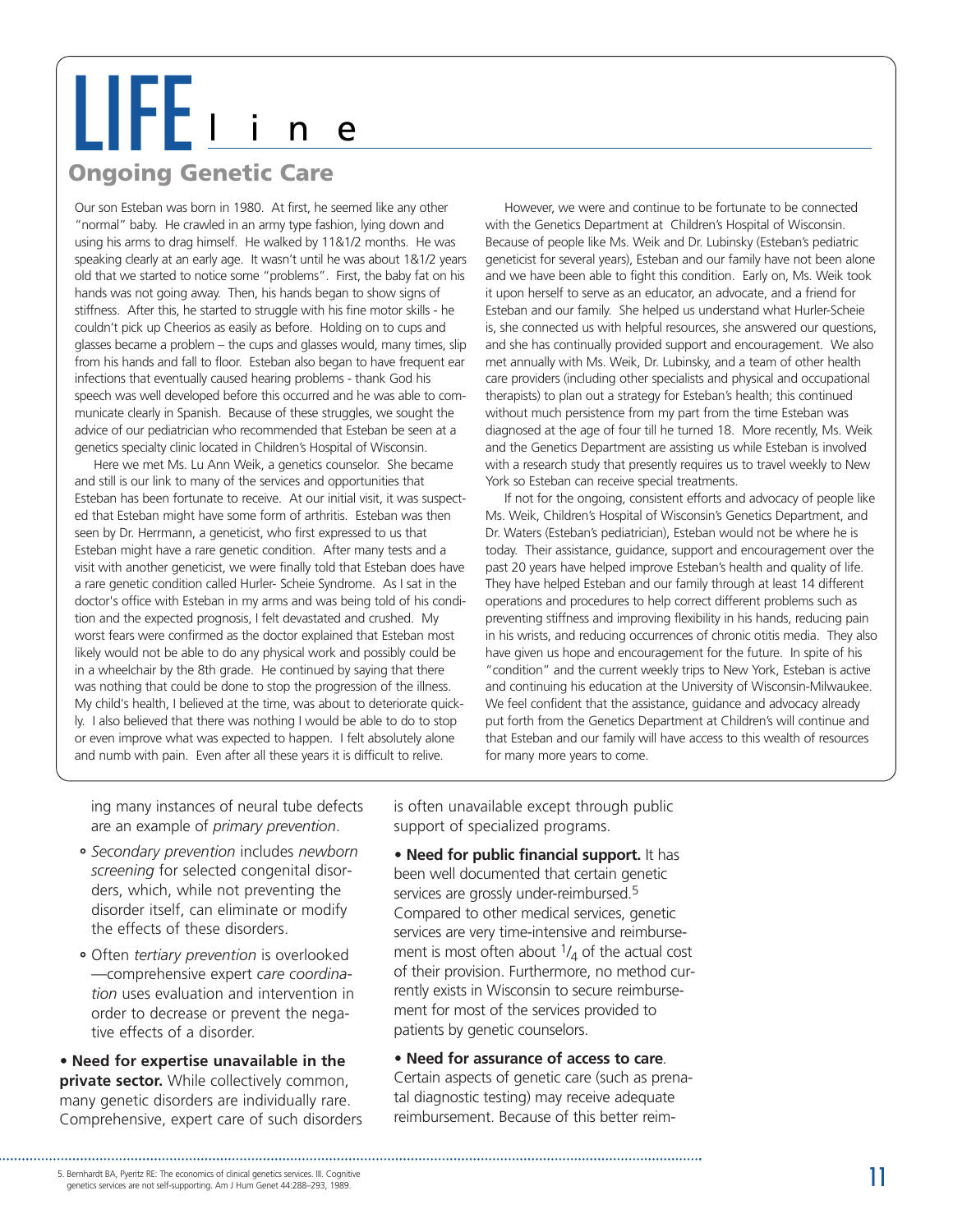

# History of Clinical Genetics in Wisconsin

There is a long, distinguished tradition of genetic services in Wisconsin, in dysmorphology (David W. Smith, John Opitz), biochemical genetics (Harry Waisman), cytogenetics (Klaus and Eva Patau) and so forth. True service delivery in genetics began in the mid–1970s and, over the course of the last 30 years, has evolved into a complex web of direct clinical care, outreach care, education, training and systems development. From those beginnings, the Wisconsin Idea—the commitment of the University to provide service to every boundary of the State—has been central to the activities of University-based clinical genetics in this State.

Block grant mandates, which began in 1983, made the State of Wisconsin, through administration of Maternal and Child Health funds, one of the major funding sources for providing genetic services. Additional collaborations have developed between University of Wisconsin based providers, their associated outreach clinics (e.g. Eau Claire, Green Bay, Neenah, Rhinelander, etc.), providers at the Medical College of Wisconsin and the Children's Hospital of Wisconsin, as well as private-sector providers (e.g. Dean Medical Center in Madison, Gundersen Lutheran Medical Center) making the public health commitment to genetics truly statewide.



Outreach sites without permanent, community-based genetic physicians or genetic counselors

8. One approach to defining levels of care is as follows:

- University affiliated comprehensive programs. Two such programs exist in Wisconsin, at the University of Wisconsin–Madison and through the Medical College of Wisconsin and Children's Hospital of Wisconsin in Milwaukee. Such programs not only provide general genetic services, but also a variety of subspecialty clinical activities (e.g. skeletal dysplasias, neurofibromatosis, sensory deficits, sickle cell disease etc.). In addition, these units are central in continuing medical education and training of professionals in genetics.
- Programs with a physician geneticist on site, providing regionally based general, and in some cases subspecialty, genetic services. Examples include the La Crosse Regional Genetics Program, and the Marshfield Clinic Genetics Program.
- Self-contained health care system based programs with a physician geneticist on site. It is likely that this model will develop in this state in the future.
- Programs with genetic counselor(s) on site that work with physician geneticists who are based elsewhere (either from level 1 or 2 programs or private providers). Examples are the programs in Green Bay and Neenah.
- Outreach sites with or without a site-based coordinator, but without permanent, community-based genetic physicians or genetic counselors. Such outreach activities are provided in Eau Claire, Ashland, Rhinelander and Racine.
- Private Providers Various services are offered by other, private clinical geneticists and by privately employed genetic counselors. Most of these services are located in Milwaukee and the surrounding suburbs.

bursement, private providers have been willing to offer these services. However, such private provider models have little incentive to assure access to other genetic services that are often more complex and time-intensive. Also, such models do not guarantee equal access to care regardless of economic or geographic factors.

*•* **Screening**. Population based screening (e.g. newborn screening, carrier detection) is a component of genetic service provision that does not easily fit most private models of care.

*•* **Education**. Public education is an essential part of the broader sense of genetic services, but it, too, is a component of genetic services that may not easily fit a private model of care.

*•* **Policy development**. Dramatic expansion in genetic knowledge and its applications require policy development as a central element of genetic service provision. Availability of new genetic technologies has raised ethical, legal and cultural issues to an extent unprecedented in recent medical history. Policy development fits best into a public health model of service.

*•* **Surveillance.** Birth defects monitoring and similar activities necessarily are within the public rather than private sector. These are activities that require participation of a wide range of providers from throughout the State in order to be useful.

# CURRENT STRUCTURE AND SERVICES

Over the last four decades a complex, multifaceted set of genetics programs has arisen in Wisconsin. These include direct clinical care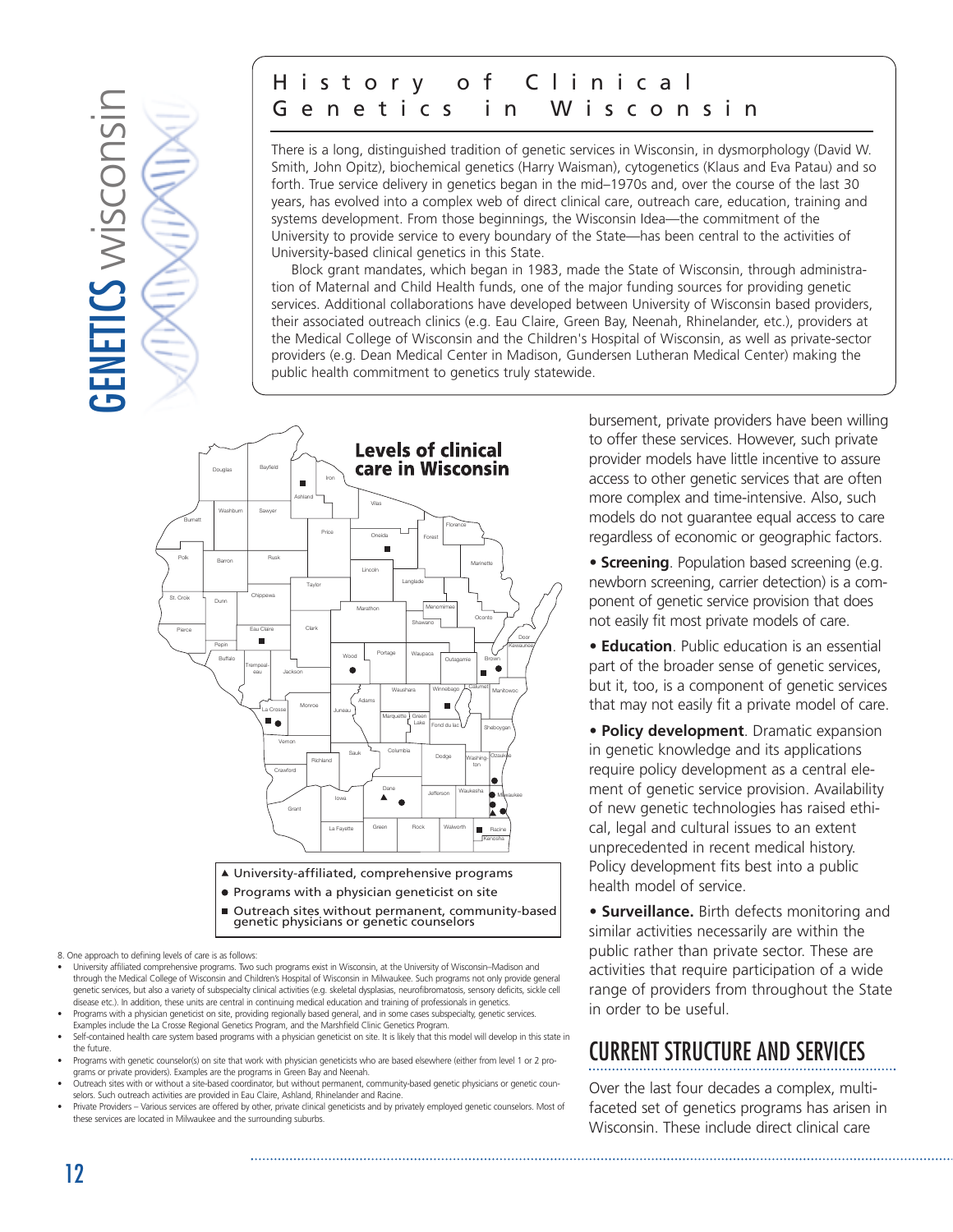services, as well as activities ranging from screening programs and laboratory services, to educational activities and birth defects surveillance. Historically, service provision in genetics was primarily through University-based centers. Currently, Wisconsin has both public sector (e.g. University-based) and private service providers. Within the State, there are presently 17 board certified clinical geneticists $6$  and 29 board certified genetic counselors.7

These providers offer different components of care including:

- **Comprehensive Clinical Care**. Various 'levels' of clinical care (reflecting the comprehensiveness of the services offered) are provided within different settings throughout the state.<sup>8</sup> (See diagram at left.)
- **Screening programs.** Wisconsin has several

screening programs, including the highly successful State directed newborn screening program, and various population-screening activities (such as for Tay-Sachs carrier identification in selected populations). With the continued progress of the Human Genome Project and related research, it is inevitable that such screening programs will expand in the future. It is likely that the Newborn Screening Program will continue to add other disorders just as hemoglobinopathies, congenital adrenal hyperplasia, and abnormalities of fatty acid metabolism have been added in the past. Also, entirely new populations may be offered screening, such as cystic fibrosis carrier detection for all pregnant women.

*•* **Special programs***.* Although not strictly within the confines of genetic disorders, cer-

# LIFE i

# **Genetic Care in the Community**

We are currently parents of three children—Molly (age 7), Morgan (age 5), and Brady (age 1). Our middle child Morgan was born 5 & 1/2 weeks premature due to a very complicated pregnancy. Initially doctors thought she was a healthy 6 pounds 2 ounces baby girl but that all changed.

At just six days of age, Morgan was hospitalized for a urinary tract infection and jaundice. After that, things just slowly got worse. Each month, during Morgan's first year of life, she was hospitalized six to seven days at a time for almost anything you could think of— RSV, rota-virus, dehydration, high fevers, vomiting, respiratory distress, etc. Besides all of these complications, Morgan did not want to eat. We told our doctors many, many times that we had to force Morgan to take every ounce of milk. We felt we were starving our child, but not at all purposefully.

When Morgan was approximately eight months of age, we were referred to Madison for genetic counseling. Fortunately, the University of Wisconsin Clinical Genetics Center provides outreach services. Instead of traveling four to five hours from Holcombe to Madison, we were able to travel one hour to Eau Claire for Morgan's genetics appointment. Dr. Wargowski, our geneticist, and Wynne Cook, the project director of We're For U, the Western Regional Center for Children with Special Health Care Needs, were wonderful. After already having seen so many different professionals, we felt that Dr. Wargowski and Wynne were one of the first ones to really understand what we were going through. They seemed to believe us when we told them that Morgan plainly refused to eat. They really wanted to help us find some answers to help our child. Unfortunately, at this point, no definite answers were available (like she has "this syndrome" and "we are going to do this"). Yet, Dr. Wargowski and Wynne supported us; they made us feel like they were behind us. It wasn't time to give up hope yet.

Over the next five months, Morgan's feeding issues did

not improve. She continued to fall off the growth charts and become more and more frail. We spent more hours on the road and sought out opinions from many other professionals in the area. Finally, a team of professionals suggested that Morgan may have Noonan's Syndrome.

We thought now would be a good time to see Dr. Wargowski again. With Wynne's help, an appointment was scheduled to see him in Eau Claire. Dr. Wargowski confirmed the diagnosis of Noonan Syndrome. While many people may panic and dread hearing the word "syndrome", for us, after thirteen months of the "unknown", it was music to our ears. Wynne and Dr. Wargowski were again very supportive. They helped us learn about Noonan's. They gave our pediatrician information about Noonan's. They helped link us to support groups and other families dealing with Noonan's. A few years later, they were available when we were trying to make the decision about whether we should have another child. (We, in fact, did have another child after Morgan—a healthy and strong baby boy named Brady.)

Genetic counseling is a wonderful service; it is much more than just telling you that your child has a syndrome and convincing you from having more children. People should never be afraid to seek the expertise of genetic professionals. Morgan is now five and thriving well, but we still see Wynne and Dr. Wargowski and benefit from their knowledge. They always are available and seem more than willing to try to answer any questions that may arise. (Just last month we went back for their opinion on the growth hormone.) It is a great advantage to have We're For U and the Genetics Clinic to turn to for help and support.

Crosse, and 1 in Green Bay.

6. These include 8 in the Milwaukee area, 5 in Madison, 2 in Marshfield, 1 in La 7. Currently these include 6 in Milwaukee, 18 in Madison, 3 in La Crosse and 2 in Same and 2 in Same and 2 in Same and 2 in Same and 1 in Gre Green Bay.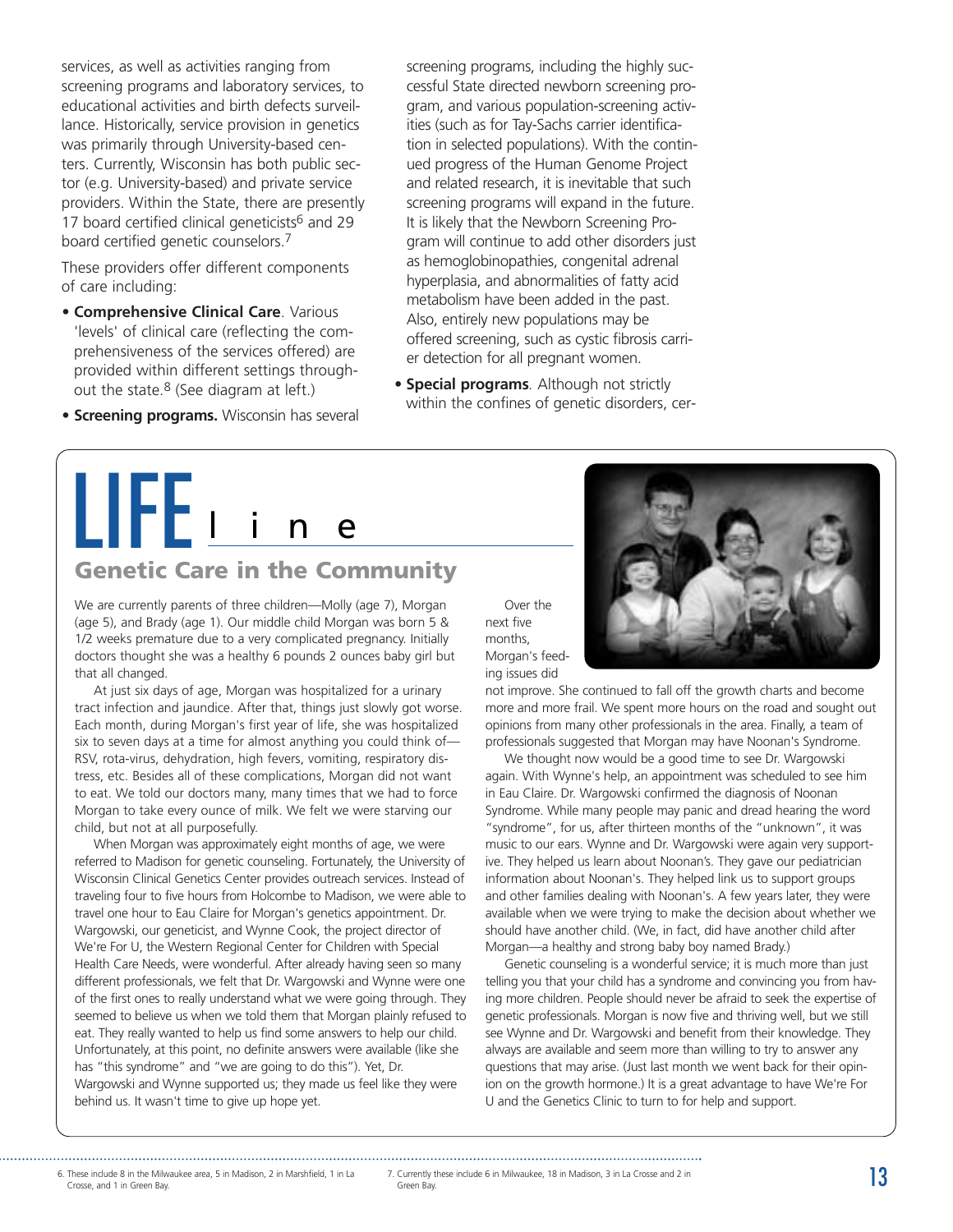<span id="page-13-0"></span>

tain other care programs have by tradition (and default) been directed by geneticists in this State. They include, for example, the Teratogen Information Service (for counseling of families concerned about exposures in pregnancy) and the Stillbirth Service Program (a statewide service program for evaluation of the causes of intrauterine death).

- **Laboratory services.** Most laboratory services are available nationally. However, the presence of state-based cytogenetic, biochemical genetic and molecular genetic laboratories is beneficial because of the on-site expertise that laboratory staff can offer local genetic care providers.
- **Educational activities.** Genetic professionals in the State provide hundreds of programs each year to various groups with varied educational needs.
- **Birth defects monitoring***.* The Wisconsin Birth Defects Prevention and Surveillance Program is charged with developing a surveillance system to monitor the occurrence of birth defects, which will facilitate the identification of their causes and guide prevention programs. Genetic professionals within the State are integrally involved in the development and implementation of this program.

# ASSESSMENT OF CURRENT PROGRAMS IN MEDICAL GENETICS IN WISCONSIN

An essential component of the generation of this Plan was self-assessment of the current status of genetic services in public health in Wisconsin. As a first step, the Council of Regional Networks for Genetics guidelines were compared with current structure and services in this State. A detailed summary of that comparison can be found in Appendix II.

# STRENGTHS

Based on that comparison the following *strengths* were identifiable:

- **Presence of a genetic professional within the State system.** A genetic counselor currently serves as Wisconsin's State Genetic Coordinator. This position is located in the Division of Public Health, Bureau of Family and Community Health.
- **Existence of a well-established, well-**

**respected and effective newborn screening program.** It is estimated that 99% of all Wisconsin newborns receive newborn screening.

- **Existence of active and highly successful outreach programs for care.** The Statewide Genetic Services Network provides outreach genetic services in LaCrosse, Eau Claire, Green Bay, Neenah, Racine, Rhinelander, and Ashland.
- **Emphasis on educational efforts in a variety of formats and for a variety of audiences.** These efforts include a postdoctoral training program; a genetic counselor training program; extensive CME activity; teacher-educator programs; and programs for schools, for the public, and for various support organizations.
- **Emphasis on ongoing management and comprehensive care of conditions 'traditionally' viewed as genetic.** Comprehensive care and specialty clinics are available for conditions such as sickle cell anemia and associated disorders, dwarfing disorders, neurofibromatosis, cystic fibrosis, genetic vision and hearing impairment.
- **Presence of special expertise regarding the care of individuals with certain specific groups of genetic disorders.** For example, biochemical genetics clinics are located in Madison and Milwaukee; craniofacial disorders clinics can be found in Madison, Milwaukee, and La Crosse; cancer risk counseling is available in Madison, Milwaukee, La Crosse, Marshfield, and Green Bay.

**Weaknesses** were also identified. Planning for the future requires identification and exploration of current weaknesses that need to be addressed in greater detail. Weaknesses can be divided into two primary areas – those that relate to *current service needs* and those that arise because of anticipated *future challenges.*

# PERCEIVED WEAKNESSES AND CHALLENGES I: CURRENT SERVICE NEEDS

**Issue 1: Need for Ongoing Oversight of**

**Clinical Genetics Activities.** To this point, Wisconsin has had no formal oversight and planning process regarding genetic services. There is a need for an Advisory Council for Genetic Services that will engage all stakeholders in assessment, recommending change and advocacy.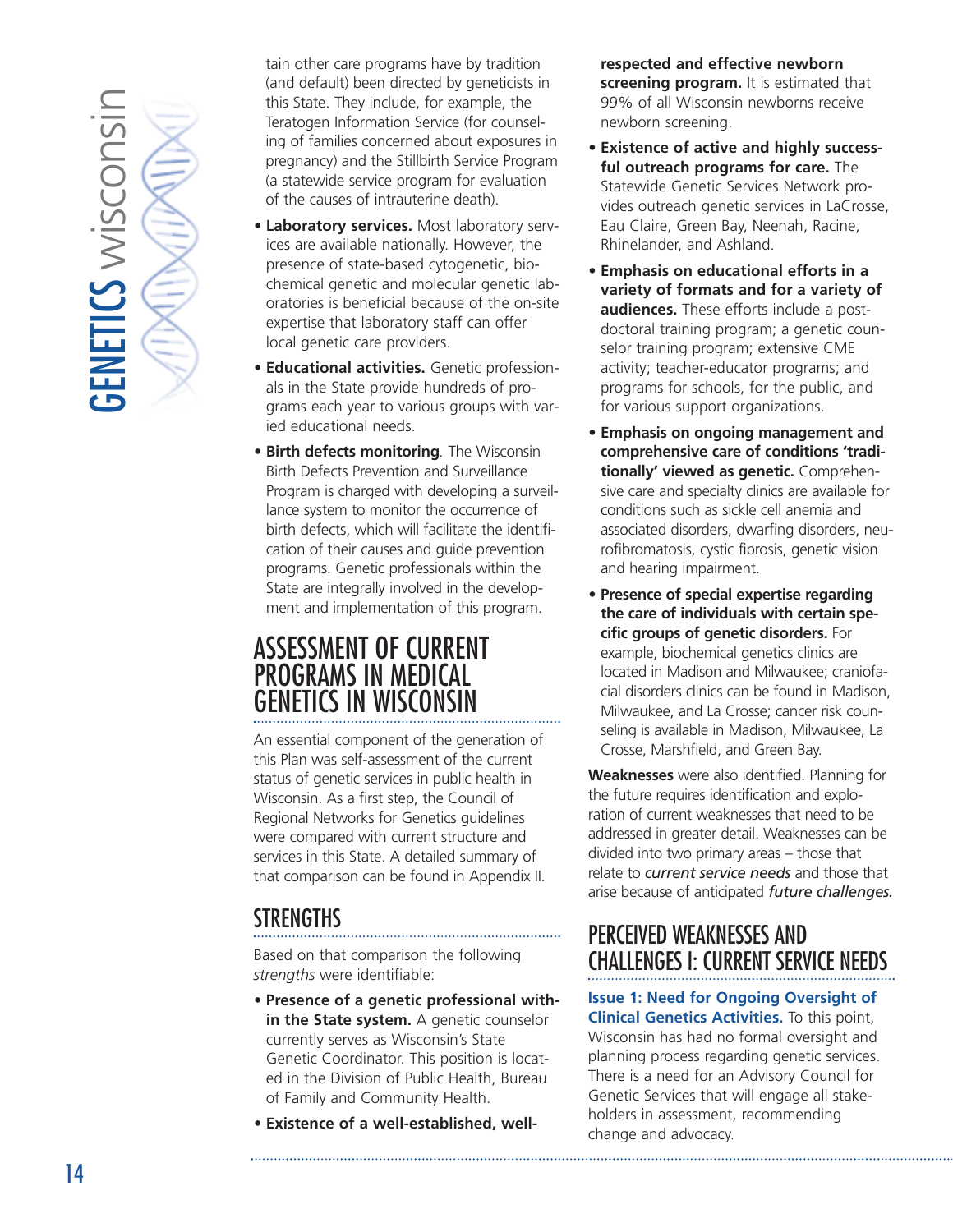# LIFE i

### **Prenatal Assessment**

My husband Tony and I had decided that once we left the Chicago area and relocated it would be time to have children. In the summer of 1995 we moved to Madison and by Christmas we had a wonderful secret that we couldn't wait to share with our family and friends.

I knew a lot about pregnancy—about what could go wrong, about birth defects. This knowledge drove me to be more than conscientious and extra precautious during this pregnancy. I faithfully took my prenatal vitamins prior to and during the pregnancy. I ate healthy foods. I got moderate exercise. I avoided cigarette smoke and anything potentially toxic. During my 16th week of pregnancy, I went to the doctor for a routine blood test called the "triple screen". I took the test and really didn't have worries that I would get bad news.

About one week later I received a call from my OB. My heart skipped a beat. I knew there was no good reason for a personal call. She informed me that one of the levels from the triple screen was elevated and asked that my husband and I come in for an ultrasound as soon as we could. I was devastated. Tony and I read our baby book. We read our triple screen handout. Our dates weren't off. I was sure I wasn't having multiples. We felt there was no glitch, no mistake; this was bad—very bad.

An ultrasound was scheduled for the very next day. It was a Thursday. I can recall the smell of the office and feel the chill I experienced lying there with a sheet draped over my belly. The technician was silent while moving the wand over my belly. Our doctor said, "I have bad news guys". The tears were streaming down both my husbands' and my face. Our child had "anencephaly". This was a neural tube disorder and, in our case, our baby's brain had not developed. Our child would not live after birth. I expected bad news at this visit, but nothing like this. I was numb.

Tony and I knew little about anencephaly. We didn't know that



genetics is involved. Shortly after we lost our

baby, we met with Connie, our genetics counselor. The visit answered so many of our questions, such as will this happen again, what are the odds this will happen again, what are the reasons for this happening, and what can we do to better our chances. Connie gave us an in-depth explanation about anencephaly and other neural tube disorders. She also explained to us that there was something we could do to help decrease our chances of having another baby born with anencephaly or other neural tube defect. There were no guarantees; it was all about odds and the odds were in our favor, especially if I took a simple vitamin supplement called folic acid. I was so relieved to hear that there was something proactive I could do. We left the visit with the answers we needed and with high hopes for acquiring the family we desperately wanted.

About six months later, I became pregnant again. Tony and I were happy, but the fear of finding out that this baby might have a neural tube disorder did remain in the back of our minds. We "passed" the blood test for the neural tube disorders this time around. However, one of the blood levels was low. We met with our doctor who explained that the baby could possibly have Down syndrome. We decided to have an amniocentesis to find out if there was anything wrong. We couldn't believe we were in this nightmare again. When the results came back, our fears were swept away. We had a healthy baby in utero!

Our son Joseph was born without complication in 1997. He was the greatest gift Tony and I have ever received. All of our worries and all of the bumpy times we endured with the pregnancies did not deter us from having the family we so wanted. When Joey was just 14-monthsold Tony and I conceived again. We, once again, had a difficult pregnancy, but this time there were no scares of a disability. Our healthy identical twin daughters were born in 1999. What a family we now have!

### **Issue 2: Inadequate Documentation of**

**Needs for Services.** Data are inadequate to accurately estimate current needs, let alone needs for the future. Furthermore, there is no system in place to collect accurate data on individuals and families who receive genetic services. This is particularly difficult since it has proven challenging to coordinate data collection from all genetic care providers. In addition, no guidelines for minimal levels of genetic services for the State have been generated. On these bases there are currently no accurate data about what services should be provided, how extensive needs for those services are, or which service needs are currently inadequately addressed.

### **Issue 3: Insufficient Genetics Workforce**.

Recently Kaiser Permanente (a major health care organization serving various U.S.

regions) internally estimated staffing needs for currently appropriate genetic services.9 Extrapolating those data to Wisconsin's population suggests that adequate service would require the presence of 20 clinical geneticists and 80 genetic counselors. Based on a census of currently board certified personnel in the State, currently there are approximately 12 full-time equivalent (FTE) clinical geneticists and 22 FTE genetic counselors in Wisconsin. In order to provide appropriate levels of service (not taking into consideration the issues addressed in the next section), the number of physician geneticists would need to be nearly doubled and the number of genetic counselors almost quadrupled to meet minimal standards. Such manpower shortages clearly have negative effects on equitable distribution of care; provision of comprehensive,

<sup>9.</sup> David Witt, MD, presented at The Third National Conference on Genetics and **15** Public Health, September 20, 2000.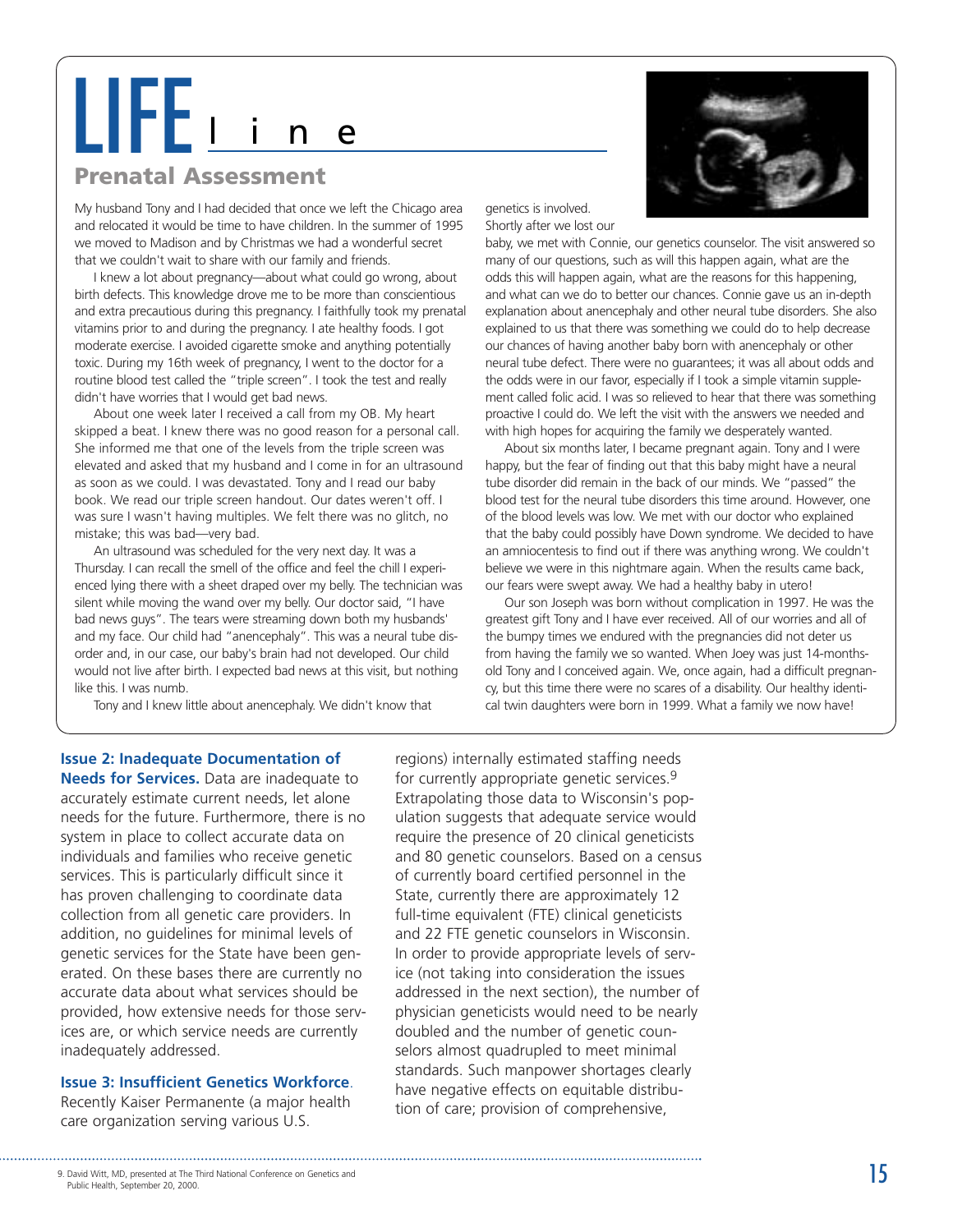

ongoing care management; and effective teaching and education.

### **Issue 4: Lack of Adequate Funding**. As

noted, inadequate reimbursement for certain genetic services has been well documented. This has created a continued dependence on public funding. In addition, State funding for genetic services has, allowing for inflation, decreased each year since 1989.10 Non-self supporting services will be unable to continue if additional funding sources are not identified. Furthermore, there is no current mechanism to secure reimbursement for many of the services provided to patients by genetic counselors. Consequently there is limited public and private support for such counselor-based activities.

### **Issue 5: Challenges of Providing Equitable Care and Access to Care.**

The Partnership for Genetic Services Pilot Program, sponsored by the Alliance of Genetic Support Groups (now the Genetic Alliance) identified the consumer indicators of quality genetic services (see Appendix V). The first identified priority was assurance that consumers will be referred to condition-specific specialists. However, inadequacies in the genetic workforce and the uneven distribution of manpower that does exist create a considerable challenge to assuring that all families in need will be appropriately referred. Fundamental barriers include those of availability and of access. In addition, a series of further obstacles may conspire to limit access to genetic services. These obstacles include:

- Physicians and other primary care providers who are unaware of the need and appropriateness of genetic referrals;
- Lack of awareness by other health care providers (such as public health nurses, social workers etc.) of the need for genetic services;
- Lack of consumer awareness and understanding regarding genetic services;
- Barriers imposed by third-party payers, special barriers for those who are uninsured or underinsured, and other structural barriers to access—
	- **˚** In 1998, 4% of Wisconsin residents had no health insurance of any kind in the previous 12 months and an additional 6% had health insurance for only part of the year;
- **˚** Individuals who are members of minority groups, had less than a high school education and/or are in poverty are most likely to be uninsured;<sup>11</sup>
- Geography, since services that might be readily available in Milwaukee or Madison, for example, may be far more difficult to access in outlying regions;
- Sociocultural barriers, including economic and language barriers;
- Attitudes and beliefs about genetic services, such as:
	- **˚** Lack of appreciation of the value of anticipatory medical care;
	- **˚** Issues of guilt, fear and other emotional barriers to seeking genetic services;
	- **˚** Inaccurate perceptions of the purposes of genetic services (e.g. that it is directive, that it is about abortion, that it is solely risk counseling, that it will inevitably lead to discrimination);
	- **˚** Myths about causes of birth defects and genetic testing.

### **Issue 6: Need for Stronger Collaborations among Geneticists and with Other Health Care Providers.** Currently, there is limited

interaction between public and private genetic care providers. Furthermore, there is an overall lack of awareness of the benefits and availability of genetic services among other health care providers. Finally, with the development of new genetic knowledge and its clinical application, a greater need for increasing integration of genetics into all aspects of medical care will arise.

### **Issue 7: Need for Additional Educational**

**Activities,** including for consumers, for health and social service providers, for public policy makers and for payers. In order to maximize the benefits of genetic advances, educational activities need to continue to be offered at all levels—

- Continuing medical education of physicians
- Postdoctoral training of physicians
- Graduate training of genetic counselors
- Teaching of medical students
- Teaching of other health care providers
- Continuing education of other health care providers
- Teaching of educators at all levels
- Informing the public
- Informing families, support groups and other family-centered programs.

<sup>10.</sup> Current sources of funding for genetic services in the public sector are summarized in Appendix IV.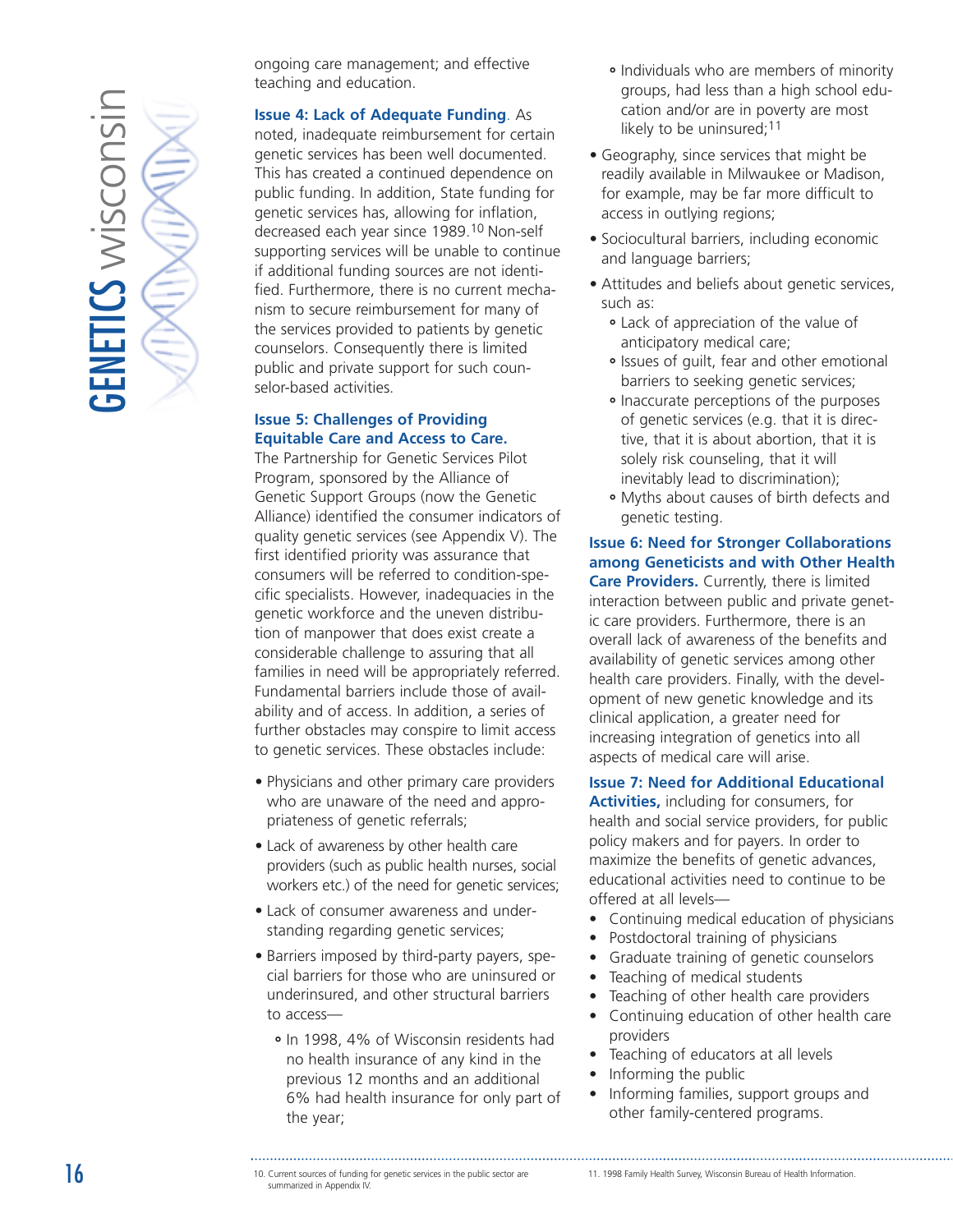### PERCEIVED WEAKNESSES AND CHALLENGES II: CHALLENGES FOR THE FUTURE

Two issues of singular importance will have extraordinary effects on medicine in the new millennium: the explosion of new genetic knowledge and changes in health care delivery. These issues and several others will have

marked consequences for clinical genetic services. From each issue, certain barriers to effective genetic service provision may arise. Because this document is intended to act as a guide to future actions, challenges are emphasized. However, each potential barrier can be viewed as providing **opportunities** for recruiting new advocates, welding new partnerships, expanding the scope of services and, ultimately, improving genetic care.

### **"Epochs in the Genetic Understanding of Medical Disorders"**

Clinical genetic services received scant attention in the first half of the past century. Beginning in the 1950s and 1960s substantial progress was made in the description and delineation of different causes of birth defects. This descriptive phase was critical not only from the perspective of providing care and counsel, but also as a prelude to the effective use of molecular technologies.

The 1960s and 1970s was the Epoch of Formal Mendelism as well as the time of the initiation of clinical care programs throughout the country.

The 1980s and 1990s ushered in what might be termed the Epoch of Molecular Mendelism. Using newly discovered techniques, researchers avidly hunted down genes that cause genetically straightforward processes. So, for example, we now know the genetic causes underlying the majority of instances of prelingual hearing loss, and know that one gene (GJB2 that codes for a product called connexin 26) is responsible for a major portion of genetic forms of deafness. Although incredibly important, the discoveries of the genes giving rise to such single gene processes are finite. In the very near future, all such loci will have been described.

We are currently experiencing the Epoch of the Molecular Delineation of Complex Disorders. That is, those same molecular techniques and the same knowledge gained from the Human Genome Projects are being applied to knottier questions regarding disorders that are sometimes clearly genetic and sometimes not, such as breast cancer and the discoveries related to the breast cancer predisposing genes, BRCA1 and BRCA2.

We are, it seems, early into another such epoch, one that might be called the Epoch of Molecular Understanding of Predispositions. That is, researchers are now searching for the complex patterns of normal, inherited variations to identify which of these are important in each of our unique predispositions to what are usually thought of as environmentally caused diseases. That is, in time (and probably a rather short time) it may be possible to identify the genomic "profile" in each of us – what we should

do to avoid disorders for which we have special risk, which lifestyle risk factors we can safely ignore, etc. If successful, this will lead to an explosion of diagnostic tests, screening packages and similar products. Not only will our knowledge about our own health risks explode, but therapeutics will likely be irrevocably altered as well. Pharmacogenomics (tailoring drugs to the particular genetic characteristics of the patient) holds considerable promise, but like all endeavors that are based on molecular genetics, also means that physicians, other health care providers, and all of us will need to become considerably more knowledgeable in order to use such information wisely. Gene therapy may also offer new promise of the treatment of disease in ways not previously possible.

Substantial unanswered questions accompany the molecular revolution that has overtaken genetics and the genetics revolution that is changing the face of medical care:

- Where do the resources for all of this testing come from?
- Who pays for such testing?
- Who provides the needed education of health care providers and how?
- How will access to counseling services be assured when demand may increase exponentially?
- When will treatment options become comparable with our diagnostic capabilities?
- How will we address the possible psychological consequences of testing – the effects of knowing "too much", of having a "positive" test even at time of normal health, of having a "negative" test and experiencing so-called survivor guilt?
- How will society control the possible practical consequences of testing – in the workplace, on insurers?
- Will coercion (either tacit or explicit) to utilize available tests arise? Will coercion to act on abnormal test results occur?
- Will our society's attitudes toward those with differences change?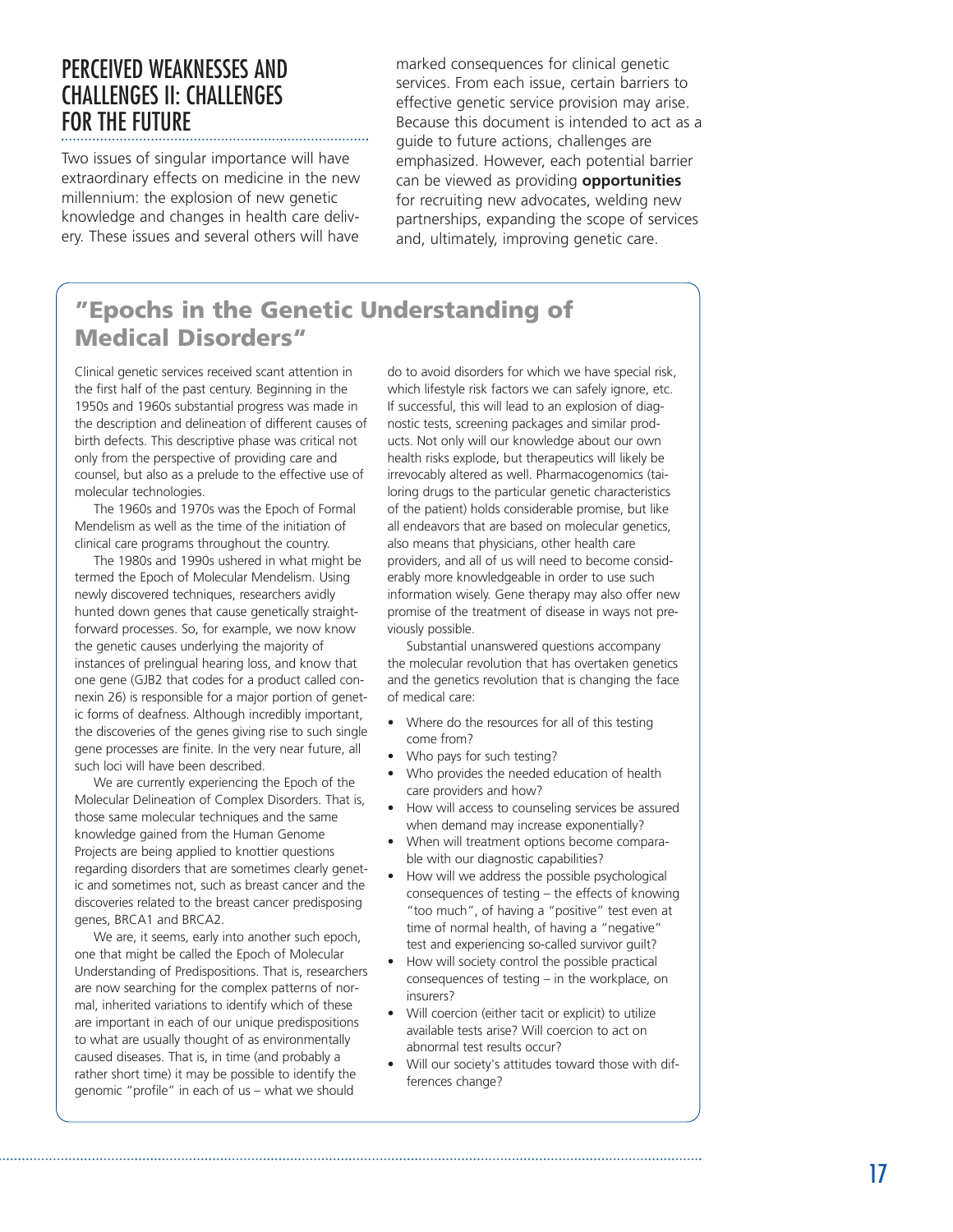# LIFE<sup>l</sup> <sup>i</sup> <sup>n</sup> <sup>e</sup>

### **The New Genetics**

"Mom, what type of breast cancer did Aunt Barb die from?" It was my daughter Sue on the phone. I could tell by the tone of her voice that it was no casual question. When I asked her why she was asking, her voice trembled, "I found a lump in my breast."

That was eight years ago and, at the time, my family knew little about the genetics of breast cancer. We just knew there seemed to be a "family link." It wasn't ever talked about much, but several of my aunts died from breast cancer. Barb, my sister, was diagnosed with the disease at age 39 and died at age 44. Now, my daughter too? Despite our family history, Sue's doctors told her that she was too young at the age of 33 for mammography. Eventually we convinced the doctors that mammography and a biopsy were needed. Sue had cancer.

My involvement with genetics started several years later when my primary physician cut my dose of Premarin, an estrogen replacement therapy drug. When I started having more and more severe hot flashes with the decreased dose, I went back to my doctor. She told me estrogen replacement therapy may be associated with an increased risk for breast cancer and because my daughter had breast cancer, she could not in good faith increase my dose without my seeing a genetic counselor. Soon after, I met Peter.

My family and I are lucky to have a good genetic counselor like Peter available. He has spent so much time with us, helping us to learn more about breast cancer and genetics, to understand our family history and our individual risks, and to think about the implications of genetic testing. After meeting with Peter, I decided to go through gene testing for breast cancer and yes, I was found to have changes in a breast cancer gene. I was prepared for this, not only because Peter had talked with me about the possibility, but also because my sister and daughter both had breast cancer. I guess I already assumed that I had to be "the link". Peter helped me to understand that having changes in this gene means that I am at increased risk for getting breast cancer (not that I will definitely get breast cancer). What next? Peter talked at length with me about options. I decided to have sur-

gery—a double mastectomy and oophorectomy. As with any

major surgery, I knew there would be risks. But at the time, I was healthy. I didn't have cancer. If I waited until I was sick with cancer, then I also might have to face chemotherapy and/or radiation. To me, that was scarier than having the surgery.

Because of the "genetic" nature of this information, I felt I needed to contact other family members. With input from Peter, I sent letters to immediate family members and first cousins on my father's side of the family (the side where all the breast cancer was found). The person most impacted at the time I sent the letter was my sister Barb's daughter. My niece told me, "All of my adult life, I have been unable to impress on anyone the concerns I have about getting breast cancer and testing for it. No one wanted to do mammography because I was 'too young'." Finally someone would be willing to listen to her concerns and help her find out whether she had the same gene change that led to her mother's breast cancer. My niece was tested. She wasn't surprised when the results came back indicating that she too carried the gene change; she had, in her own mind, always assumed that she would. Surgery (a double mastectomy) followed. Since all of this, my niece has had more peace of mind than she has had ever since her mother's diagnosis. She knows she is not "home free," but she feels this information has helped her to do something to cut a major risk factor by a huge percentage.

Deciding to go through genetic testing is not easy. While test results may provide helpful information, there are other concerns cost, insurance, discrimination. Different members of my family have made different decisions about whether to test or not to test. We know this is the way it should be . . . it's a very personal decision. It has been reassuring for all of us to have genetic counselors to call upon to discuss these issues.

**Issue 1: The New Genetics.** While extraordinarily exciting, new genetic technologies are of concern to genetic health care providers. Through the Human Genome Project, an explosion of information will become available over the next decade that will revolutionize not just clinical genetics but all of medicine. A draft map of the human genetic makeup is complete. Current breakthroughs are mostly related to single gene disorders traditionally thought of as being genetic in origin. However, the genetic factors that play a role in common disorders such as various forms of cancer, heart disease, and asthma are being identified with increased frequency.

In the not so distant future, the potential for identification of genetic predisposition in a

much more global sense will be feasible. This will lead to the potential for widespread presymptomatic testing, far more extensive population screening, gene-specific strategies for therapy, and medical treatments tailor-made for the genetic makeup of the individual (i.e. pharmacogenomics). Why might these be the ingredients for a crisis? On the one hand there are far too few physician geneticists and genetic counselors to handle the needs that will arise. On the other, most physicians feel that they currently lack an adequate background in genetics to offer these services themselves.12 Yet the impact that such possibilities may have on preventive health care is enormous.

The promise of the new genetics is manifold. There will be a vast increase in the ability

<sup>12.</sup> Hunter A, Wright P, Cappelli M, Kasaboski A, Surh L: Physician knowledge and attitudes towards molecular genetic (DNA) testing of their patients. Clin Genet 53:447–455, 1998; Watson EK, Shickle D, Qureshi N, Emery J, Austoker: The 'new genetics' and primary care: GPs' views on their role and their educational needs. Fam Pract 16:420–425, 1999; Emery J, Watson E, Rose P, Andermann A: A systematic review of the literature exploring the role of primary care in genetic services. Fam Pract 16:426–445, 1999.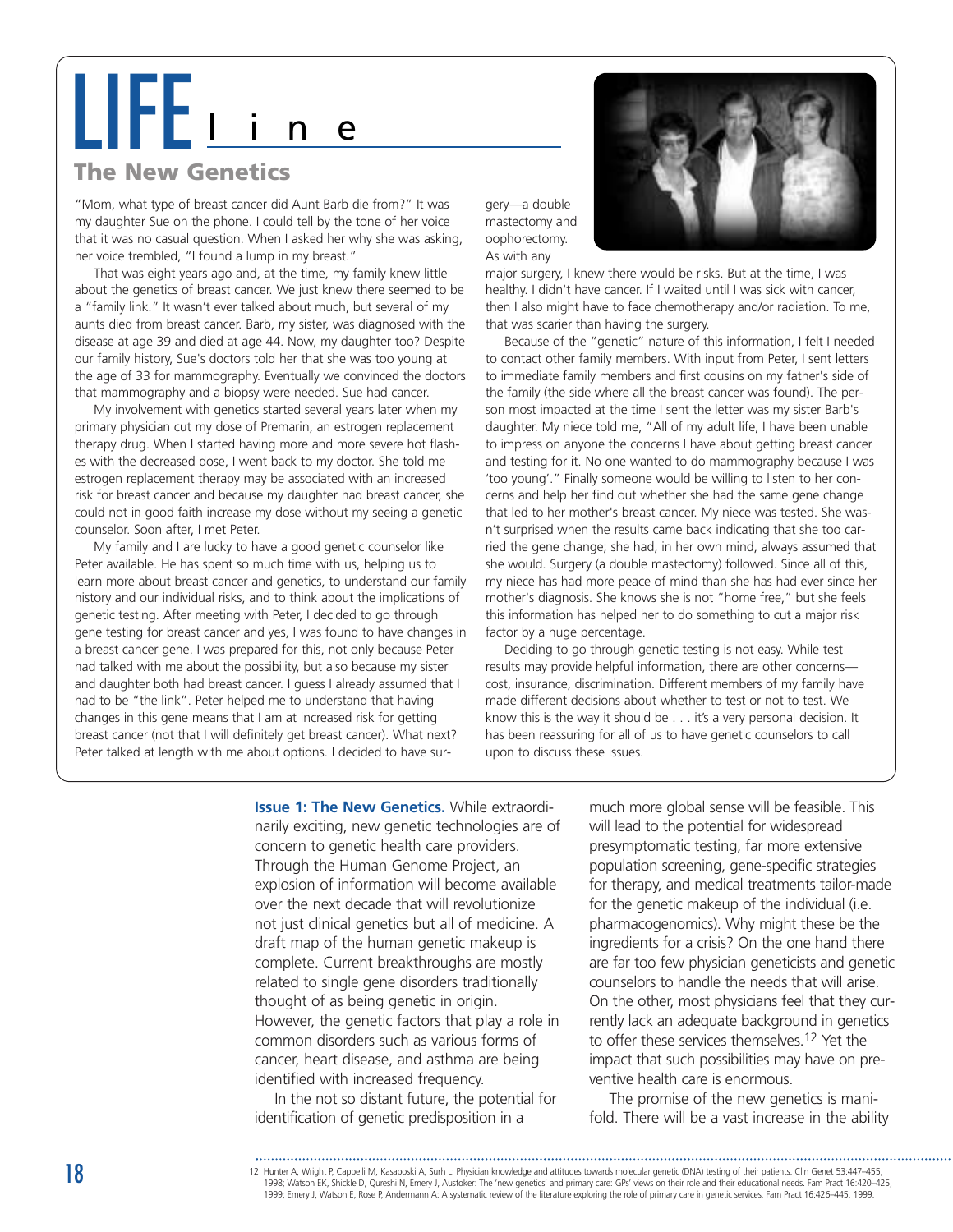<span id="page-18-0"></span>to make accurate diagnoses. Increased understanding of the causes of genetic disorders will lead to better treatment options. An explosion of beneficial population-based screening tools will be developed. Medication based on genetic information (pharmacogenomics) and gene therapy will likely become routine.

Challenges of this new paradigm of genetics in medical care may likewise prove to be massive. *"Genetics is everywhere"* will be truer than ever. Issues of an insufficient genetics workforce may prove overwhelming. Ongoing genetic education and training may require so much time from geneticists and genetic counselors that provision of direct services may suffer. In addition, a series of risks will need to be addressed. For example, how will the individual be protected given the potentials for discrimination (e.g. in insurance coverage) and loss of privacy (e.g. in the workplace)? Will third parties coerce individuals into genetic testing (either overtly or implicitly) and then discriminate based on the results? Will individuals opt for unneeded testing or rush to be tested without adequate consideration of the consequences?

### **Issue 2: Changes of the Healthcare**

**Marketplace.** The second major issue facing genetic service provision concerns health care financing and models of health care provision. The U.S. health care industry has become a far more competitive marketplace with increasing influence of various models of managed care. As a new specialty, Medical Genetics is problematic for many managed care organizations—how necessary are the services; are services cost-effective; what are the costs of "genetic benefits"? While it is easy for any medical specialty to claim that the need for its services is self-evident, it is likewise easy for managed care organizations to dismiss this assertion as self-serving. Furthermore, many medical directors have little experience with the role of geneticists in the health care delivery system and have very little formal training in genetics. Such factors may contribute to a series of issues that make provision of comprehensive genetic services within managed care organizations a greater challenge:

• In a cost-conscious setting, genetics may be seen by some to be an expendable luxury. The care of traditional genetic disorders is costly, resulting in more than a third of pediatric hospital admissions13 and about

10% of adult admissions. In addition, individuals with genetic disorders often require outpatient care by multiple subspecialists.

- The first priority of consumers of genetic care is the ability to be referred to condition-specific specialists, even if out-of-plan (see Appendix V). However, few, if any, managed care organizations are large enough to support "supersubspecialists " (i.e. geneticists with special expertise in a particular group of genetic disorders).
- Many of the benefits of genetic care are not easily evaluated by evidence-based criteria. Subtle yet important benefits such as change in attitude, development of autonomous decision-making, alteration of reproductive choices, and impact on the medical care of extended family members do not conform to typical cost-effectiveness assessments.14 Not all benefits of genetic care result in measurable changes in outcome, but absence of any change of action should not be viewed as a failed interaction.
- Since traditional genetic disorders are individually rare, it is exceedingly challenging to develop evidence-based care guidelines for each of them. This may become a greater issue in the future if supersubspecialists, who see and care for relatively large num-

# **A Vision for the Future**

**•••**

**Implementation of the principles identified in this plan will result in the seamless integration of genetic knowledge and care across the continuum of medical care delivery in Wisconsin. This will be accomplished through establishing new collaborations and alliances, providing ongoing education of all care providers, and crafting new approaches to the organization and funding of genetic services.** 

**•••**

genetic disease in a pediatric hospital. Am J Med Genet 1:17 –36, 1978; Cassidy SB, Brunger JW, Moussavand S, McCandless SE: Now more than ever: The burden of genetic disease in over 4,000 consecutive pediatric hospital admissions.

<sup>13.</sup> Hall JG, Powers EK, McIlvaine RT, Ean VH: The frequency and financial burden of American Society of Human Genetics National Convention, Philadelphia, 2000. American Society of Human Genetics National Convention, Philadelphia, 2000.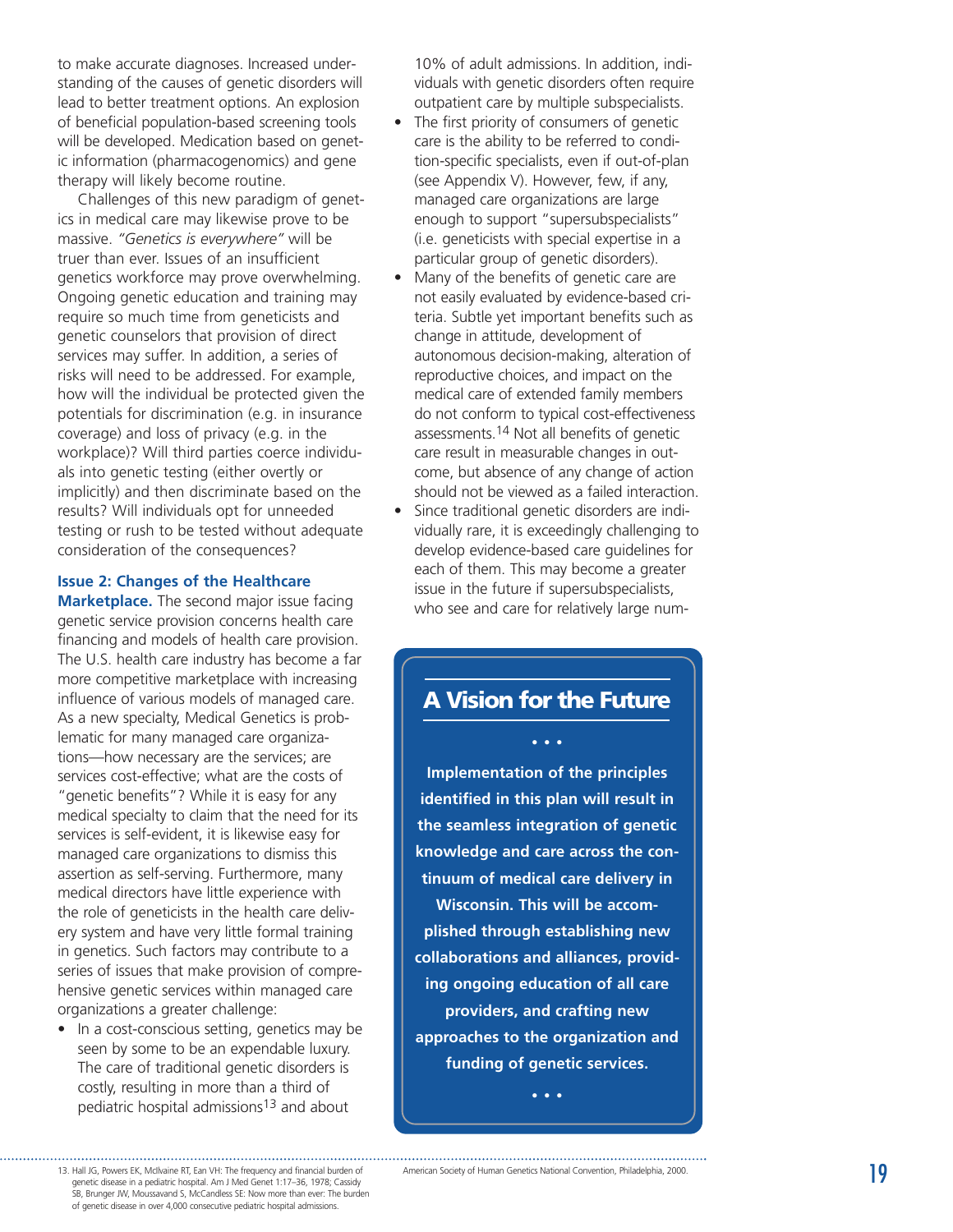

bers of individuals with a particular rare disorder, are no longer available.

Some models of managed care do not focus adequate resources on education, training and a public health orientation, all of which are, and should be, central to genetic care in its broader sense.

Despite these problems, many partnerships exist between geneticists and managed care organizations which are mutually beneficial and should be encouraged. Areas of potential cooperation and collaboration include issues of quality of care, access to appropriate health care providers, technology assessment, patient satisfaction and patient and provider education.

**Issue 3: Transitions to adulthood.** A third challenge of the future relates to a change in the focus of genetic care provision. Historically, physicians trained in pediatrics and supported by pediatric focused funds have provided most clinical genetic care. Such an emphasis was appropriate since the greatest needs were present in children. However, many children with severe birth defects who in the past would have succumbed to their disorder, are now surviving into adulthood. Who will continue to provide comprehensive care to these individuals as they more frequently reach adulthood? Affected individuals and their families will need to establish collaborations with both public and private service planners in order to assure continuing comprehensive services during this transition.

**Issue 4: Adult-onset disorders.** The new genetics that promises to provide information about predispositions to adult-onset diseases also implies a far greater emphasis on adult genetics than is currently the case. As this occurs, modifications of education, training and funding will need to more adequately be addressed. Some experience has accumulated regarding provision of genetic services to individuals at risk for certain adult-onset diseases. For example, providers and consumers in cancer genetics programs have experience that may assist in planning models of care for other adult-onset disorders.



**Ms. Ghate meets with a patient who has a family history of cancer.**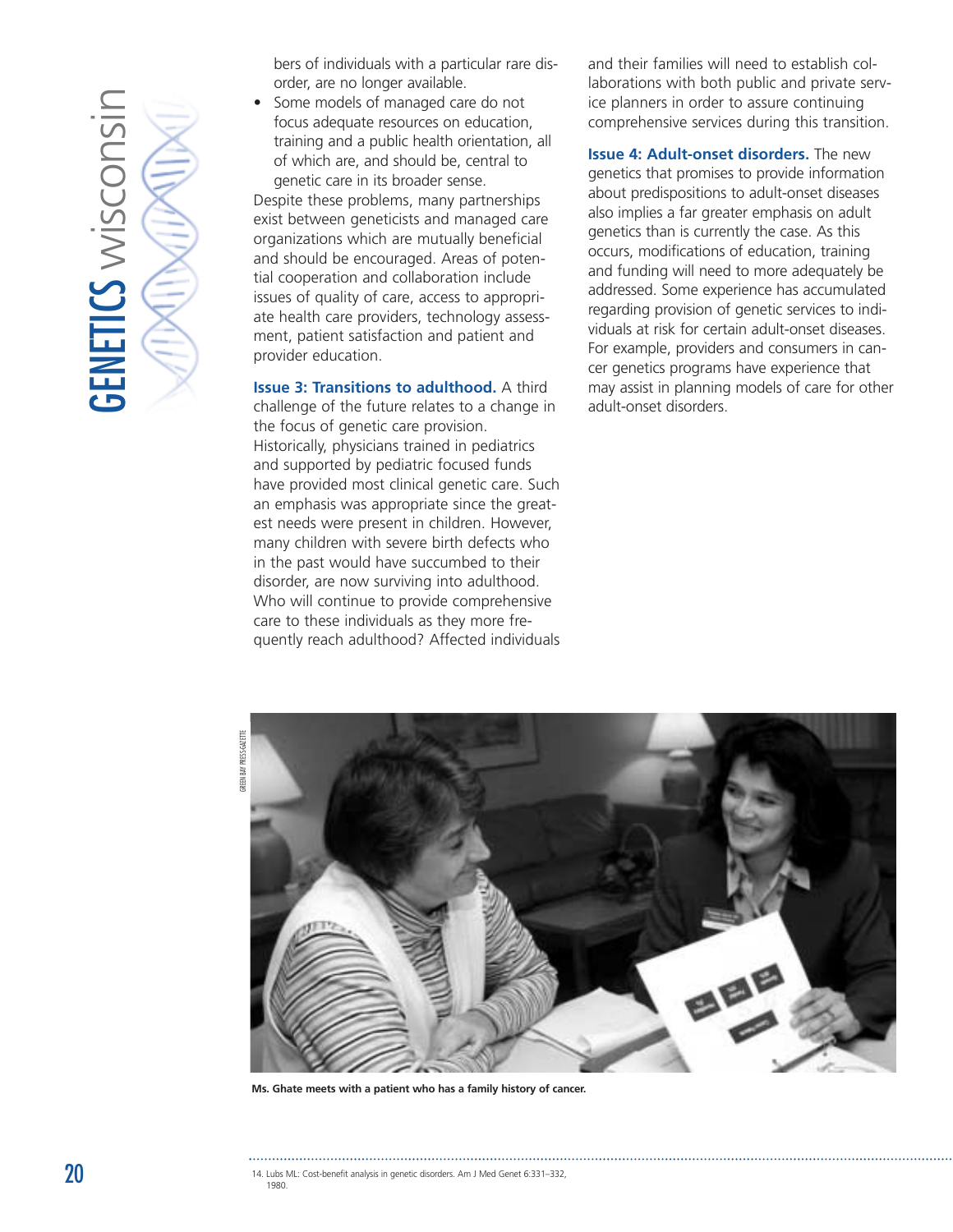# <span id="page-20-0"></span>RECOMMENDATIONS OF THE WORKGROUP<sup>15</sup>

The workgroup quickly recognized that a large number of issues face genetic services in the future. It had neither the resources nor time to find solutions to all of the problems it identified. Instead, it elected to make this summary one of needs identification rather than solutions. The workgroup identified a number of issues that need to be addressed and, in this section, suggests directions, approaches, and possible key players to finding solutions.

### CLUSTER 1: ADVISORY COUNCIL

In order to continue its work the workgroup recommends that **a standing Advisory Council for Genetic Services be established through legislative mandate and modeled after the Newborn Screening Advisory Group and Council on Birth Defects Prevention and Surveillance.** It should have broad representation, including various care providers, State representatives, consumers, support organizations and other interested parties. **This Advisory Council for Genetic Services should be charged with continuing the assessment of the status of genetics and providing guidance regarding all of the following recommendations.**

**KEY PLAYERS:** State Plan Workgroup, Newborn Screening Advisory Group, Council on Birth Defects Prevention and Surveillance, Genetic Care Providers, Non-genetic Care Providers, Consumers, Consumer Advocacy Groups, Healthcare Payers, Department of Health and Family Services, Legislators, Local Public Health Departments

### CLUSTER 2: STATE PRESENCE

Currently the only position in the Wisconsin Division of Public Health devoted to genetics is the State Genetic Coordinator. This position is located in the Bureau of Family and Community Health and is funded with monies from the Newborn Screening Program. While of great value, a single position, lacking in visibility and influence, is insufficient. Positions that are devoted to genetics are needed to advocate for genetics at the State level, especially related to funding, but also with respect to:

- education;
- grant administration;
- screening programs;
- prevention;
- serving as a resource regarding genetic issues in public health;
- conducting needs assessments;
- program monitoring;
- evaluation;
- overseeing genetic competencies within public health initiatives (comparable to Turning Point —the State Health Plan). Although in the short term it is not realistic

to change the placement of genetics in the state public health organization, ultimately **genetics in public health needs to be a program with more than one position at the State level and with greater autonomy and influence than exists currently***.* This program would be charged with coordinating and monitoring all genetic services in the State, overseeing the transition of emphasis to include adult disorders and disease predisposition, and providing liaison to existing public health groups. Its placement within the Division of Public Health should be the one to enhance connections with other relevant areas of public health. Within the newly established program, and in addition to genetic professionals, serious consideration should be given to the **creation of a position for consumer/patient liaison***.* Strong consideration should also to be given to establishing a State genetic epidemiologist position.

**KEY PLAYERS:** Department of Health and Family Services, Genetic Care Providers, Consumers, Consumer Advocacy Groups

### CLUSTER 3: SERVICE ISSUES—ASSESSMENT AND QUALITY ASSURANCE.

The Advisory Council should devise means of assessing current genetic services including:

- **• Developing a State definition of minimum standards for clinics providing genetic services;**
- **• Establishing means of licensing genetic counselors and certifying centers that provide genetic care;**
- **• Considering the need and subsequently what mechanisms might be used to sim-**

<sup>15.</sup> A summary of proposed activities for each key player is presented in Appendix VI.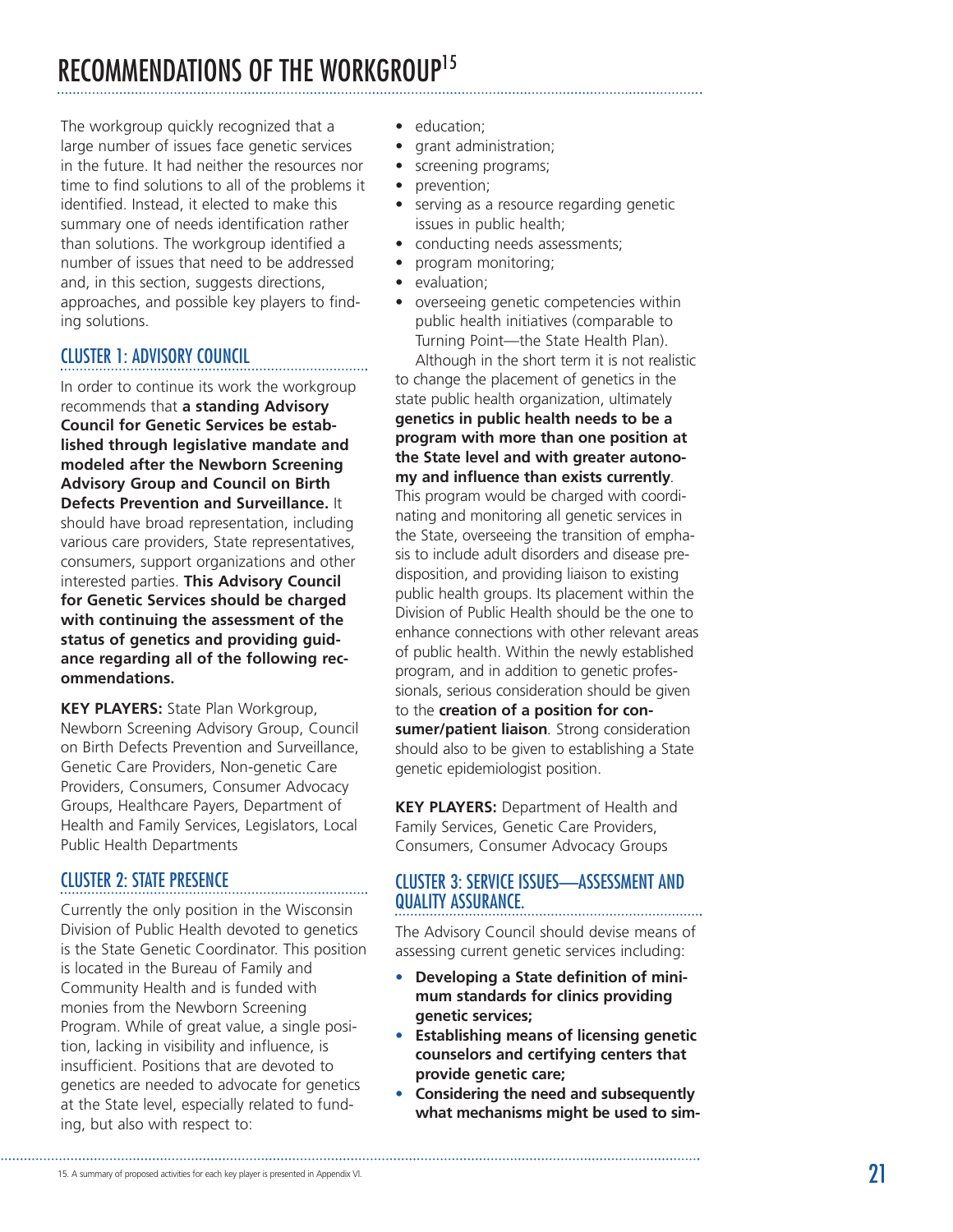

**ilarly identify, assess and certify comprehensive prenatal diagnostic centers;**

- **Reviewing published cost-effectiveness data regarding genetic care and devising ways of disseminating this information to the broader community;**
- *•* **Generating quality assessment and care guidelines for such selected disorders;**
- *•* **Reviewing published guidelines for care and reimbursement in the context of genetic services in Wisconsin.** These include, for example, information from official guidelines of the American College of Medical Genetics, the American Society of Human Genetics and the National Society of Genetic Counselors; Secretary's Advisory Committee on Genetic Testing guidelines; Hayes Technical Assessments; Aetna Coverage Policy Bulletins;
- *•* **Developing quality assessment models for selected disorders and devising ways in which quality assessment information can be generated.** Examples of disorders that may be initially amenable to such an assessment include sickle cell disease, genetic testing for breast and ovarian cancer, stillbirth assessment, and teratogen information services;
- *•* **Exploring alternative means of assessing quality of services.** These could include structured assessment of satisfaction with care, measures of changes in knowledge, measures of changes in perceptions related to genetic counseling and others;
- *•* **Developing a position statement to address the difficulties of establishing standards of care for rare disorders;**
- **• Assuring that consumers and their families are involved in all levels of assessing services and establishing guidelines for care.**

**KEY PLAYERS:** Department of Health and Family Services, Genetic Care Providers, Consumers, Consumer Advocacy Groups, National Organizations (e.g. American College of Medical Genetics, American Society of Human Genetics, National Society of Genetic Counselors, etc.), Department of Regulation and Licensing, Healthcare Payers

### CLUSTER 4: SERVICE ISSUES—INSUFFICIENT GENETICS WORKFORCE

In collaboration with the Wisconsin Birth Defects Prevention and Surveillance Program and others involved in collecting epidemio-

. . . . . . . . . . . . . .

logic data that concern genetic processes, **the Advisory Council should generate a needs assessment methodology and provide recommendations regarding manpower needs in genetics within the State.** Essential activities within this cluster include:

- *•* **Taking an accurate census of genetic care providers and a measure of their activities;**
- *•* **Providing an estimate of current and future needs based on available data from sources such as the Kaiser Permanente assessment;**
- *•* **Identifying means of encouraging genetic training programs within the State in order to meet the anticipated needs in the future.**

**KEY PLAYERS:** Department of Health and Family Services, Genetic Care Providers, University-Based Training Programs, Healthcare Payers

### CLUSTER 5: SERVICE ISSUES—FINANCING GENETIC SERVICES

Without additional public or private funding, access to genetic services will be limited and the ability of genetic providers to respond to the explosion of new information and new options will be severely hampered. What should be the State's financial commitment? What options for additional service funding should be pursued? **The Advisory Council should explore options for funding additional services and should review methods used in other States. In addition, it should:**

- *•* **Seek a legislative mandate assuring adequate reimbursement of all types of genetic services;**
- *•* **Identify and seek implementation of methods to allow billing for genetic counselor services;**
- *•* **Identify possible additional and alternative public or private sources of funding for genetic services;**
- *•* **Assess financial obstacles to accessing newly available genetic services, including issues related to reimbursement for molecular testing, coverage of testing of family members, etc.;**
- *•* **In collaboration with third party pay-**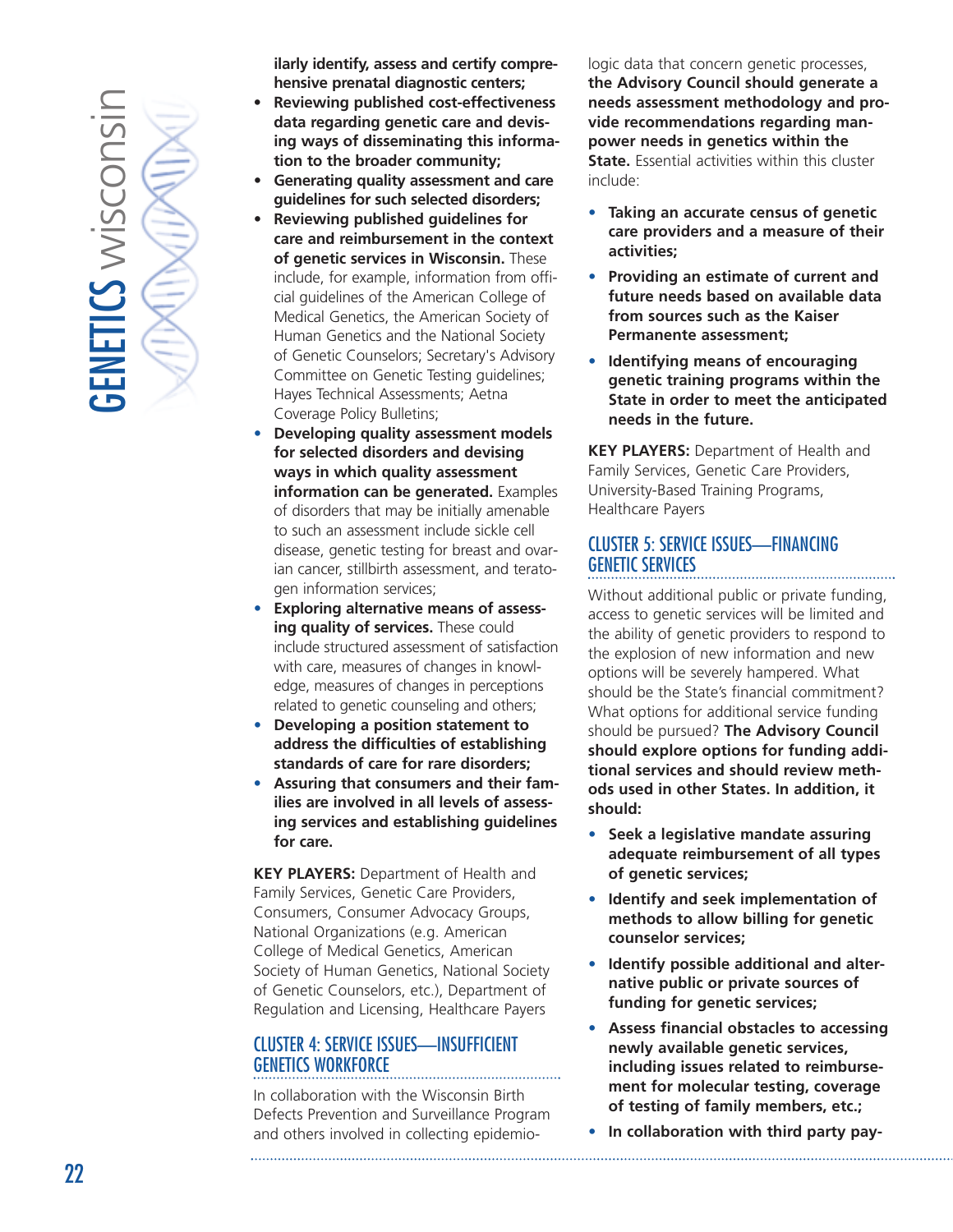**ers, establish criteria and priorities for services to be provided and identify priority target groups for such service provision.**

**KEY PLAYERS:** Department of Health and Family Services, Genetic Care Providers, Consumers, Healthcare Payers, Department of Regulation and Licensing, Division of Health Care Financing, Medicare/Medicaid, Legislators

### CLUSTER 6: SERVICE ISSUES—ACCESS

It is imperative that provision of genetic care in Wisconsin is appropriate, comprehensive, and longitudinal regardless of health insurance status. Primary health care providers need to appropriately make available referrals for consultation with genetics professionals. In order to facilitate this, **the Advisory Council should develop a position statement regarding the special features of genetic services and the need to assure access to diagnosis-specific genetics experts. In addition, this strategic plan and subsequent materials generated by the Advisory Council should be widely distributed to both health care providers and payers.**

**A handbook of available genetic services in Wisconsin based on recognized quality standards (see Cluster 3) should be developed, published and distributed. Consideration should be given to sponsoring of a "genetic health summit" to discuss:**

- **access to genetic care;**
- **perceived barriers to access;**
- **insurance and managed care issues;**
- **issues of confidentiality and discrimination.**

One option that may improve access regardless of geography is telemedicine. However, providing long distance care in this manner presents considerable obstacles. **The Advisory Council should explore telemedicine options, particularly with regard to issues of legality, practicality, effectiveness and reimbursement.**

**KEY PLAYERS:** Department of Health and Family Services, Children with Special Health Care Needs (CSHCN) Regional Centers, Genetic Care Providers, Non-genetic Care Providers, Consumers, Consumer Advocacy Groups, Healthcare Payers, Local Hospitals and Clinics, Wisconsin State Medical Society, Wisconsin Hospital Association

### CLUSTER 7—COLLABORATIONS

Although collegial interactions prevail among most clinical geneticists in Wisconsin, it is the sense of this workgroup that improved collaborations are both desirable and feasible. Mechanisms that may be explored include

- *•* **Formalizing relationships among geneticists through existing organizations such as the Greater Wisconsin Genetics Exchange and the Wisconsin Genetic Counselors Committee;**
- *•* **Exploring means of forging closer collaborative ties among clinical geneticists, laboratory services and prenatal diagnosticians;**
- *•* **Exploring means of establishing collaborative activities between managed care organizations and genetic care providers, particularly regarding access, cost and consequence assessments, technology assessment and educational activities;**
- *•* **Exploring methods of establishing closer ties between providers of care and families, support groups and advocacy organizations.** Families, support groups, and advocacy organizations may prove pivotal in establishing the impetus for collaboration between geneticists and other specialties mentioned above.

**KEY PLAYERS:** Genetic Care Providers, Nongenetic Care Providers, Healthcare Payers, Consumers, Consumer Advocacy Groups

### CLUSTER 8—ISSUES RELATED TO THE NEW **GENETICS**

As already emphasized, new genetic technology and new diagnostic methods will not only change the face of genetic services, but also fundamentally change the practice of medicine in general. For genetics, the most pressing issues will be related to adequate education of primary care practitioners and to genetics workforce limitations. Recommendations to be addressed by the Advisory Council include:

- *•* **Generating recommendations for primary care education related to molecular diagnostics;**
- *•* **Exploring alternative counseling models and generation of recommendations regarding their use;**
- *•* **Developing and monitoring programs**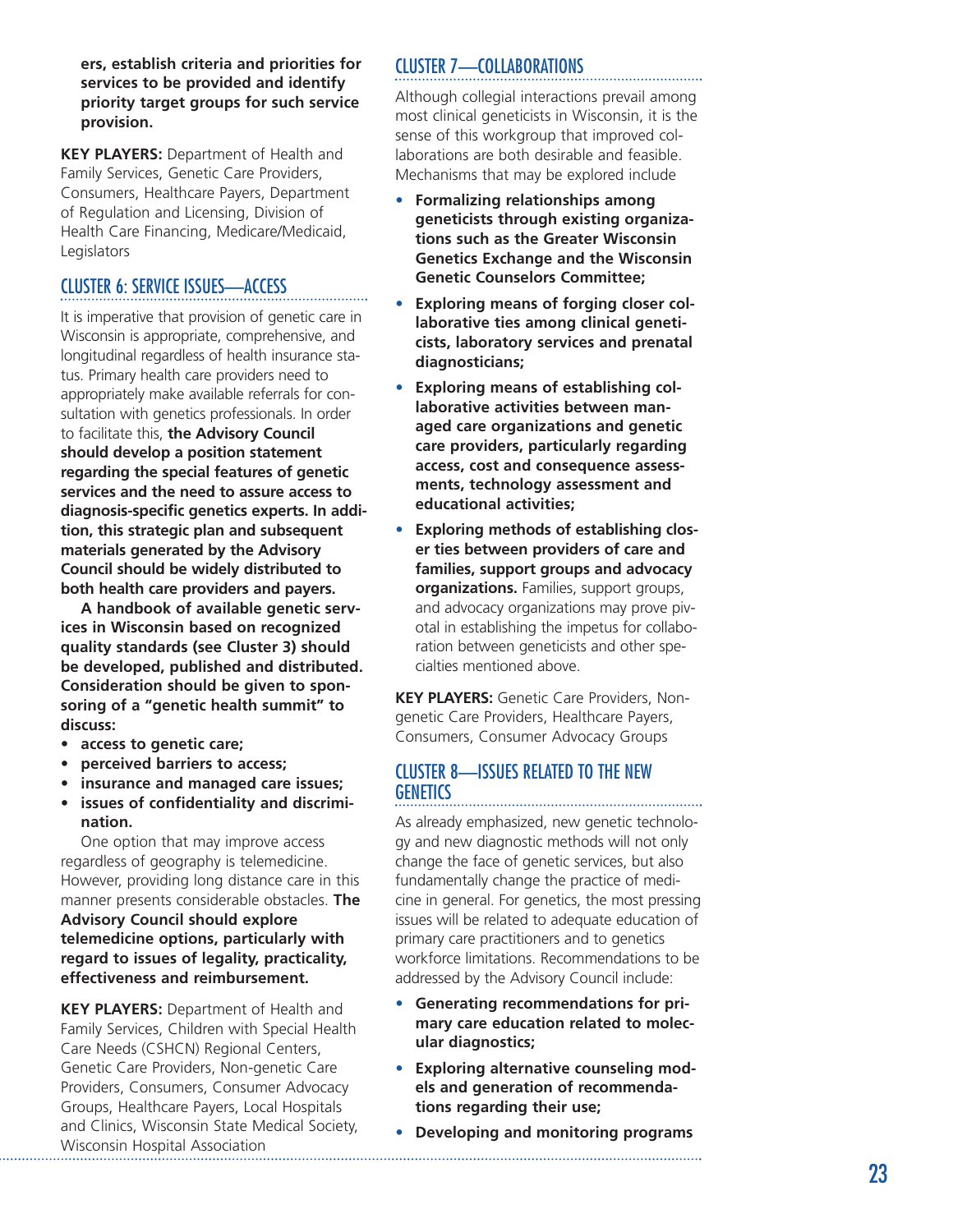**that ensure that genetic tests and services are integrated into population-based interventions that promote health and prevent disease and disability.**

**KEY PLAYERS:** Department of Health and Family Services, Genetic Care Providers, Nongenetic Care Providers, Consumers, Consumer Advocacy Groups, Educators, Healthcare Payers

### CLUSTER 9—EDUCATION RELATED ISSUES

The workgroup is convinced that educational initiatives are fundamentally important to the future viability of genetic services. Educational efforts should be directed towards physicians, other health professionals, administrators, State personnel, legislators, the public and those in need of direct genetic services. Initiatives should include:

• **Creating a Statewide Genetics Website including subsections for professionals and for consumers/the public.** It should include linkages to sites of relevance to genetic care;



**Theresa Shuck, a genetic counselor at St. Vincent's Hospital in Green Bay, meets with a patient.**

- **Developing a plan to expand educational programs, including recommendations for funding such activities.** Specific activities should include:
	- Exploring possible partnerships with the March of Dimes, Wisconsin Association for Perinatal Care, Wisconsin Public Health Association, consumer and support groups, and others;
	- Developing and maintaining a speakers bureau;
- Developing an 'experts list ' of both geneticists and consumers for the media;
- **Identifying alternative educational strategies and of methods for funding of unique or experimental educational approaches;**
- **Exploring creation of a Wisconsin Organization for Rare Disorders;**
- **Exploring methods of improving educational opportunities for**
	- Medical students and residents in all specialties;
	- Practicing physicians (particularly related to new genetic technologies);
	- Nurses, nurse practitioners, physician 's assistants and therapists;
	- The public, including publicizing the existence of:
	- *>* Available resources, speakers, etc.
	- *>* Genetic Alliance, Ambassadors for Awareness etc.
	- *>* Legislators and other public officials;
- **Surveying current requirements for genetic education of each healthcare professional group trained in the state and generating a position statement on the need for such training.16**

**KEY PLAYERS:** Department of Health and Family Services, CSHCN Regional Centers, Genetic Care Providers, Non-genetic Care Providers, Consumers, Consumer Advocacy Groups, Educators, Universities, Medical Schools, Schools of Allied Health, Healthcare Payers, March of Dimes, Wisconsin Association for Perinatal Care, Wisconsin Public Health Association, Genetic Alliance, National Organizations (e.g. ACMG, ASHG, NSGC, etc.), National Coalition for Health Professional Education in Genetics, Local Hospitals and Clinics, Wisconsin State Medical Society, Media

Finally, among its other activities, the Advisory Council may function as a primary source of information dissemination about new tests, new methods of assessment and other issues of relevance to the larger community.

We fully recognize that these recommendations are too numerous and too challenging to be addressed simultaneously. **The Advisory Council will have, as its first task, further prioritizing these needs.**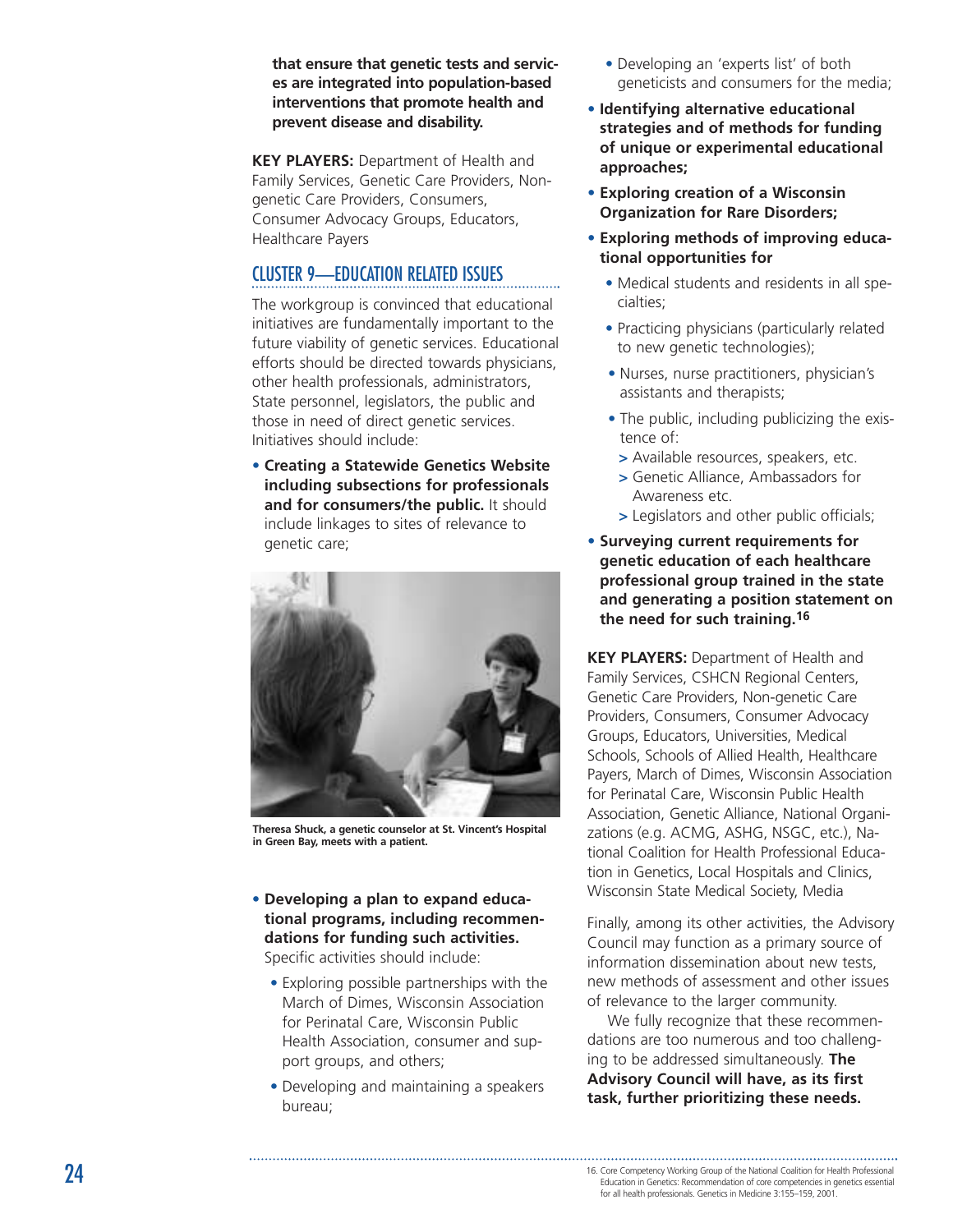# <span id="page-24-0"></span>APPENDIX I

# WORKGROUP ON DEVELOPMENT OF A GENETIC SERVICES PLAN FOR WISCONSIN

**Dawn Allain, M.S.** Genetic Counselor Children 's Hospital of Wisconsin Milwaukee, Wisconsin

**Cecelia Bellcross, M.S.** Genetic Counselor Dean Medical Center Madison, Wisconsin

**Daniel Bellissimo, Ph.D.** Director, Molecular Genetic Laboratory Blood Center of Southeastern Wisconsin Milwaukee, Wisconsin

**George Benton, M.D.** Medical Director Dean Health Plan Madison, Wisconsin

**Christine Bryke, M.D.** Clinical Geneticist Comprehensive Genetic Services Milwaukee, Wisconsin

**Jill Ciske, M.S.** Wisconsin State Genetic Coordinator Wisconsin Division of Public Health Madison, Wisconsin

**Wynne Cook, C.S.W.** Project Director, Regional Center for Children with Special Health Care Needs Chippewa County Department of Health Chippewa Falls, Wisconsin

**Barb Coyle, B.S.N, R.N., COHN-S** Reproductive/Occupational Health Nurse Wisconsin Division of Public Health Madison, Wisconsin

**Christine Cronk, D. Sc.** Associate Professor, Pediatrics Birth Defects Research Center Medical College of Wisconsin Milwaukee, Wisconsin

**Louise Elbaum** Consumer Madison, Wisconsin

**Larry Hochman** Program and Planning Analyst Wisconsin Division of Health Care Financing Madison, Wisconsin

**Caroline Hoffman** Program and Policy Advisor Wisconsin Council on Developmental Disabilities Madison, Wisconsin

**Kevin Josephson, M.S.** Genetic Counselor Gundersen Lutheran Medical Center La Crosse, Wisconsin

**Susan Kirkpatrick, M.S.** Genetic Counselor University of Wisconsin Clinical Genetics Center Madison, Wisconsin

**Gail Kopp** Consumer Genoa City, Wisconsin

**Susan Latton** Consumer Madison, Wisconsin

**Patricia Leh Murphy, M.S.** Project Manager Wisconsin Division of Public Health Madison, Wisconsin

**Peter Levonian, M.S.** Genetic Counselor Gundersen Lutheran Medical Center La Crosse, Wisconsin

**Mark Lubinsky, M.D.** Clinical Geneticist Children 's Hospital of Wisconsin Milwaukee, Wisconsin

**Marsha Malloy, R.N., M.B.A.** Consumer Milwaukee, Wisconsin

**Paul Neary, M.D.** Primary Care Provider Internal Medicine and Pediatrics, S.C. Fort Atkinson, Wisconsin

**Richard Pauli, M.D., Ph.D.** Clinical Geneticist University of Wisconsin Clinical Genetics Center Madison, Wisconsin

**Michael Pfrang** Program Management and Policy Advisor Wisconsin Division of Public Health Madison, Wisconsin

**Peter Pryde, M.D.** Perinatal Geneticist University of Wisconsin Hospital and Clinics Madison, Wisconsin

**Linda Rowley** Family Voices Madison, Wisconsin **Peter Rumm, M.D.** Chief Medical Officer, Bureau of Chronic Disease Wisconsin Division of Public Health Madison, Wisconsin

**Christine Sauer, M.S.** Genetic Counselor Children 's Hospital of Wisconsin Milwaukee, Wisconsin

**Lori Schmaling** Consumer Oregon, Wisconsin

**David Schowalter, M.D., Ph.D** Clinical Geneticist Marshfield Clinic Marshfield, Wisconsin

**Barbara Shafer** Program Coordinator Northwest Regional Genetics Program Eau Claire, Wisconsin

**Theresa Shuck, M.S.** Genetic Counselor St Vincent 's Hospital Green Bay, Wisconsin

**Judy Sikora, M.S.S.W.** Birth to 3 Specialist Wisconsin Division of Public Health Madison, Wisconsin

**Deb Sutinen**

Project Assistant Waisman Center on Mental Retardation and Human Development Madison, Wisconsin

**Arvina Thayer** Tribal Health Representative — Ho Chunk Madison, Wisconsin

**Brett Vuyk** Consumer West Bend, Wisconsin

**Hattie Walker** Health Director Ho Chunk Nation Department of Health Black River Falls, Wisconsin

**Helen Whillock** Consumer Trempeleau, Wisconsin

**Marc S. Williams, M.D.** Clinical Geneticist Gundersen Lutheran Medical Center La Crosse, Wisconsin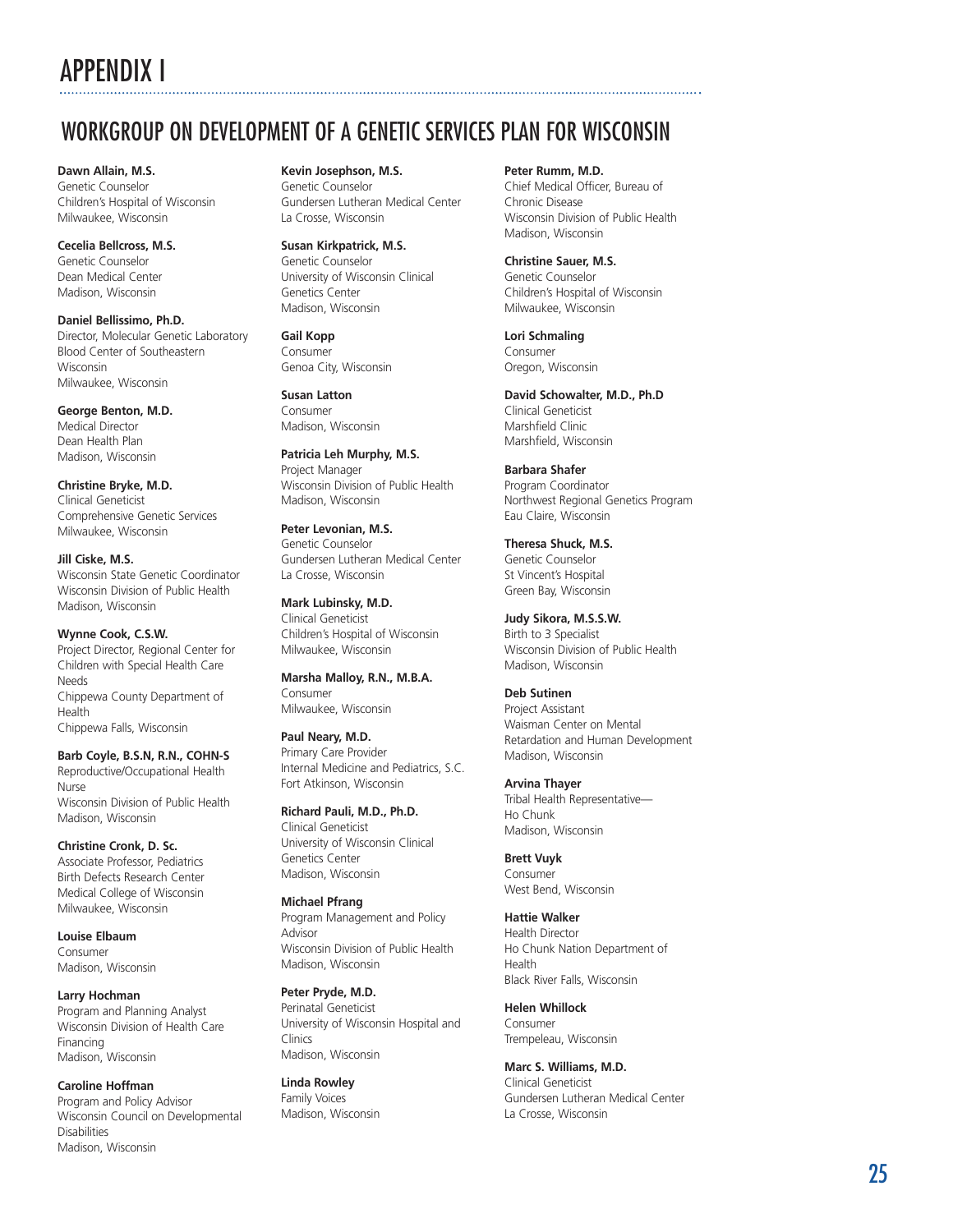# APPENDIX II

<span id="page-25-0"></span>

# GENETIC SERVICES AND THE COUNCIL OF REGIONAL NETWORKS (CORN) GUIDELINES

Recently CORN developed of set of comprehensive Guidelines for Clinical Genetic Services for the Public's Health<sup>1</sup>. Given that the former director of this State's largest clinical genetic center, Dr. Renata Laxova, had primary responsibility for drafting these guidelines, it is not surprising that genetic services in Wisconsin closely reflect the recommendations made there. Nevertheless, while services as a whole conform to the recommendations of the CORN guidelines, clearly substantive deficiencies exist. Likewise, certain of those deficiencies will reach critical proportion because of the issues discussed above.

The following highlights areas of strength and weakness in genetic services in Wisconsin with respect to the CORN guidelines.

#### **Strengths of Clinical Genetics in Wisconsin** I. Organization and Administration

I.A State/Territorial Genetic Coordinator/Educator A genetic counselor serves within the State system as genetic coordinator. Most (but not all) of the recommended activities within this guideline are currently being carried out.

I.D.1 Structure of the State/Territorial Genetic Services Network

Through the efforts of many providers, various models of care are extant within the network of genetic services. Indeed, as the University-based clinical genetic program developed, it was predicated on the assumption that outreach activities, in particular, would evolve through greater and greater levels of sophistication and autonomy. Just such an evolution has occurred. Currently in this State there are two, large comprehensive University-based genetic centers, two genetics units within managed health care facilities, seven outreach genetics sites, as well as approximately five private, for-profit independent provider groups.

I.D.2 Types of Services

Within those that are University-based or University-affiliated, considerable emphasis is placed on providing family centered care. In addition, active screening programs are extant including: prenatal screening (available through the State Laboratory of Hygiene); newborn screening (through the State Laboratory of Hygiene) and follow-up (coordinated by the State and provided in the Biochemical Genetics Clinic and through other providers); birth defects monitoring, through the newly established Program and Council on Birth Defects Prevention and Surveillance; teratogen information services, with a large centralized service in Madison, and smaller programs in Milwaukee, La Crosse and Green Bay; a statewide community based stillbirth assessment program.

In addition, there is an extensive educational effort coordinated for the most part through the University Clinical Genetic Center providing outreach education to medical professionals, other professionals (e.g. teachers) and for the public.

I.E.1 Assurance

Formal policy of the Clinical Genetic Center of the University and of Children's Hospital of Wisconsin assures access regarding all listed attributes. The State has little control over access to other providers. I.E.2 Education

As noted, the University-based programs have placed great emphasis on community and consumer education.

I.E.3 Referral

While referral to providers in this State is straightforward, managed care impediments are not infrequently extraordinarily difficult to overcome. Development of an "efficient referral system" will require more than the good will of clinical geneticists. I.E.4 Quality of Service

All University-affiliated programs in the State are appropriately compliant. All University-affiliated providers are Board certified or Board eligible. I.E.5 Privacy and Confidentiality. Compliant. I.E.6 Ethical and Legal Standards. Compliant.

### II. Prevention

A. Primary Prevention

II.A.1 Folic Acid Prevention of Neural Tube Defects The State of Wisconsin, in collaboration with the March of Dimes and genetic providers under-

took a folic acid education campaign and folic acid alert. There has been no direct measure of its impact, however.

II.A.2 Prenatal Exposures

As noted a central Teratogen Information Service is available at the University of Wisconsin–Madison, with additional informational sites in Milwaukee, La Crosse, and Green Bay.

II.A.3 Maternal Disease Management

Specific collaborations with high-risk obstetricians are in place but such collaborations are in no way codified or formalized.

II.A.4 Preconceptional Counseling

Preconceptional counseling is, in general, readily available (given the universal difficulty of successful referral related to third party payers).

II.A.5 Adult Onset Disorder Counseling

Cancer risk counseling, in particular, has expanded extraordinarily rapidly. In Madison a large effort, in collaboration with Comprehensive Cancer Center, is in place. Clinics devoted to such counseling also are now available in Milwaukee and La Crosse. Other adult-onset disorders have not yet had specific pro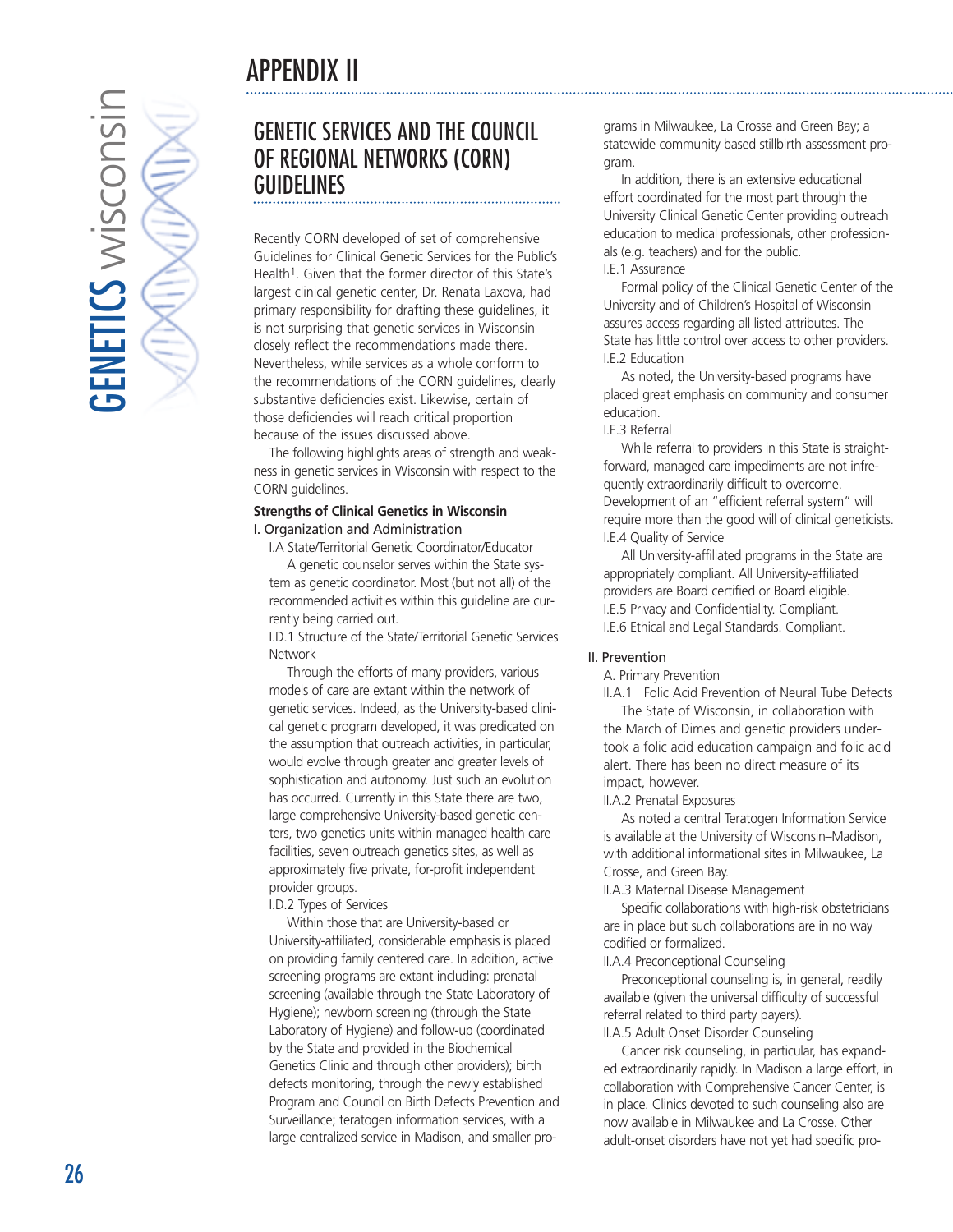grams developed.

B. Secondary Prevention

II.B.1 Newborn Screening

The State's newborn screening program is well established with comprehensive follow-up and oversight by a Newborn Screening Advisory Group. This state has been a leader in assessing and incorporating additional disorders into the newborn screening program.

II.B.2 Prenatal Screening

Prenatal screening is provided, for the most part, through private providers. Virtually by definition this means that coordination is generally lacking and access spotty.

II.B.3 Other Screening

Selected screening programs are currently extant including ones for cancer and for Huntington disease, for example.

C. Tertiary Prevention

In general, University-based clinics in this State have emphasized, more than most, ongoing management and care (as opposed to being primarily or solely diagnostic clinics) of individuals with very specialized health care needs.

#### III. Services

A. Types of Service

III.A.1 Family Focused Services

All sites throughout the State have the equivalent of general genetic clinics. The primary biochemical genetic clinics are located in Madison and Milwaukee. Single disease programs are found throughout the State, including, for example, sickle cell programs in Milwaukee, craniofacial disorders clinics in Madison, Milwaukee and La Crosse, the Comprehensive Cancer Center in Madison etc. Prenatal clinics are, for the most part, in the private sector. Close collaboration exists between the two prenatal diagnosis centers in Madison and the Clinical Genetic Center there.

III.A.2 Population Oriented Services

All screening programs listed are currently available.

III.A.3 Clinical Laboratory Services

In addition to private cytogenetics laboratories, two are affiliated with the University of Wisconsin. A central Biochemical Genetic Laboratory is also located there. Selected molecular diagnoses are carried in the Molecular Genetic Laboratory of the University of Wisconsin, and elsewhere, including by various private care providers.

III.C Facility Requirements

The public providers are compliant for all guidelines provided including those related to physical facilities, access, accreditation, cultural appropriateness, quality assurance, consumer involvement, administrative organization, contractual arrangements, protocols, billing policies etc.

III.D Staffing and Credentialing

There are currently approximately 17 Board certified M.D. geneticists and 29 genetic counselors in the State, as well as individuals within all of the other specialty categories listed. All of those affiliated with University-based programs are appropriately certified. III.E Components of a Genetic Evaluation

All of the activities of University-based programs are fully compliant with these recommendations. III.F Patient Records

All of the activities of University-based programs are fully compliant with these recommendations. III.G Human and Legal Rights

All of the activities of University-based programs are fully compliant with these recommendations. III.H Quality Assurance

All of the activities of University-based programs are fully compliant with these recommendations.

#### IV. Research

Active collaborative clinical research is ongoing. All research activities are aware of issues of informed consent, confidentiality, risk etc. and all research activities are evaluated and approved by appropriate Protection of Human Subjects Committees (Institutional Review Boards).

#### V. Education

Education and training have traditionally been strengths of Genetic programs in this State. They remain so. Such activities include hundreds of individual presentations to thousands of consumers, physicians, teachers and others each year. They include special ongoing programs such as Summer Teacher Enhancement Workshops, Primary Care Education in Genetics programs etc.

### **Previous Efforts to Address Needs and Deficiencies**

Using the CORN Guidelines, two groups were constituted with the leadership of the University of Wisconsin Clinical Genetic Center and the State Genetic Coordinator in 1997–1998. Termed "The Future of Genetics in Wisconsin: Vision for Care", and "The Future of Genetics in Wisconsin: Prospects for Funding". These groups grappled with issues already summarized. They identified a list of problems that genetic care provision needed to face. Most related to the issues of the impact of the molecular genetic revolution, manpower, funding, relationships with managed care providers and needs for further grass roots education about the importance of genetic services. These initial discussions form the basis for the far more extensive consideration developed here.

1 Guidelines for Clinical Genetic Services for the Public's Health, 1st edition. Council of Regional Networks for Genetic Services, 1997. Pp. 13–33.

### **Areas of Apparent Deficiency**

In addition to two major issues addressed in the main body of this document – challenges derived from changes in health care delivery and concerns regarding the explosion of genetic knowledge still to come – certain more specific deficiencies are apparent based on comparisons with the CORN guidelines. These include the following.

I.B State/Territorial Advisory Council

Wisconsin has no Genetic Advisory Council. Obviously, it is hoped that this plan will be the initial step in creating such a council.

I.C State/Territorial Plan for Genetics

While Wisconsin is rich in tradition, has a high level of clinical genetic services and extensive outreach and education programs in place, no formal plan for provision of services has heretofore existed. This document rectifies this deficiency. II.A.3 Management of Maternal Diseases

Collaborative relationships among geneticists and other providers are sometimes informal, tenuous and would be benefited from a more structured set of recommendations regarding how such collaborations should be maintained.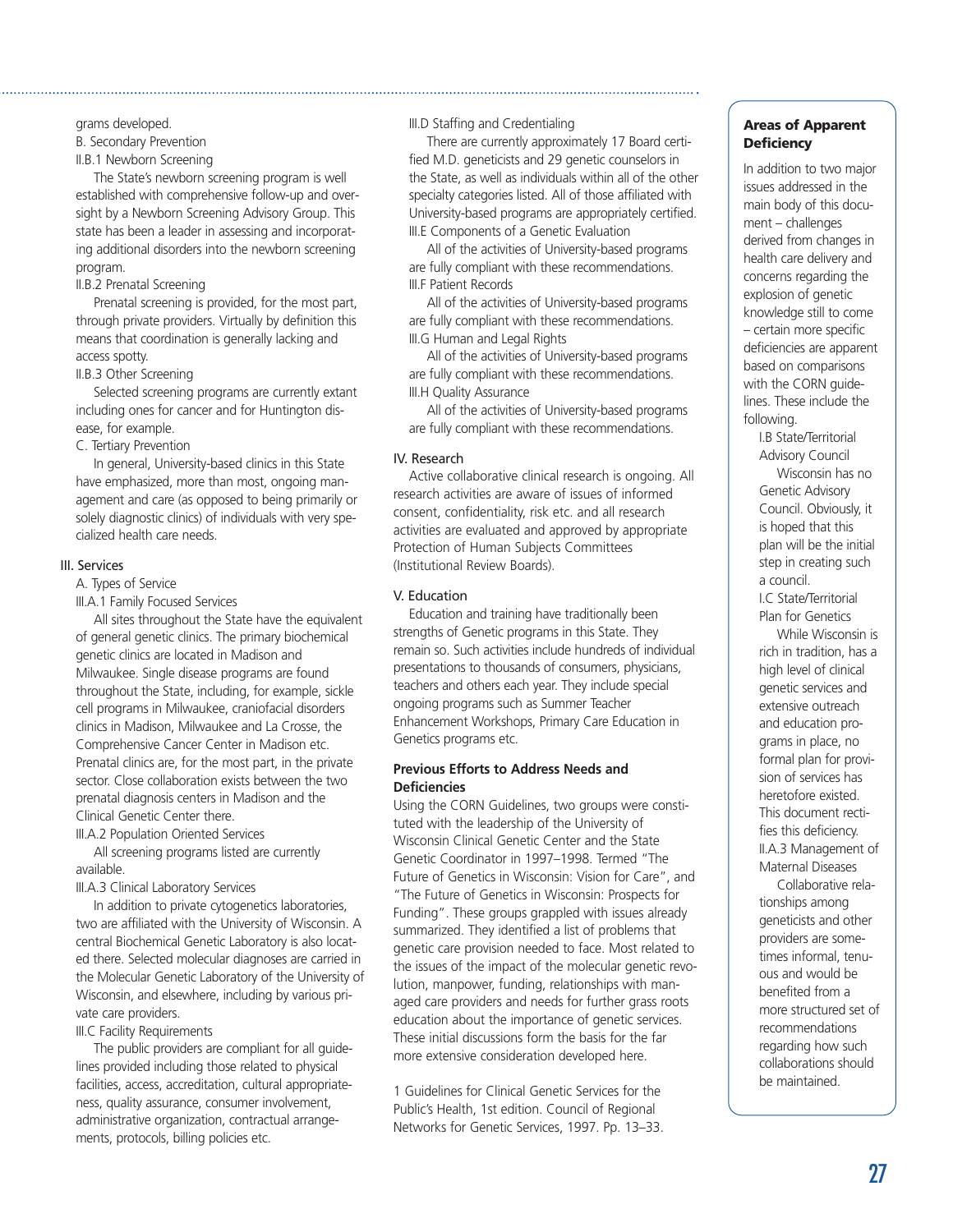# APPENDIX III

<span id="page-27-0"></span>**GENETICS WISCONSIN GENETICS wisconsin** 

### GENETICS AND PUBLIC HEALTH PYRAMID

# **Direct Health Care Service**

Medical genetic evaluation, genetic counseling, surveillance for identified genetic risk, laboratory testing, pharmacogenetics, gene therapy, nutrition therapy

### **Enabling Services**

Family support services, care coordination, health education, information and referral services, transportation

### **Population-based Services**

Newborn screening, prenatal screening, professional education, public education, birth defects surveillance

### **Infrastructure Building Activities**

Needs assessment, evaluation, data collection, planning, policy development, quality assurance, training, research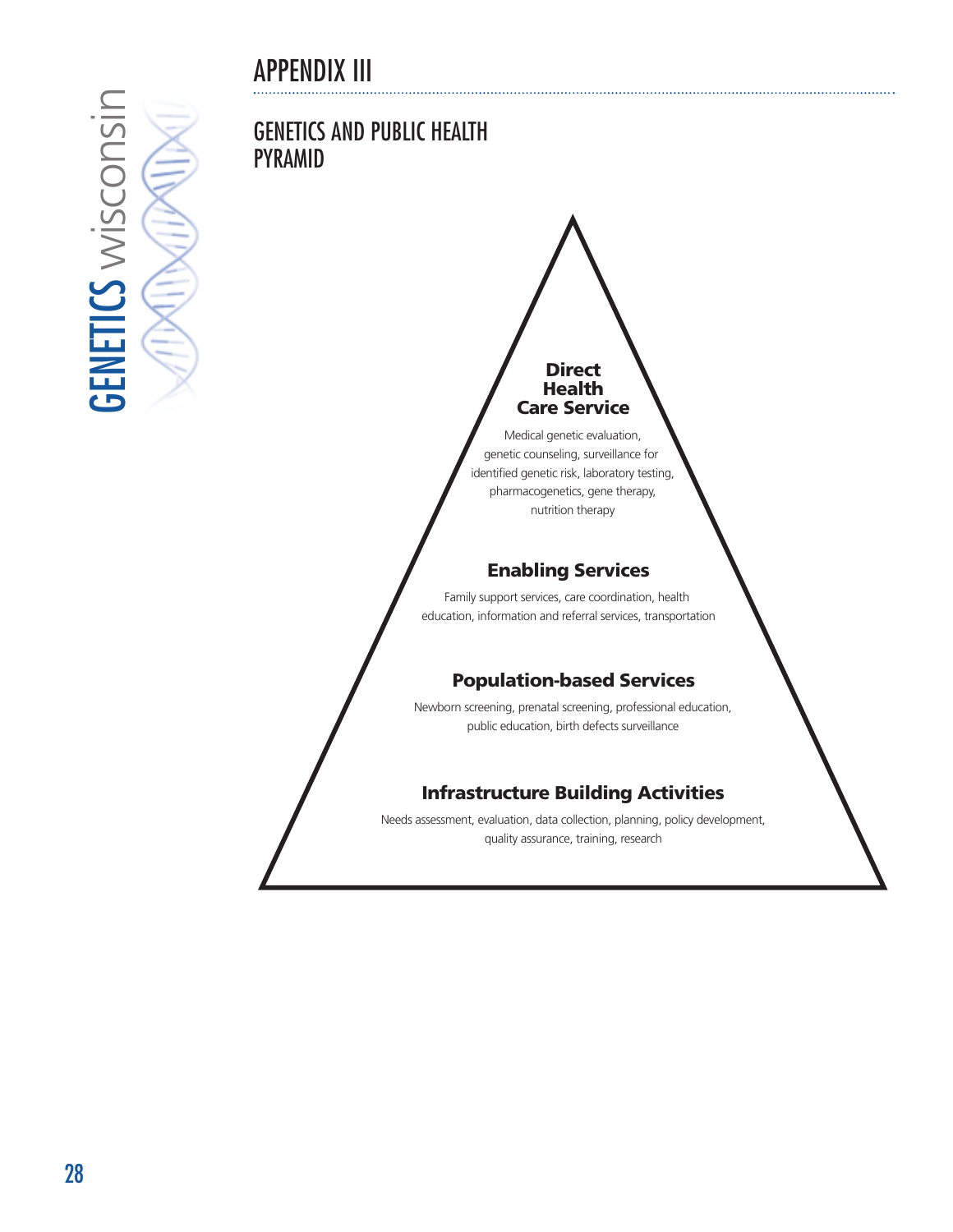# <span id="page-28-0"></span>PUBLIC FUNDING FOR GENETIC SERVICES IN WISCONSIN

#### **Overview**

Funding for genetic services is complex, both here and elsewhere in the United States. Currently there is no national standard for funding and each state has its own mix of funding mechanisms. Furthermore, even within one state different genetics activities may be funded independently, and between states the same activity may be funded entirely differently. Funding sources include newborn screening fees, general-purpose revenue, pass through money from federal sources, University funds, fee for service collection, various private and public grants and contracts.

#### **Past Funding in Wisconsin**

Initially clinical services were 'bootlegged ' onto research funding. Monies specifically for the provision of genetics services were not received until 1976.

From 1976 to 1981 a statewide grant from the Developmental Disabilities Council of Wisconsin helped establish what was then termed the Genetic Contact Program. "Genetic Contacts " were individuals in each county of the state who were trained to recognize and refer individuals and families who were in need of clinical genetic services. Early prenatal diagnostic services also developed through money obtained in this grant.

The National Genetic Disease Act (Title XI of the Public Health Service Act) made federal funds available for genetic services for the first time. Grants were obtained for 1979 through 1982 for the development of a genetic services program in Wisconsin.

With the transformation of federal funding into a Block Grant program, Title V monies became competitively available. A portion of public sector genetics services has been funded with Title V monies for Statewide Genetic Services.

In addition, awards have previously been obtained from many private funding agencies for one aspect or another of genetics care. Medical schools in the State provide salary funding (including five physician geneticists).

### **Current Funding in Wisconsin**

Funding of public sector genetics currently includes a major grant for the Statewide Genetic Service Program (centered in Madison with subcontracts for LaCrosse, Eau Claire and Milwaukee) through the Department of Health and Family Services. In addition, certain genetic services (e.g. biochemical genetics) are funded through the Congenital Disorder Program that is supported by fees from newborn screening. Physician salaries are provided by the University of Wisconsin –Madison

(State 101 funded) and the Medical College of Wisconsin/Children 's Hospital of Wisconsin.

In addition to these major sources of funding, maintaining a comprehensive program has required cobbling together a heterogeneous mix of funding. For example, over the past two years the Clinical Genetics Center at the University of Wisconsin has utilized 23 different funding sources including other units of the University, private foundations, contracts with private hospitals, biotechnology companies, various state agencies, federal agencies etc. Virtually all programs are dependent on 'soft ' money for their continued existence.

### **Funding Mechanisms in Neighboring States**

Nationwide, state-specific information on funding for genetic services is not available. A state-by-state survey was recently completed under the direction of Hawaii 's state genetic coordinator. However, state profiles are not yet available. Once completed, this survey may be of considerable benefit to the Advisory Council for Genetic Services.

Since state-specific information is not yet accessible, project staff carried out an informal survey to assess how genetic services are being funded in Wisconsin 's neighboring states.

- **Iowa**. Iowa has general revenue funds dedicated to genetic services. These support the Regional Genetic Consultation Service (~\$567,000) and the Neuromuscular and Related Genetic Disorders Program (~\$115,000). In addition, the Neonatal Metabolic Screening Program and the Expanded MSAFP Screening Program generate revenues, some of which are used to support a State Genetic Coordinator position. Iowa is one of the few states in which general revenue funds support a majority of the genetic services available in the state.
- **Illinois**. Revenue generated from newborn screening currently funds all of the public sector genetic activities. These fees also support approximately \$1,000,000 in costs for costs of newborn screening follow-up (PKU formula, laboratory staff, clinic staff). Beginning in 2002 general revenue funds will, for the first time, become available for genetic services (\$275,000). It is anticipated that the level of General Purpose Revenue (GPR) will increase in subsequent years.
- **Michigan.** All public sector services are supported by funds generated from newborn screening fees.
- **Minnesota**. No dedicated public money is available for general genetics services. Services are funded through third party payers (both public and private) and some funds from the Minnesota Children with Special Health Care Needs program.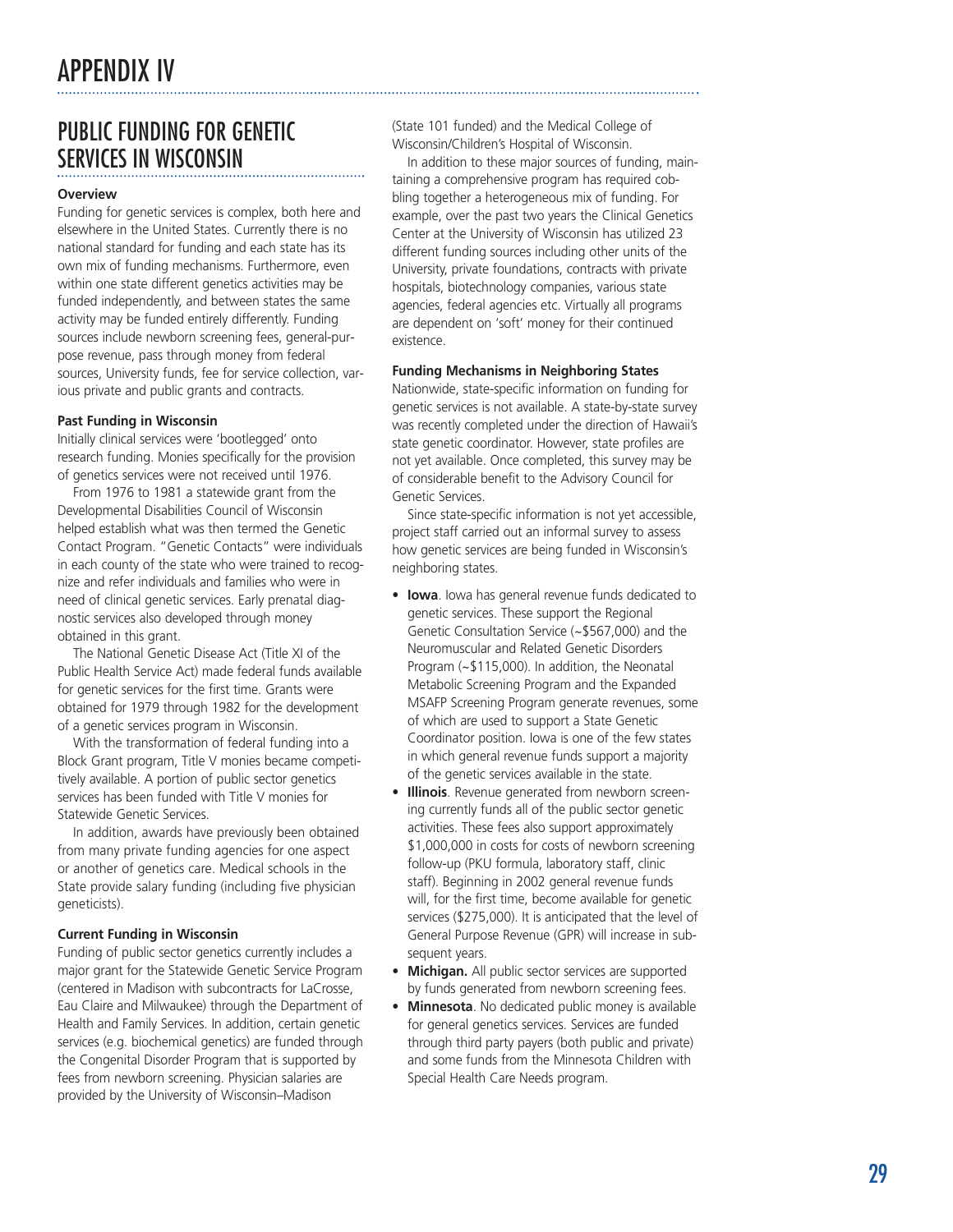<span id="page-29-0"></span>**GENETICS wisconsin**  $5$ ENETICS wisconsi

# CONSUMER INDICATORS OF QUALITY GENETIC SERVICES

### FROM THE GENETIC ALLIANCE WEBSITE WWW.GENETICALLIANCE.ORG/ABOUTUS/ PUBLICATIONS/CQIBROCH.HTML

### **Order reflects consumer prioritization**

- 1. Consumers are referred to condition-specific specialists, as needed, including those out-of-plan.
- 2. Medications and supplements to treat genetic conditions are covered by the plan.
- 3. Consumers and providers collaborate on ways to identify service needs, develop and monitor treatment plans, and manage a genetic condition.
- 4. Resources are available to assist consumers and their families in understanding:
	- symptoms;
	- screening/testing options and their implications; and
	- a diagnosis.
- 5. Providers consider the medical and psychosocial impact of a genetic condition on both individuals and their families at each stage of life.
- 6. A practitioner, experienced in genetic services, is available to plan members.
- 7. Consumers may choose their providers.
- 8. Policies and procedures about confidentiality of genetic information are in place.
- 9. Information about genetic conditions is provided to each consumer in a manner best suited to their needs and culture, which may include:
	- their primary language;
	- an appropriate educational level; and
	- more than one medium.

10. Information about genetic research is available to the consumer and integrated in clinical practices.

11. Referrals to genetic peer support resources are offered at regular office visits.

\_\_\_\_\_\_\_\_\_\_\_\_\_\_

12. Outpatient, home, and hospice care for individuals with genetic conditions is available.

The Genetic Alliance gives a voice to the common concerns of persons living with, or at risk for, genetic conditions and their families. An active coalition of consumers, professionals, genetic support groups and organizations, the Alliance builds partnerships to promote optimum healthcare and enhanced quality of life.

Representing over 300 support groups the Genetic Alliance links consumers, professionals and the public to genetic support groups and resource referrals through a toll-free helpline and website. The website offers a growing store of links to member webpages and their condition-specific resources—providing educational and support resources for both the professional and consumer communities.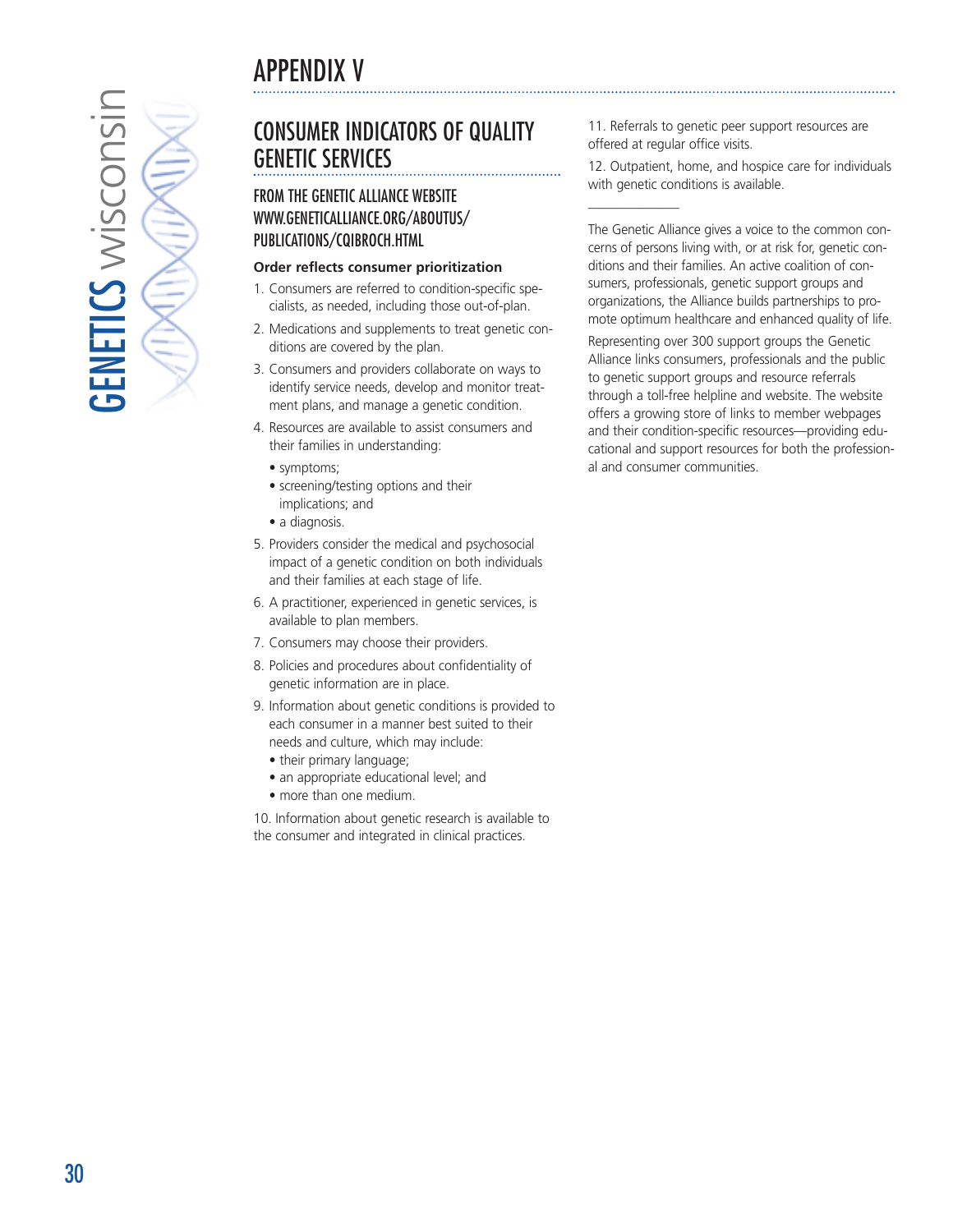# <span id="page-30-0"></span>APPENDIX VI

# KEY PLAYERS AND RECOMMENDATIONS

| <b>Key Player</b>                                                     | Cluster                                                                                                          | <b>Activities</b>                                                                                                                                                                                                                                                                                                                                                                                                                                                                                                                                                                                                                |  |
|-----------------------------------------------------------------------|------------------------------------------------------------------------------------------------------------------|----------------------------------------------------------------------------------------------------------------------------------------------------------------------------------------------------------------------------------------------------------------------------------------------------------------------------------------------------------------------------------------------------------------------------------------------------------------------------------------------------------------------------------------------------------------------------------------------------------------------------------|--|
| Children with Special<br><b>Health Care Needs</b><br>Regional Centers | 6: Service-Access<br>9: Education                                                                                | • Disseminate Plan and subsequent materials<br>• Position paper on access<br>• Handbook of available genetic services in Wisconsin<br>· Sponsor 'genetic health summit'<br>• Issues of telemedicine<br>• Website creation<br>• Expansion of educational programs<br>• Identification of alternative strategies<br>• Consider W-ORD creation<br>• Identify methods of educational improvement<br>• Assess genetic education requirement                                                                                                                                                                                           |  |
| Consumer Advocacy<br>Groups                                           | 1: Advisory Council Creation                                                                                     | • Creation of an advisory council for genetic services                                                                                                                                                                                                                                                                                                                                                                                                                                                                                                                                                                           |  |
|                                                                       | 2: Increasing State Presence<br>3: Service – Assessment<br>and Quality Assurance                                 | • Development of a State program in genetics<br>• Create Consumer Liaison position<br>• Define minimum standards for genetics centers<br>• Develop quality assessment models<br>• Generate quality assessment and care guidelines<br>• Review cost-consequence data<br>• Review published guidelines for care<br>• Review published guidelines for reimbursement<br>• Develop position statement re establishing standards of care<br>• Explore methods of assessing quality<br>• Insure licensing of genetic counselors                                                                                                         |  |
|                                                                       | 6: Service-Access                                                                                                | • Insure certifying care providing centers<br>· Disseminate Plan and subsequent materials<br>• Position paper on access<br>• Handbook of available genetic services in Wisconsin<br>· Sponsor 'genetic health summit'<br>• Issues of telemedicine                                                                                                                                                                                                                                                                                                                                                                                |  |
|                                                                       | 7: Service-Collaboration                                                                                         | • Formalize relationships<br>• Explore collaborations                                                                                                                                                                                                                                                                                                                                                                                                                                                                                                                                                                            |  |
|                                                                       | 8: The New Genetics                                                                                              | • Recommendations for primary care education<br>• Explore alternative counseling models<br>• Develop assurance of integration of testing into health promotion                                                                                                                                                                                                                                                                                                                                                                                                                                                                   |  |
|                                                                       | 9: Education                                                                                                     | • Website creation<br>• Expansion of educational programs<br>• Identification of alternative strategies<br>• Consider W-ORD creation<br>• Identify methods of educational improvement<br>• Assess genetic education requirement                                                                                                                                                                                                                                                                                                                                                                                                  |  |
| Consumers                                                             | 1: Advisory Council Creation<br>2: Increasing State Presence<br>3: Service - Assessment<br>and Quality Assurance | • Creation of an advisory council for genetic services<br>• Development of a State program in genetics<br>• Create Consumer Liaison position<br>• Define minimum standards for genetics centers<br>• Develop quality assessment models<br>• Generate quality assessment and care guidelines<br>• Review cost-consequence data<br>• Review published guidelines for care<br>• Review published guidelines for reimbursement<br>• Develop position statement re establishing standards of care<br>• Explore methods of assessing quality<br>• Insure licensing of genetic counselors<br>• Insure certifying care providing centers |  |
|                                                                       | 6: Service-Access                                                                                                | • Disseminate Plan and subsequent materials                                                                                                                                                                                                                                                                                                                                                                                                                                                                                                                                                                                      |  |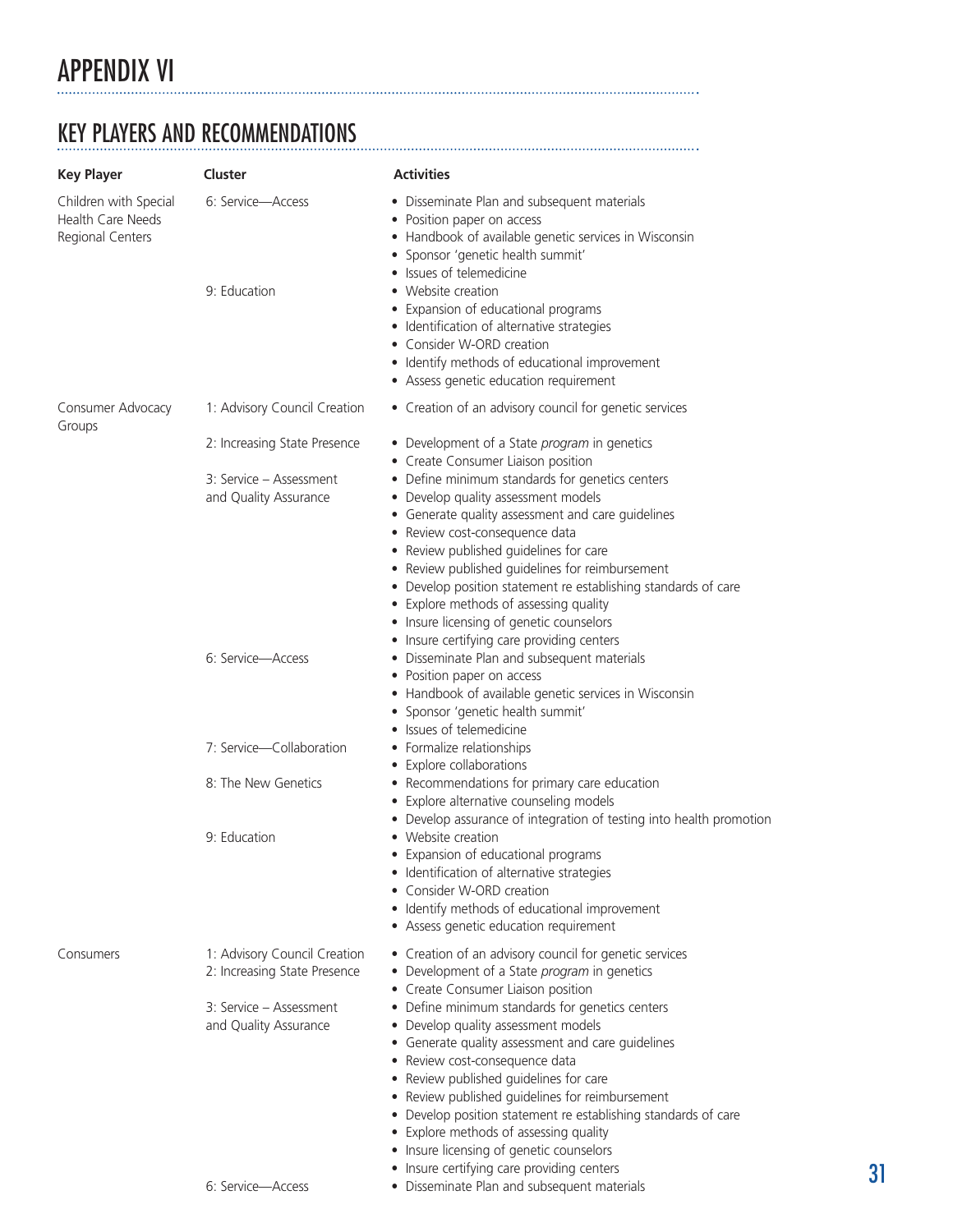# APPENDIX VI



| <b>Key Player</b>                                          | Cluster                                                         | <b>Activities</b>                                                                                                                                                                                                                                                                                                                                                                                                                                                                   |
|------------------------------------------------------------|-----------------------------------------------------------------|-------------------------------------------------------------------------------------------------------------------------------------------------------------------------------------------------------------------------------------------------------------------------------------------------------------------------------------------------------------------------------------------------------------------------------------------------------------------------------------|
|                                                            | 7: Service-Collaboration<br>8: The New Genetics<br>9: Education | • Position paper on access<br>• Handbook of available genetic services in Wisconsin<br>· Sponsor 'genetic health summit'<br>· Issues of telemedicine<br>• Formalize relationships<br>• Explore collaborations<br>• Recommendations for primary care education<br>• Explore alternative counseling models<br>• Develop assurance of integration of testing into<br>health promotion<br>• Website creation                                                                            |
|                                                            |                                                                 | • Expansion of educational programs<br>• Identification of alternative strategies<br>• Consider W-ORD creation<br>• Identify methods of educational improvement<br>• Assess genetic education requirement                                                                                                                                                                                                                                                                           |
| Council on Birth<br>Defects Prevention<br>and Surveillance | 1: Advisory Council Creation                                    | • Creation of an advisory council for genetic services                                                                                                                                                                                                                                                                                                                                                                                                                              |
| Department of Health<br>and Family Services                | 1: Advisory Council Creation<br>2: Increasing State Presence    | • Creation of an advisory council for genetic services<br>• Development of a State program in genetics<br>• Create Consumer Liaison position                                                                                                                                                                                                                                                                                                                                        |
|                                                            | 3: Service-Assessment and<br><b>Quality Assurance</b>           | • Define minimum standards for genetics centers<br>• Develop quality assessment models<br>• Generate quality assessment and care guidelines<br>• Review cost-consequence data<br>• Review published guidelines for care<br>• Review published guidelines for reimbursement<br>• Develop position statement re establishing standards<br>of care<br>• Explore methods of assessing quality<br>• Insure licensing of genetic counselors<br>• Insure certifying care providing centers |
|                                                            | 4: Service-Insufficient Genetics . Take census<br>Workforce     | • Estimate current and future needs<br>• Identify means to encourage training programs                                                                                                                                                                                                                                                                                                                                                                                              |
|                                                            | 5: Service—Finance                                              | • Assess options for funding<br>• Seek legislative mandate re reimbursement<br>• Assure genetic counselor billing<br>• Identify alternative sources of funding<br>• Assess financial obstacles                                                                                                                                                                                                                                                                                      |
|                                                            | 6: Service-Access                                               | · Disseminate Plan and subsequent materials<br>• Position paper on access<br>• Handbook of available genetic services in Wisconsin<br>· Sponsor 'genetic health summit'<br>• Issues of telemedicine                                                                                                                                                                                                                                                                                 |
|                                                            | 8: The New Genetics                                             | • Recommendations for primary care education<br>• Explore alternative counseling models<br>• Develop assurance of integration of testing into<br>health promotion                                                                                                                                                                                                                                                                                                                   |
|                                                            | 9: Education                                                    | • Website creation<br>• Expansion of educational programs<br>• Identification of alternative strategies<br>• Consider W-ORD creation<br>• Identify methods of educational improvement                                                                                                                                                                                                                                                                                               |

|                                                |                       | • Assess genetic education requirement          |
|------------------------------------------------|-----------------------|-------------------------------------------------|
| Department of                                  | 3: Service-Assessment | • Define minimum standards for genetics centers |
| Regulation and Licensing and Quality Assurance |                       | • Develop quality assessment models             |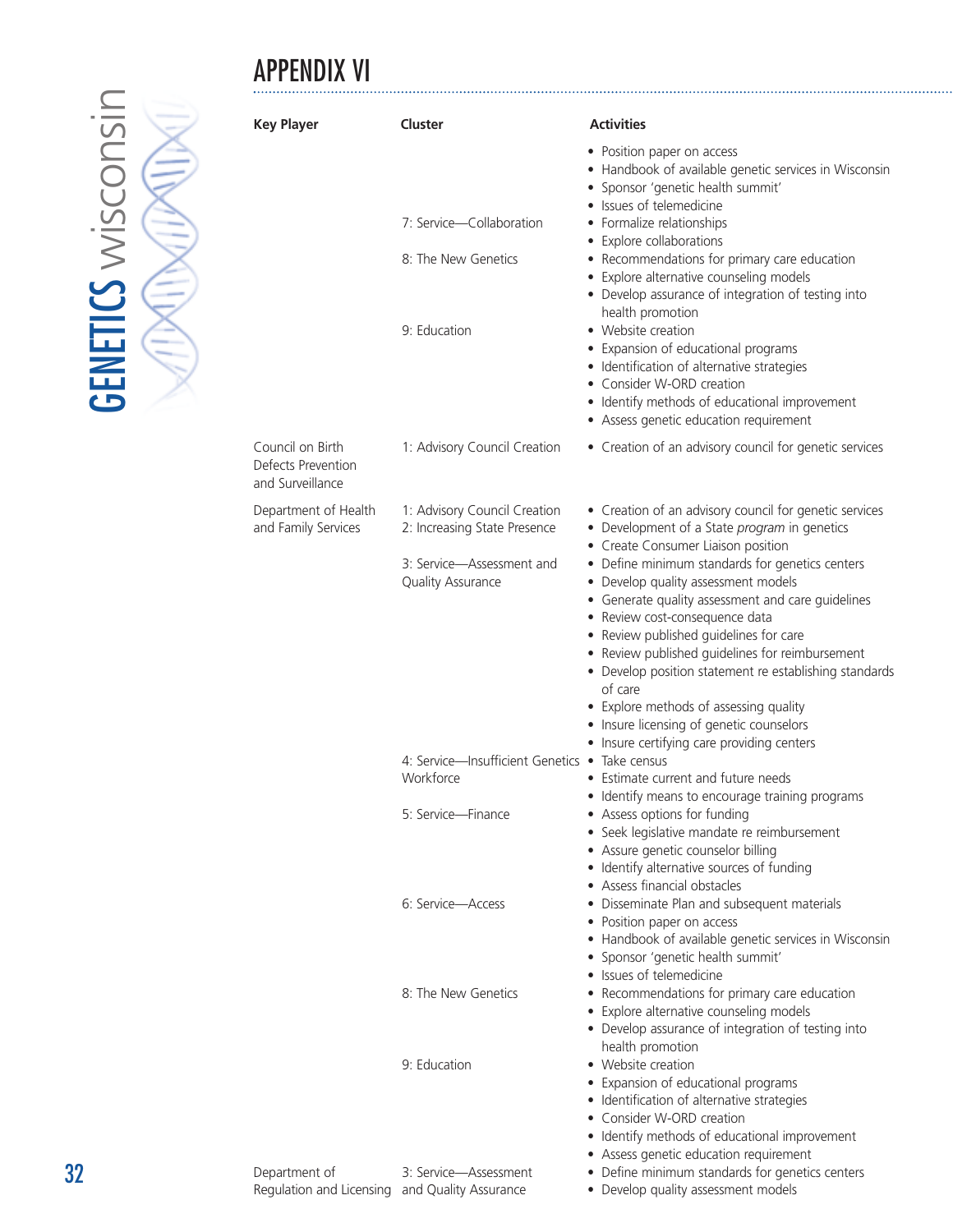| <b>Key Player</b>                                                                                           | Cluster                                                                                                                                                            | <b>Activities</b>                                                                                                                                                                                                                                                                                                                                                                                                                                                                                                                                                                                                                |    |
|-------------------------------------------------------------------------------------------------------------|--------------------------------------------------------------------------------------------------------------------------------------------------------------------|----------------------------------------------------------------------------------------------------------------------------------------------------------------------------------------------------------------------------------------------------------------------------------------------------------------------------------------------------------------------------------------------------------------------------------------------------------------------------------------------------------------------------------------------------------------------------------------------------------------------------------|----|
|                                                                                                             | 5: Service-Finance                                                                                                                                                 | • Generate quality assessment and care quidelines<br>• Review cost-consequence data<br>• Review published guidelines for care<br>• Review published guidelines for reimbursement<br>• Develop position statement re establishing standards of care<br>• Explore methods of assessing quality<br>• Insure licensing of genetic counselors<br>• Insure certifying care providing centers<br>• Assess options for funding<br>• Seek legislative mandate re reimbursement<br>• Assure genetic counselor billing<br>• Identify alternative sources of funding<br>• Assess financial obstacles                                         |    |
| Division of Healthcare<br>Financing                                                                         | 5: Service-Finance                                                                                                                                                 | • Assess options for funding<br>• Seek legislative mandate re reimbursement<br>• Assure genetic counselor billing<br>• Identify alternative sources of funding<br>• Assess financial obstacles                                                                                                                                                                                                                                                                                                                                                                                                                                   |    |
| Educational Institutions<br>including:<br>• Medical Schools<br>• Universities<br>• Schools of Allied Health | 9: Education                                                                                                                                                       | • Website creation<br>• Expansion of educational programs<br>· Identification of alternative strategies<br>• Consider W-ORD creation<br>• Identify methods of educational improvement<br>• Assess genetic education requirement                                                                                                                                                                                                                                                                                                                                                                                                  |    |
| Educators                                                                                                   | 8: The New Genetics<br>9: Education                                                                                                                                | • Recommendations for primary care education<br>• Explore alternative counseling models<br>• Develop assurance of integration of testing into health promotion<br>• Website creation<br>• Expansion of educational programs<br>· Identification of alternative strategies<br>• Consider W-ORD creation<br>• Identify methods of educational improvement<br>• Assess genetic education requirement                                                                                                                                                                                                                                |    |
| Genetic Alliance                                                                                            | 9: Education                                                                                                                                                       | • Website creation<br>• Expansion of educational programs<br>· Identification of alternative strategies<br>• Consider W-ORD creation<br>• Identify methods of educational improvement<br>• Assess genetic education requirement                                                                                                                                                                                                                                                                                                                                                                                                  |    |
| <b>Genetics Care Providers</b>                                                                              | 1: Advisory Council Creation<br>2: Increasing State Presence<br>3: Service – Assessment and<br>Quality Assurance<br>4: Service-Insufficient Genetics • Take census | • Creation of an advisory council for genetic services<br>• Development of a State program in genetics<br>• Create Consumer Liaison position<br>• Define minimum standards for genetics centers<br>• Develop quality assessment models<br>• Generate quality assessment and care quidelines<br>• Review cost-consequence data<br>• Review published guidelines for care<br>• Review published guidelines for reimbursement<br>• Develop position statement re establishing standards of care<br>• Explore methods of assessing quality<br>• Insure licensing of genetic counselors<br>• Insure certifying care providing centers |    |
|                                                                                                             | Workforce                                                                                                                                                          | • Estimate current and future needs<br>• Identify means to encourage training programs                                                                                                                                                                                                                                                                                                                                                                                                                                                                                                                                           | 33 |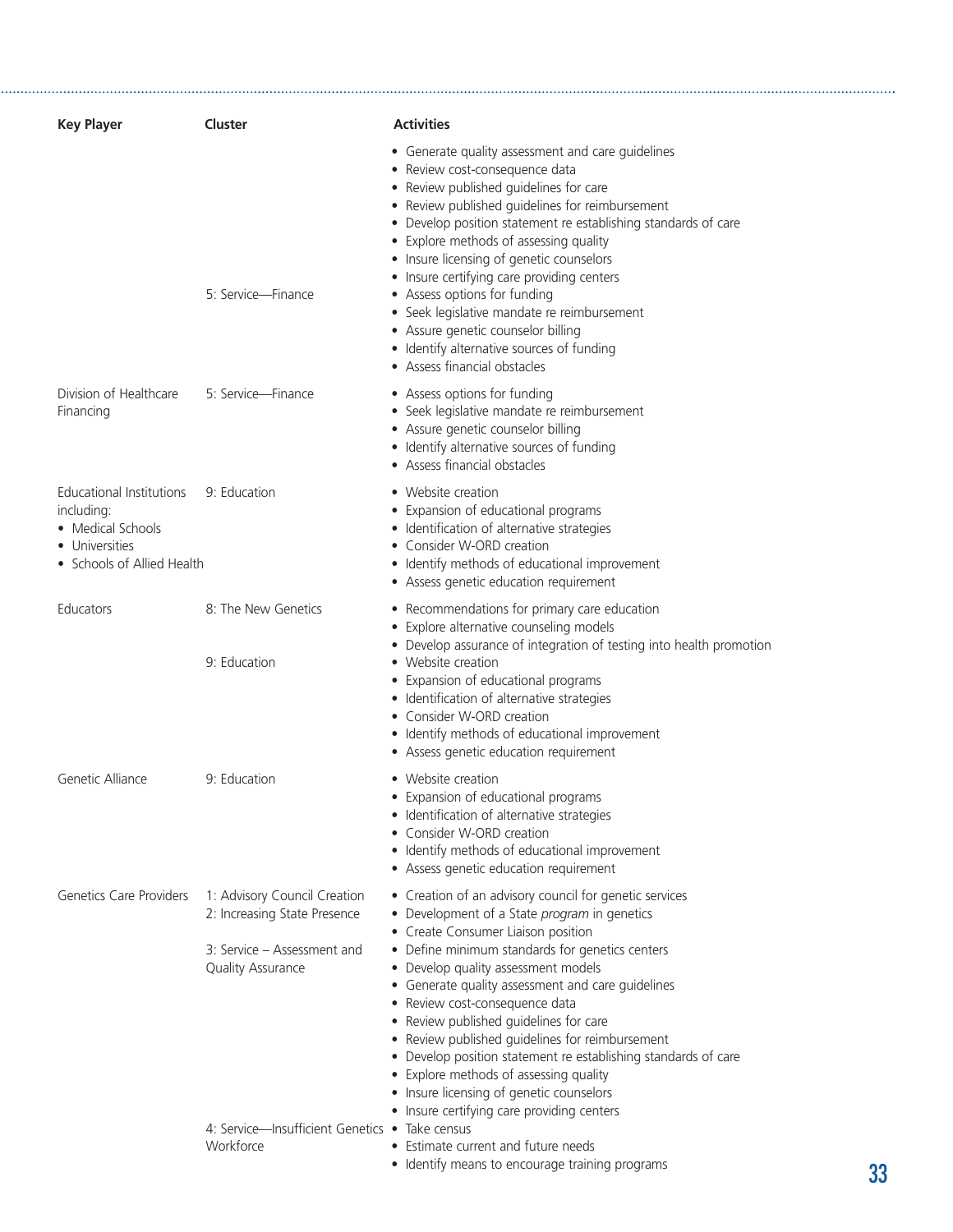# APPENDIX VI

| <b>Key Player</b> | Cluster                                                                        | <b>Activities</b>                                                                                                                                                                                                                                                                                                                                                                                                                                                                                                                             |
|-------------------|--------------------------------------------------------------------------------|-----------------------------------------------------------------------------------------------------------------------------------------------------------------------------------------------------------------------------------------------------------------------------------------------------------------------------------------------------------------------------------------------------------------------------------------------------------------------------------------------------------------------------------------------|
|                   | 5: Service-Finance                                                             | • Assess options for funding<br>• Seek legislative mandate re reimbursement<br>• Assure genetic counselor billing<br>• Identify alternative sources of funding                                                                                                                                                                                                                                                                                                                                                                                |
|                   | 6: Service-Access                                                              | • Assess financial obstacles<br>• Disseminate Plan and subsequent materials<br>• Position paper on access<br>• Handbook of available genetic services in Wisconsin<br>· Sponsor 'genetic health summit'                                                                                                                                                                                                                                                                                                                                       |
|                   | 7: Service-Collaboration                                                       | • Issues of telemedicine<br>• Formalize relationships                                                                                                                                                                                                                                                                                                                                                                                                                                                                                         |
|                   | 8: The New Genetics                                                            | • Explore collaborations<br>• Recommendations for primary care education<br>• Explore alternative counseling models<br>• Develop assurance of integration of testing into                                                                                                                                                                                                                                                                                                                                                                     |
|                   | 9: Education                                                                   | health promotion<br>• Website creation<br>• Expansion of educational programs<br>• Identification of alternative strategies<br>• Consider W-ORD creation<br>• Identify methods of educational improvement<br>• Assess genetic education requirement                                                                                                                                                                                                                                                                                           |
| Healthcare Payers | 1: Advisory Council Creation<br>3: Service-Assessment and<br>Quality Assurance | • Creation of an advisory council for genetic services<br>• Define minimum standards for genetics centers<br>• Develop quality assessment models<br>• Generate quality assessment and care guidelines<br>• Review cost-consequence data<br>• Review published guidelines for care<br>• Review published guidelines for reimbursement<br>• Develop position statement re establishing standards<br>of care<br>• Explore methods of assessing quality<br>• Insure licensing of genetic counselors<br>• Insure certifying care providing centers |
|                   | 4: Service-Insufficient Genetics • Take census<br>Workforce                    | • Estimate current and future needs<br>• Identify means to encourage training programs                                                                                                                                                                                                                                                                                                                                                                                                                                                        |
|                   | 5: Service-Finance                                                             | • Assess options for funding<br>• Seek legislative mandate re reimbursement<br>• Assure genetic counselor billing<br>• Identify alternative sources of funding                                                                                                                                                                                                                                                                                                                                                                                |
|                   | 6: Service-Access                                                              | • Assess financial obstacles<br>• Disseminate Plan and subsequent materials<br>• Position paper on access<br>• Handbook of available genetic services in Wisconsin<br>· Sponsor 'genetic health summit'<br>• Issues of telemedicine                                                                                                                                                                                                                                                                                                           |
|                   | 7: Service-Collaboration                                                       | • Formalize relationships<br>• Explore collaborations                                                                                                                                                                                                                                                                                                                                                                                                                                                                                         |
|                   | 8: The New Genetics                                                            | • Recommendations for primary care education<br>• Explore alternative counseling models<br>• Develop assurance of integration of testing into                                                                                                                                                                                                                                                                                                                                                                                                 |
|                   | 9: Education                                                                   | health promotion<br>• Website creation<br>• Expansion of educational programs<br>• Identification of alternative strategies<br>• Consider W-ORD creation                                                                                                                                                                                                                                                                                                                                                                                      |

**GENETICS wisconsin GENETICS wisconsin** 

- Identify methods of educational improvement
- Assess genetic education requirement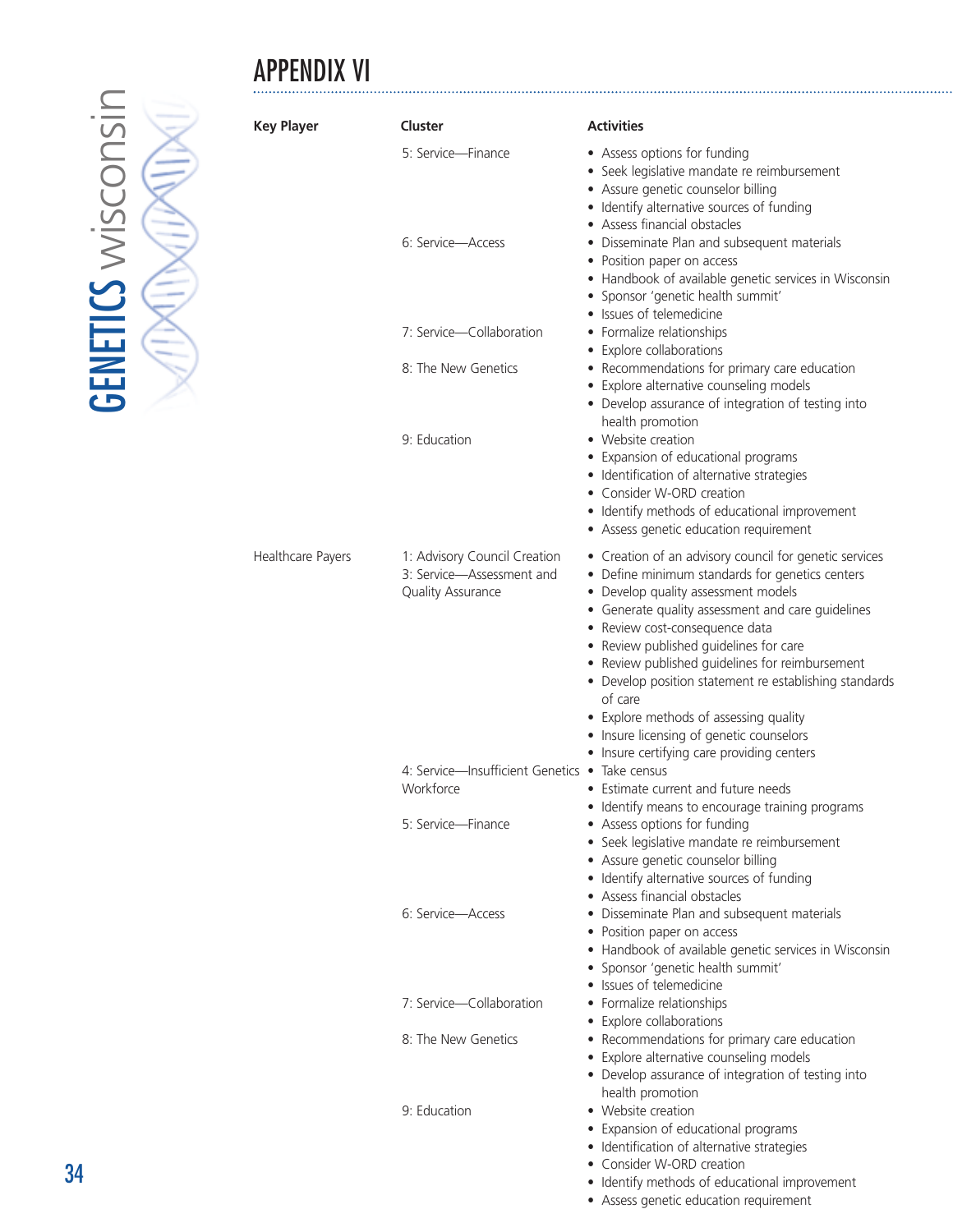| <b>Key Player</b>                             | Cluster                                            | <b>Activities</b>                                                                                                                                                                                                                                                                                      |    |
|-----------------------------------------------|----------------------------------------------------|--------------------------------------------------------------------------------------------------------------------------------------------------------------------------------------------------------------------------------------------------------------------------------------------------------|----|
| <b>Healthcare Providers</b><br>- other        | 1: Advisory Council Creation<br>6: Service-Access  | • Creation of an advisory council for genetic services<br>• Disseminate Plan and subsequent materials<br>• Position paper on access<br>• Handbook of available genetic services in Wisconsin<br>· Sponsor 'genetic health summit'                                                                      |    |
|                                               | 7: Service – Collaboration                         | • Issues of telemedicine<br>• Formalize relationships<br>• Explore collaborations                                                                                                                                                                                                                      |    |
|                                               | 8: The New Genetics                                | • Recommendations for primary care education<br>• Explore alternative counseling models                                                                                                                                                                                                                |    |
|                                               | 9: Education                                       | • Develop assurance of integration of testing into health promotion<br>• Website creation<br>• Expansion of educational programs<br>· Identification of alternative strategies<br>• Consider W-ORD creation<br>• Identify methods of educational improvement<br>• Assess genetic education requirement |    |
| Legislators                                   | 1: Advisory Council Creation<br>5: Service-Finance | • Creation of an advisory council for genetic services<br>• Assess options for funding<br>• Seek legislative mandate re reimbursement<br>• Assure genetic counselor billing<br>• Identify alternative sources of funding<br>• Assess financial obstacles                                               |    |
| Local Hospitals<br>and Clinics                | 6: Service-Access                                  | • Disseminate Plan and subsequent materials<br>• Position paper on access<br>• Handbook of available genetic services in Wisconsin<br>· Sponsor 'genetic health summit'<br>• Issues of telemedicine                                                                                                    |    |
|                                               | 9: Education                                       | • Website creation<br>• Expansion of educational programs<br>• Identification of alternative strategies<br>• Consider W-ORD creation<br>• Identify methods of educational improvement<br>• Assess genetic education requirement                                                                        |    |
| Local Public Health<br>Departments            | 1: Advisory Council Creation                       | • Creation of an advisory council for genetic services                                                                                                                                                                                                                                                 |    |
| March of Dimes                                | 9: Education                                       | • Website creation<br>• Expansion of educational programs<br>• Identification of alternative strategies<br>• Consider W-ORD creation<br>• Identify methods of educational improvement<br>• Assess genetic education requirement                                                                        |    |
| Media                                         | 9: Education                                       | • Website creation<br>• Expansion of educational programs<br>· Identification of alternative strategies<br>• Consider W-ORD creation<br>• Identify methods of educational improvement<br>• Assess genetic education requirement                                                                        |    |
| Medicare/Medicaid                             | 5: Service-Finance                                 | • Assess options for funding<br>• Seek legislative mandate re reimbursement<br>• Assure genetic counselor billing<br>• Identify alternative sources of funding<br>• Assess financial obstacles                                                                                                         |    |
| National Coalition<br>for Health Professional | 9: Education                                       | • Website creation<br>• Expansion of educational programs                                                                                                                                                                                                                                              | 35 |